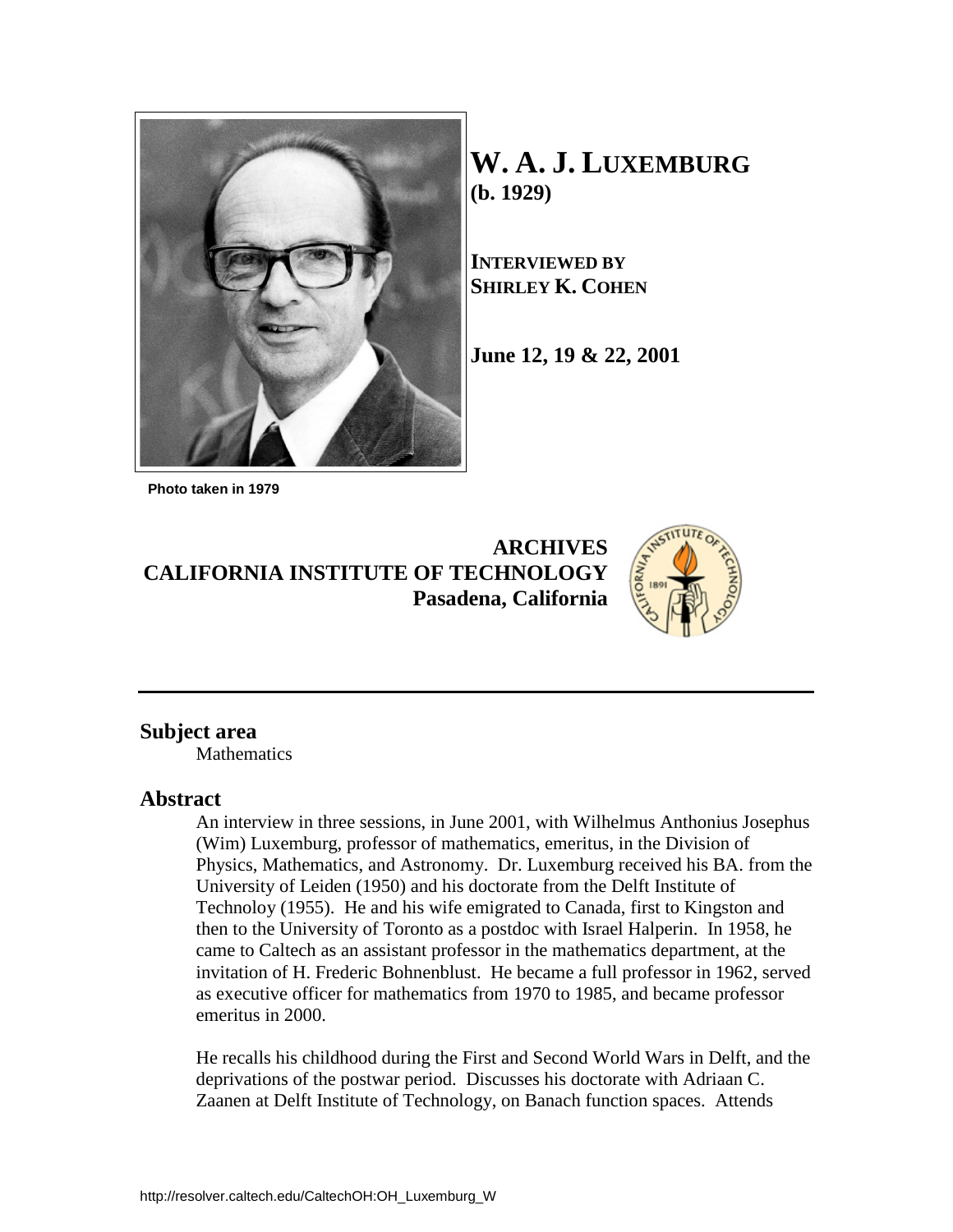1954 International Congress of Mathematicians in Amsterdam. Invitation from Halperin to come to Canada. His postdoc at the University of Toronto. Travels in Canada. Invited to join Caltech faculty by Bohnenblust.

He comments on the development of mathematics at Caltech, including expansion of applied mathematics and joint appointments with engineering division. Discusses Olga Taussky-Todd as Caltech's first woman full professor; Caltech's abortive attempt to merge with Immaculate Heart College; his membership on Aims and Goals Committee. Recollections of presidencies of Harold Brown, Marvin L. Goldberger, Thomas E. Everhart; support of mathematics by thencurrent President David Baltimore; travels and life as emeritus professor.

# **Administrative information**

#### **Access**

The interview is unrestricted.

#### **Copyright**

Copyright has been assigned to the California Institute of Technology © 2017. All requests for permission to publish or quote from the transcript must be submitted in writing to the Head, Archives and Special Collections.

#### **Preferred citation**

Luxemburg, W. A. J. Interview by Shirley K. Cohen. Pasadena, California, June 12, 19, and 22, 2001. Oral History Project, California Institute of Technology Archives. Retrieved [supply date of retrieval] from the World Wide Web: http://resolver.caltech.edu/CaltechOH:OH\_Luxemburg\_W

#### **Contact information**

Archives, California Institute of Technology Mail Code B215-74 Pasadena, CA 91125 Phone: (626)395-2704 Fax: (626)395-4073 Email: archives@caltech.edu

Graphics and content © 2017 California Institute of Technology.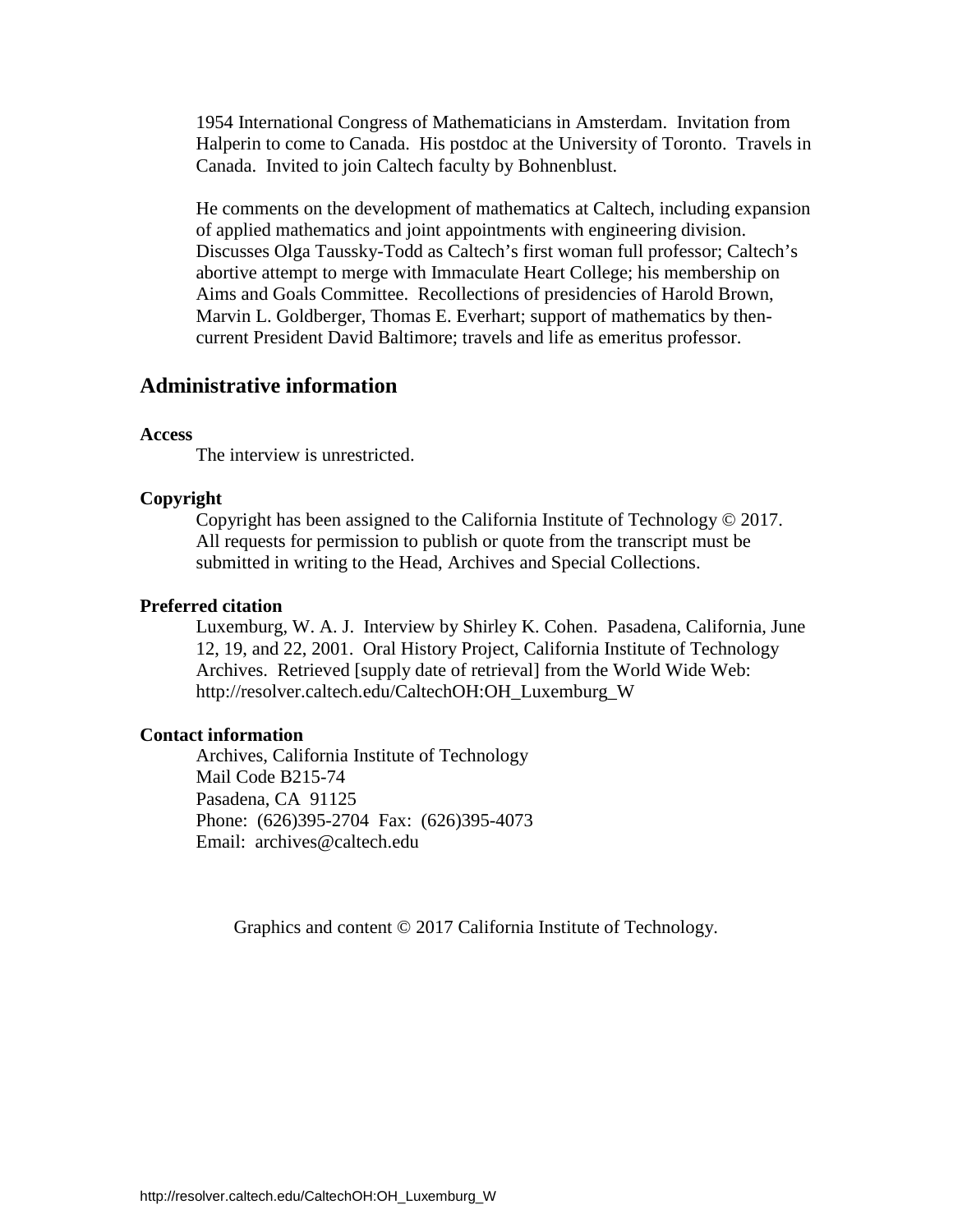# **CALIFORNIA INSTITUTE OF TECHNOLOGY ARCHIVES**

# **ORAL HISTORY PROJECT**

# **INTERVIEW WITH W. A. J. LUXEMBURG**

# **BY SHIRLEY K. COHEN**

**PASADENA, CALIFORNIA**

**Copyright © 2017 by the California Institute of Technology**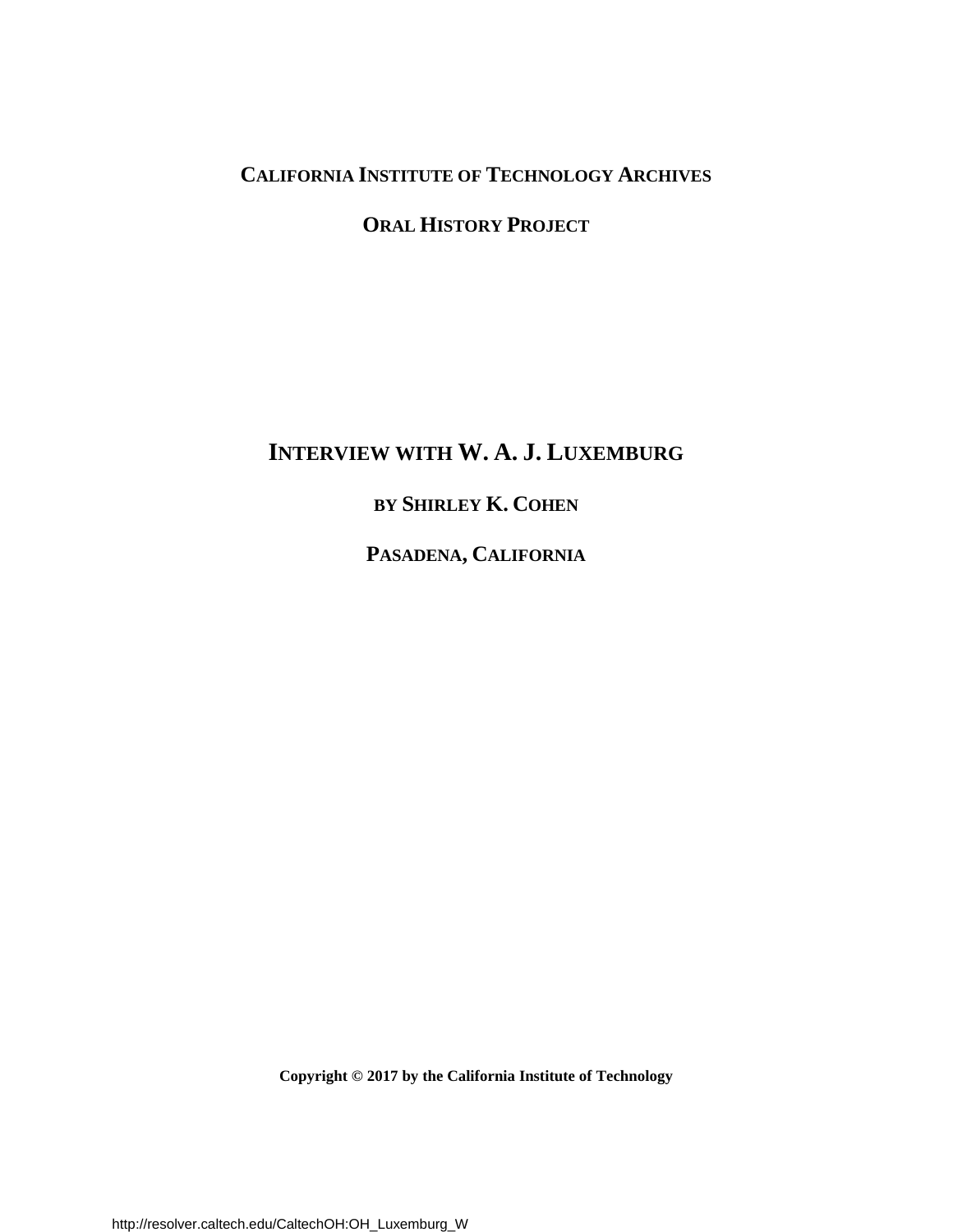

**W. A. J. LUXEMBURG, 1979**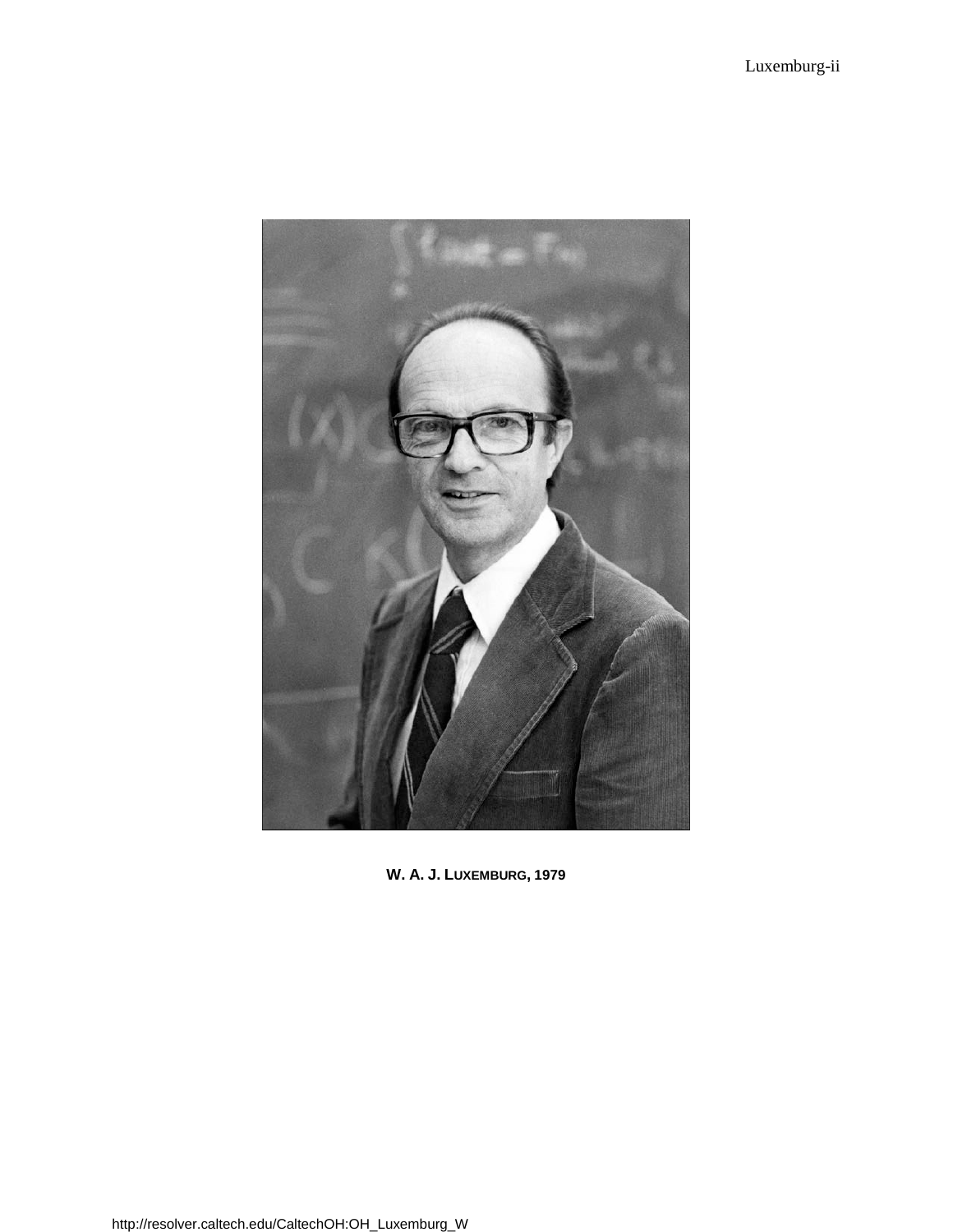# **TABLE OF CONTENTS**

#### **INTERVIEW WITH W. A. J. LUXEMBURG**

#### *Session 1*

Family background; upbringing in Delft, Netherlands. Outbreak of World Wars I and II. Wartime and postwar hardships. To University of Leiden in 1947. Assistantship at Delft Institute of Technology. Postwar European travel. PhD with A. C. Zaanen, Delft. 2nd Int'l. Cong. of Math., Amsterdam, 1954. Work on Banach spaces. Invitation from I. Halperin to Canada (Kingston, then Toronto) as postdoc. Dutch population encouraged to emigrate; return of Afrikaners to Holland. Life as postdoc in Toronto. 1957 Canadian Math. Cong., Edmonton, [with T. Rooney. Meets A. Erdélyi, A. Robinson. Comments on Robinson's career. Letter from](#page-5-0)  F. Bohnenblust inviting him to Caltech. Accepts assistant professorship.

#### *Session 2*

[Arrives Caltech October 1958. Acquiring green cards from Dutch govt. Met by Erdélyi; J. Todd](#page-26-0)  and O. Taussky-Todd. Housing for mathematics dept.; building of Sloan Laboratory of Mathematics and Physics [1960]. Teaching Math 2 with Erdélyi, Math 108 with M. Ward. Visit from T. Hull. Ford Foundation grant to further develop mathematics at Caltech, esp. in applied math and statistics. Hiring of G. Lorden, D. S. Cohen, H. B. Keller. Parallel development of math in engineering division: P. A. Lagerstrom, P. G. Saffman, C. DePrima. Joint appointments, PMA and engineering. Support from NSF. Appt. of O. Taussky-Todd as first female full professor. Exec. officer for mathematics, succeeding M. Hall, who replaced F. Bohnenblust. Tension between mathematics and applied mathematics. Membership in Aims and Goals Committee. Presidency of H. Brown. Controversial proposal to merge with Immaculate Heart College. Expansion of Humanities Division.

#### *Session 3*

42-60

Presidency of M. L. Goldberger [1978-1987] and his interest in math dept. G. Whitham, H.-O. Kreiss, other joint appts. M. Schmidt as exec. officer for astronomy [1972-75]. R. E. Vogt as chair of PMA [1978-1983]. Undergraduate math peak in early 1960s. Goldberger brings in B. Simon as Fairchild scholar. Early mathematical physics at Caltech: H. Bateman, H. P. Robertson. Mathematical logicians H. Woodin, A. S. Kechris. A. Katok, T. Wolff, A. B. Givental, N. G. Makarov. Presidencies of T. E. Everhart and D. Baltimore. Summer congresses, Carnegie Mellon. Humboldt Research Award, visits Tübingen. Corresponding member, Royal [Netherlands Academy of Arts and Sciences. Visits University of New South Wales. Travels to](#page-46-0)  South Africa. Recent emeritus status.

#### 1-21

22-41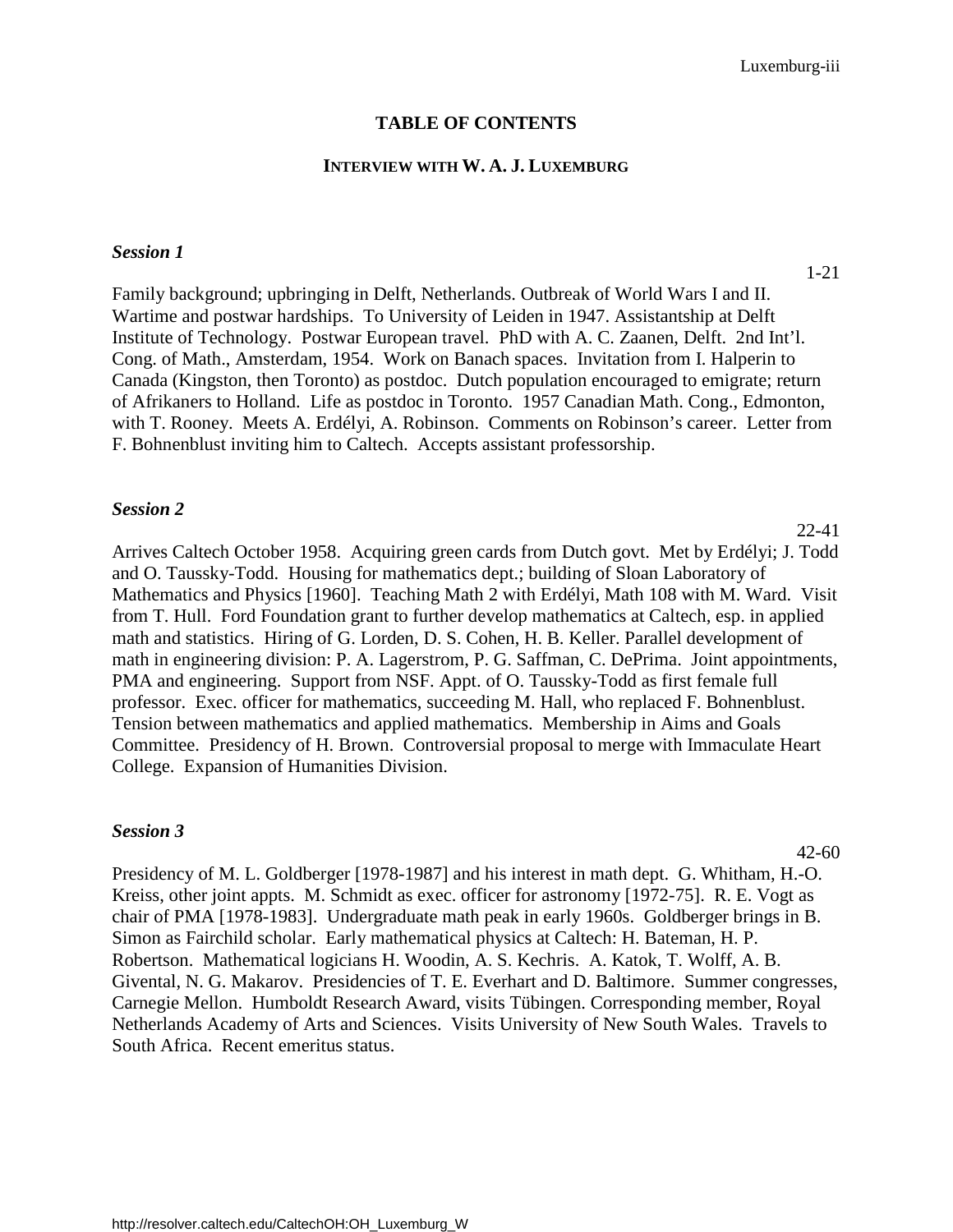# **CALIFORNIA INSTITUTE OF TECHNOLOGY ARCHIVES ORAL HISTORY PROJECT**

<span id="page-5-0"></span>**Interview with Wilhelmus Anthonius Josephus Luxemburg by Shirley K. Cohen Pasadena, California**

| <b>Session 1</b> | <b>June 12, 2001</b> |
|------------------|----------------------|
| <b>Session 2</b> | <b>June 19, 2001</b> |
| <b>Session 3</b> | <b>June 22, 2001</b> |

**Begin Tape 1, Side 1**

COHEN: I would like to start with your telling me about your parents—what your parents did so we know where you came from.

LUXEMBURG: OK. I was born in Delft, in the Netherlands, and my father [Evert Luxemburg] was an architect. He was born in 1886. He had not an easy youth. He never knew his father, who died in an accident; he was a building contractor, and I think he fell from a scaffold. But [my father] never was very explicit about this. He lost his brothers. Through most of the time, of course, he took care of his mother; [he] worked and went to school in the evenings. He worked himself up to become an architect, and he certainly was quite successful. My mother [Digna van Kranendonk] came from an old family in Delft, the Van Kranendonk, and her father [Anton J. van Kranendonk] had a jewelry store. He was a learned man, a very interesting man. We always heard a lot about him; he knew an awful lot about history, literature, and he was an extremely good chess player. She worked with him in the jewelry store. Her older brother was exempt from that, because he was very gifted, and later on he became a professor of English literature and American literature in Amsterdam. She also had a younger sister; they were teachers—my mother and my aunt—when they were young. They were emancipated, in a sense.

COHEN: This was early on for educated women?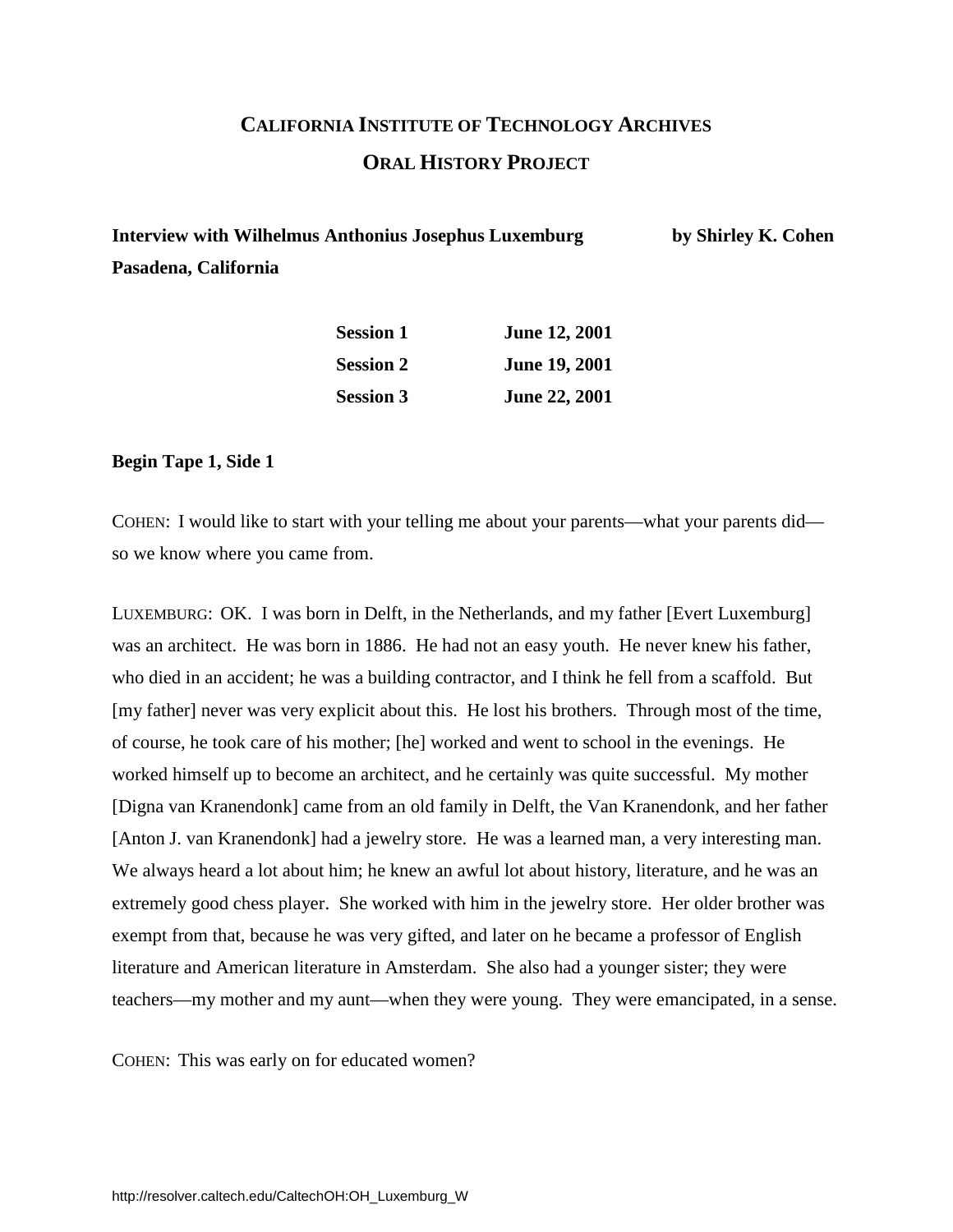LUXEMBURG: Yes. And my mother played the piano very well. She was musical and read an enormous amount—she was really interested in literature. And so we grew up in a— Oh, let me tell you: I had a brother, but he died last year. He was five years older, and I was the youngest; in the middle was my sister. So there were three children at home. We didn't have a lot of family. My father's family—we traced them back; they originally came from Luxemburg, from the province in Belgium.

COHEN: And that's the name, Luxemburg?

LUXEMBURG: Yes. The family was called von Luxemburg, but that "von" meant that you came from that particular area. That was all during the Napoleonic time, and a lot of archives got lost in that period. My brother, particularly, was interested in that. [Laughter] He said, "I can't get farther back than the  $19<sup>th</sup>$  century and the end of the  $18<sup>th</sup>$  century." There was a lot of movement in those days—fleeing Napoleon, and then Napoleon, of course, was in the Netherlands as well. So that's where [my father's family] came from. He had lots of relatives in Belgium—the von Kampfs. They lived in the neighborhood of Antwerp. I had only one [paternal] uncle and aunt, whom I never knew, because of the fact that [my parents] married late—I think in 1923 or so, so they were not youngsters. And I never knew my grandparents on either side.

COHEN: So you started out with just your parents and your own family in Delft.

LUXEMBURG: And the First World War, of course—that cut into their lives. The Netherlands was not occupied by Germany at that time; it was neutral. But of course [the war] did affect, a great deal, the country itself. My father was in the Army and my mother worked with the refugees coming from Belgium. And these stories were not very pretty, because even in those early days the Germans behaved in Belgium—

#### COHEN: Badly.

LUXEMBURG: It's unbelievable. But anyway, my father was, I think, thirty-nine or forty when he married. My mother was two years younger. So they started the family in 1923. And we had a very nice youth—no question about it. We were not rich, but we were always comfortable. My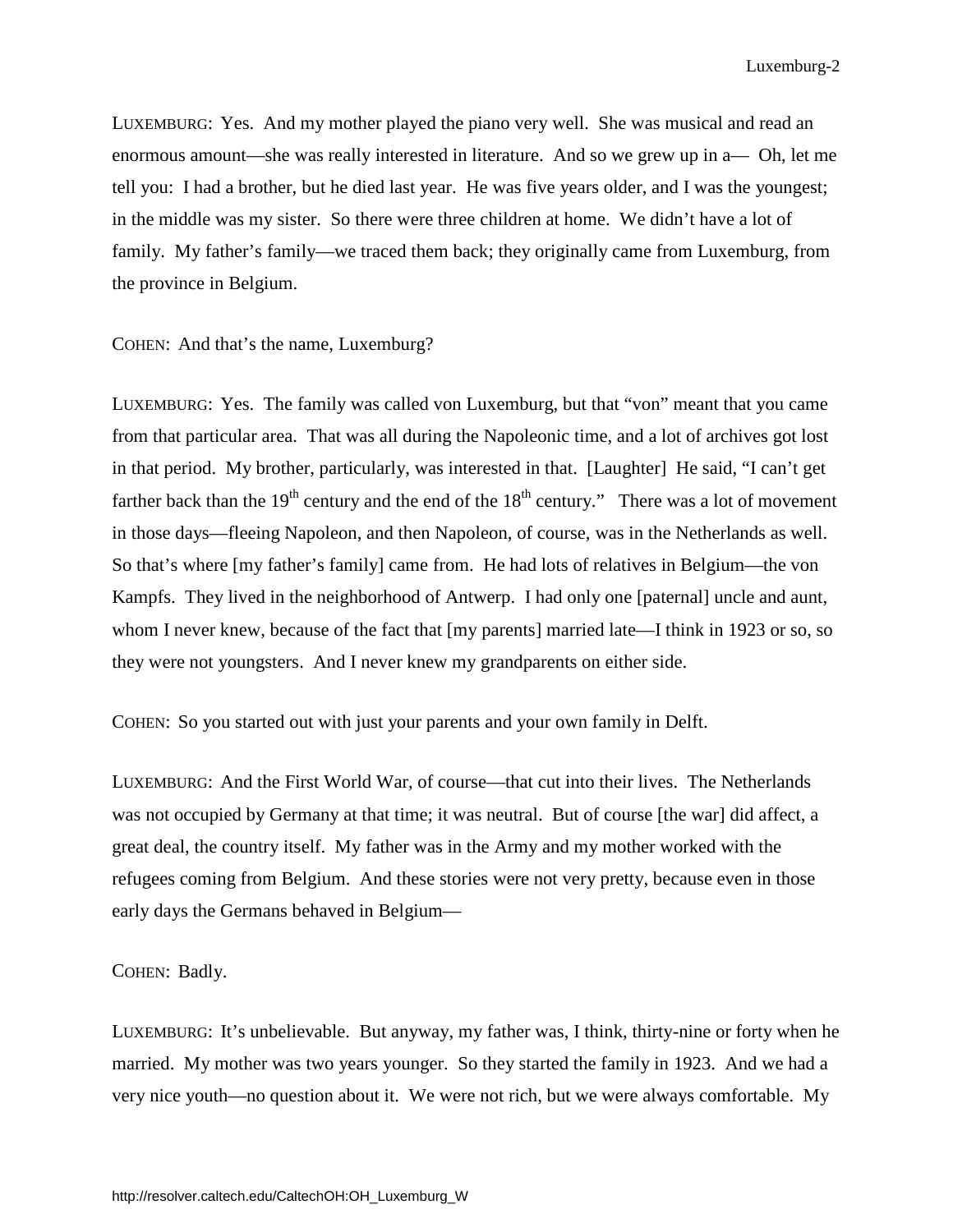father built houses, and we lived in a nice house in Delft that he had built—there were some others in the street as well. The Depression was not easy for him, but he managed. But I do remember very well that my parents were very much concerned about what was happening in Germany. They were absolutely certain they would not escape this time—you know, an attack by Germany. And they were definitely completely aware. Even as a child, I remember—in '37, '38—that they were aware that there were concentration camps and [of] all the things that were going on in Germany.

COHEN: You mean everybody knew this?

LUXEMBURG: Well, yes.

COHEN: Because there's this idea that people didn't know.

LUXEMBURG: That perhaps is possible, but there were organizations in the Netherlands. There was an organization of a number of novelists, literary people, and so on, who had taken on the task of informing the rest of the people, through papers and articles, of what was going on in Germany. And my father, but in particular my mother—she read a lot, so she—

COHEN: So she read all this.

LUXEMBURG: So she must have gotten some of this information. And my father had some friends, also, in Germany, some architects, and from them he got some feedback. So they were aware of the things that were going on.

#### COHEN: No question.

LUXEMBURG: Definitely. Oh, yes. No question about it. And I remember very well that when the war broke out, my father was really [worried]. He said, "It won't be the same as the First World War. The United States will come into the war, and this will be the end of Germany forever." And that's what happened—that's the way it was.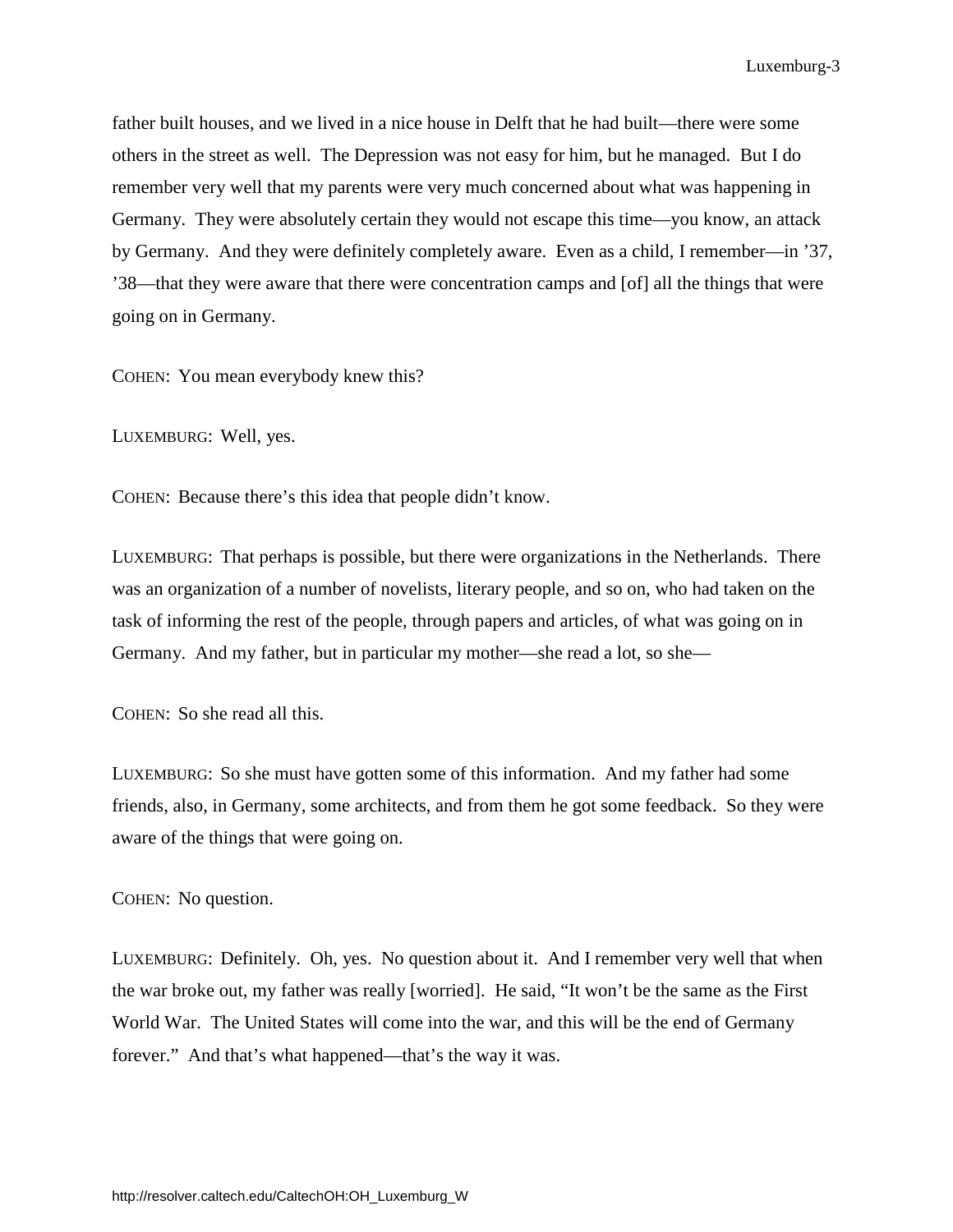COHEN: Well, they eventually came, but it took a while.

LUXEMBURG: I still remember vividly what happened in the days of the outbreak of the war. When the war broke out, in '39, they were aware that Churchill didn't come in—there was always that fear. And as he said, "England rules the waves. And when the United States comes in, that will be the end." But they did not at all have any idea that Russia would come in later on.

COHEN: Russia never entered into the discussion.

LUXEMBURG: They had no idea that Germany would go into Russia.

COHEN: Holland was occupied very early on.

LUXEMBURG: Yes, very early on. [Fighting] broke out on May 10, 1940, and within five days we were occupied. And then the curtains closed, because that, of course, was a very difficult period.

COHEN: Did your family remain together, in your own home?

LUXEMBURG: Oh, yes. I had three cousins—sons of my mother's brother, who had lived in Amsterdam and had been a professor there at the university. They were older than we were, and they had a very difficult time. The youngest was already studying theoretical physics. There he was picked up by the Germans, and he barely survived—it was a terrible thing. But practically every family, more or less, had something of that sort. My father had a couple of narrow escapes and so had my brother. But I was too young. I always had to talk to the German soldiers when they would come in to pick up people. They had set some particular limits, you see. They wouldn't kill anyone, say, below sixteen, or whatever it was. But that was a very difficult, very awful—

COHEN: Awful time, yes. But your family did survive.

LUXEMBURG: But we survived. We survived. No question about it.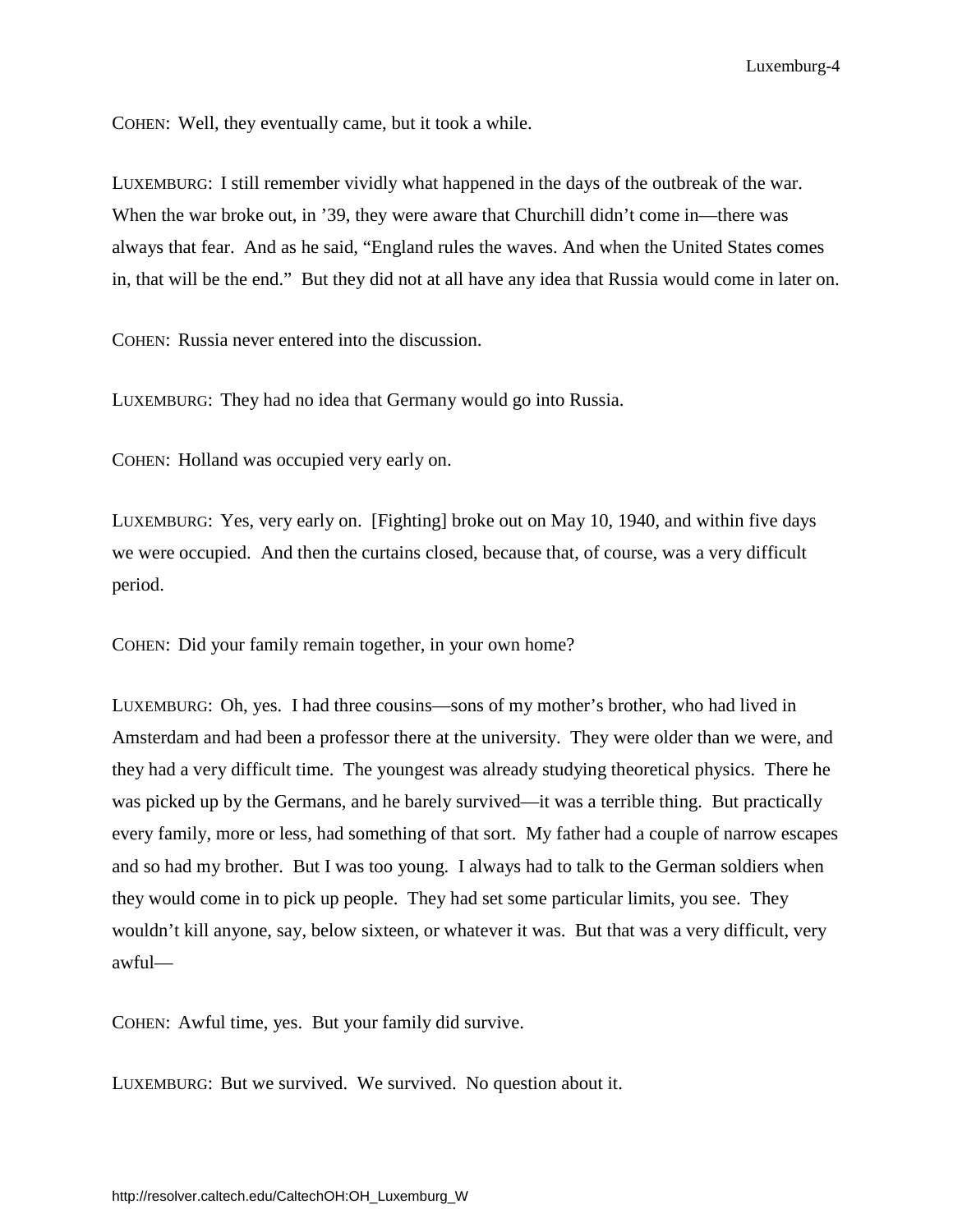COHEN: Did you continue your schooling at this time?

LUXEMBURG: Well, yes, we did go to school. The German Army had taken over the school, and the troops were in the school, but we had other buildings in Delft that were formerly buildings of the technical university, which was not operating. And we would go into the barracks—as we usually called them—and we had some education in the barracks. But then at the end of the war, with the success of D-Day, the British as well as the Americans and the Canadians, you see, were coming into the southern part of the Netherlands. This was in September 1944; the rumor spread that the next day the British would come in, and the Canadians. But it never happened that way, unfortunately. Then the whole country went on strike, and although [the Allies] were somewhat successful in getting into the southern part of the Netherlands, with this whole campaign to get Arnhem—to get that route into Germany—they didn't succeed. We'd still see the airplanes going over, with the gliders. It was a magnificent, beautiful [sight]. But then the Germans took action, and they starved us to death in the western part of Holland. They drew up a boundary in the southern part of Holland, the northern part, and then going into a little bit of Utrecht, and we were systematically starved to death. We didn't have anything at the end of the war—only water. In the winter—*ooff!* In 1944-45, it was such a cold, terrible winter. We had no heating. But anyway—it's a long story, but we survived it. The end of the war, when it finally came that was the  $5<sup>th</sup>$  of May—when finally [we were] the last part of Europe to be liberated—I couldn't walk.

# COHEN: You mean you were so weak from hunger?

LUXEMBURG: Oh, yes. Tens of thousands of people, old and young people, died during that particular starvation period. During that time, we didn't go to school. We had a hiding place in the house under the roof. They would cordon off a whole city and put in troops and go into every house, and every able-bodied person had to be shipped off, just like slaves—you know, shipped off to Germany, because [the Germans] were desperate, of course, to try to see whether they would still have a chance. And they tried, of course, as you know, in the Battle of the Bulge. They had to keep the machinery going. Every night we heard planes coming over to bomb parts of Germany. It was day in, day out. Also during that period [the Germans] started to launch the V-1s and V-2s from stations in the western part of Holland, not far from Delft. And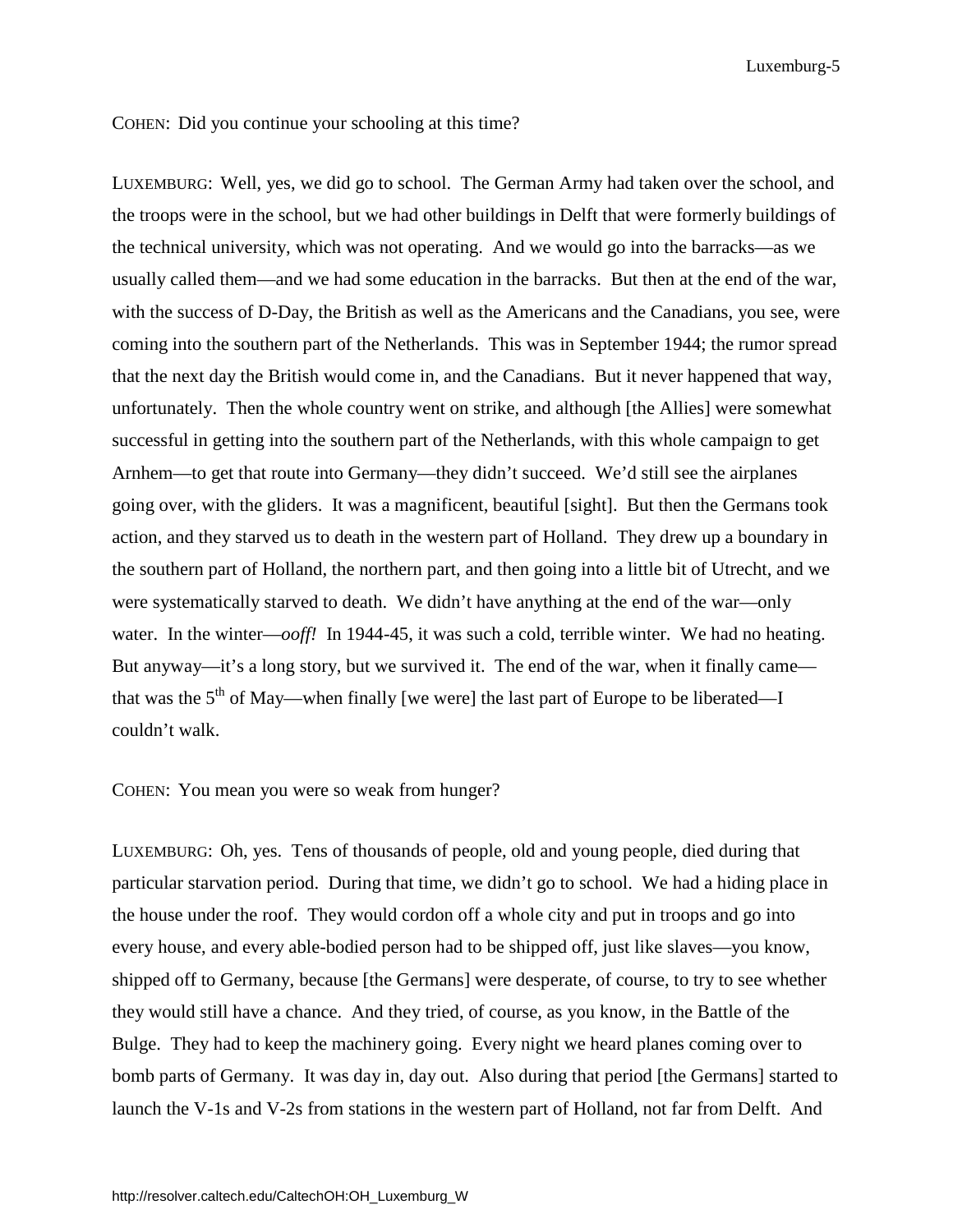every day the British Air Force would come over to bomb these particular places, the launching pads and so on, every morning at nine o'clock. They came in extremely low, because at that time the Germans didn't have much actually available to really counterattack at all, and you could almost see the pilot sitting in the [cockpit]. [Laughter] But then by accident they bombed away part of The Hague. That was a mistake they made: they thought they were these V-1s. And the V-2s—yes, they were really very bad.

COHEN: So they destroyed part of The Hague, you mean, by mistake?

LUXEMBURG: Oh, yes.

COHEN: That's called friendly fire, I think.

LUXEMBURG: Yes. That was a mistake. But anyway, during that period, the little food that my good father was able to buy on the black market, he did. He lost a lot of stuff during that period. But we played chess, you see. I studied mathematics. I did calculus. Our neighbors lost a son in a concentration camp. There were always some spies within that whole system; we knew some spies. It was really the rough years. Most of the Jews already had been taken out of the country. But [the Germans] needed manpower; and [they would come] early in the morning. We got warned, and so my father and brother would go into the hiding place and sit there.

COHEN: So you mean when the Germans came to get people, they would go up [under the roof]?

LUXEMBURG: Yes. But we had a lot of other things we did, despite all this. We played chess, we studied mathematics and calculus, and so on. So, it's the fear, of course. We lived in fear all day. You never really knew whether you'd be able to survive a day, and that is always something that stays with you.

But then after the war, of course, things quickly changed. The British came in first, and the Canadians. They were very good. They immediately organized places, not only where we lived but in the other cities, particularly Amsterdam—places where the youngsters would come to eat. And then in a couple of weeks—maybe three weeks—we were relatively back to normal.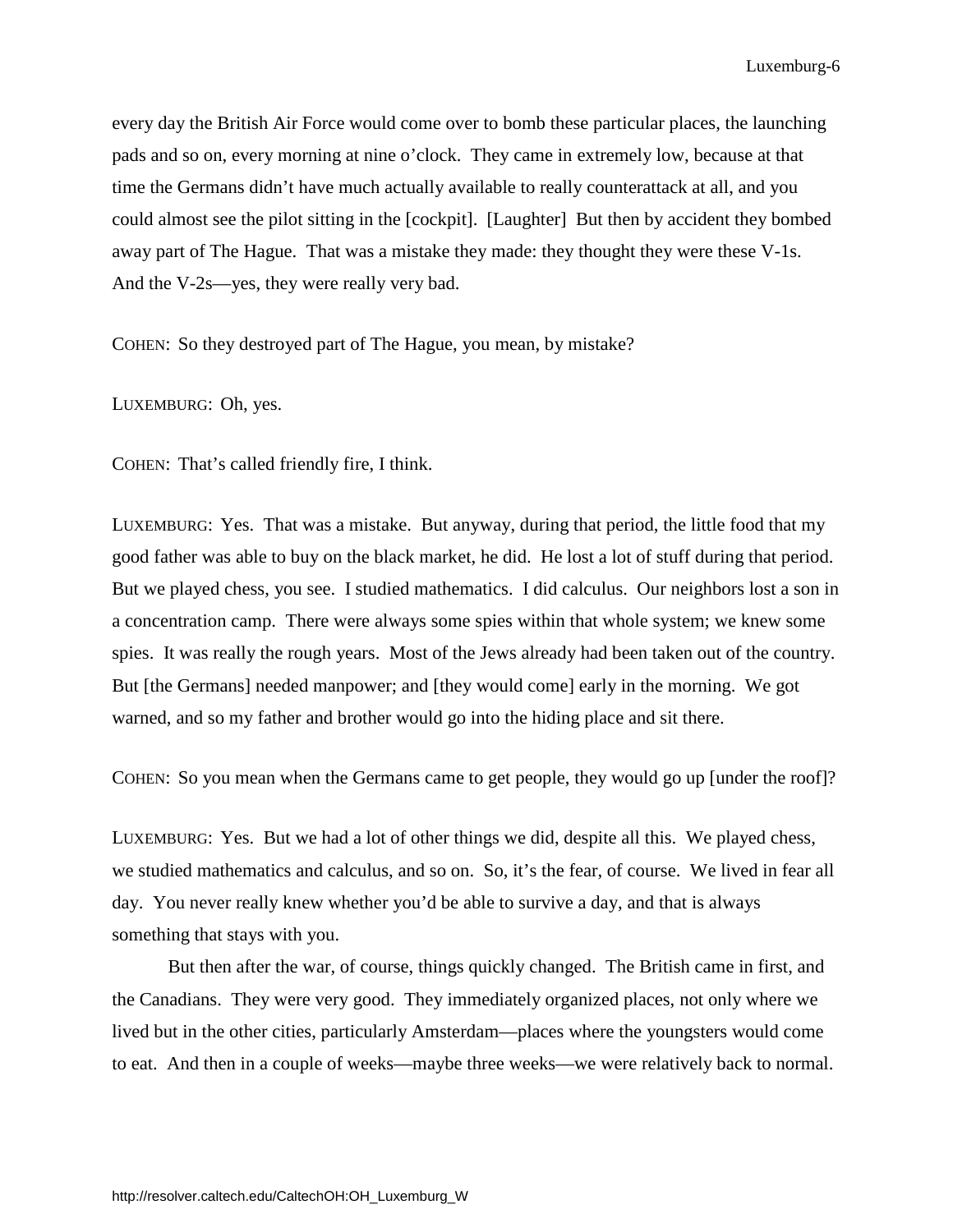COHEN: Right. So you were ready to go to university already?

LUXEMBURG: No, I still had to finish high school. Because at that time high school was five years. I was in the fifth year, but we didn't complete that, because we hadn't been in school. So I still had a year to complete. I went to university in Leiden in '47.

COHEN: So you had to live in Leiden then.

LUXEMBURG: Well, because it was almost impossible to get rooms—there was an enormous housing shortage after the war—and since I had my own room in Delft, I could take the train. The distances are so small, you know, that in half an hour I was in Leiden. So I usually took the train back and forth; I would stay [overnight] sometimes if necessary, of course. But at that time I didn't actually have to get a room, because they always said, "If you don't need it, please don't."

COHEN: Because of the shortage.

LUXEMBURG: Yes. So much was destroyed. And nothing could be built. The Germans took away practically everything. Because of the severe cold, you see, wherever people could they would cut down the trees; there were practically no trees left in the cities. And they burned the doors. [Laughter]

COHEN: Just everything they could.

LUXEMBURG: Yes. But in a certain sense we were lucky, because my father had some houses and some property, and he had taken down some of the big trees there. And we'd cut them up, and I sold them, actually, so we were able to get by. We tried to eat—that was not uncommon tulip bulbs and sugar beets. I couldn't. Tulip bulbs were absolutely impossible. I couldn't keep them down. [Laughter] You have no idea how terrible they are. But sugar beets—that wasn't too bad.

COHEN: I see. So were you already studying mathematics then?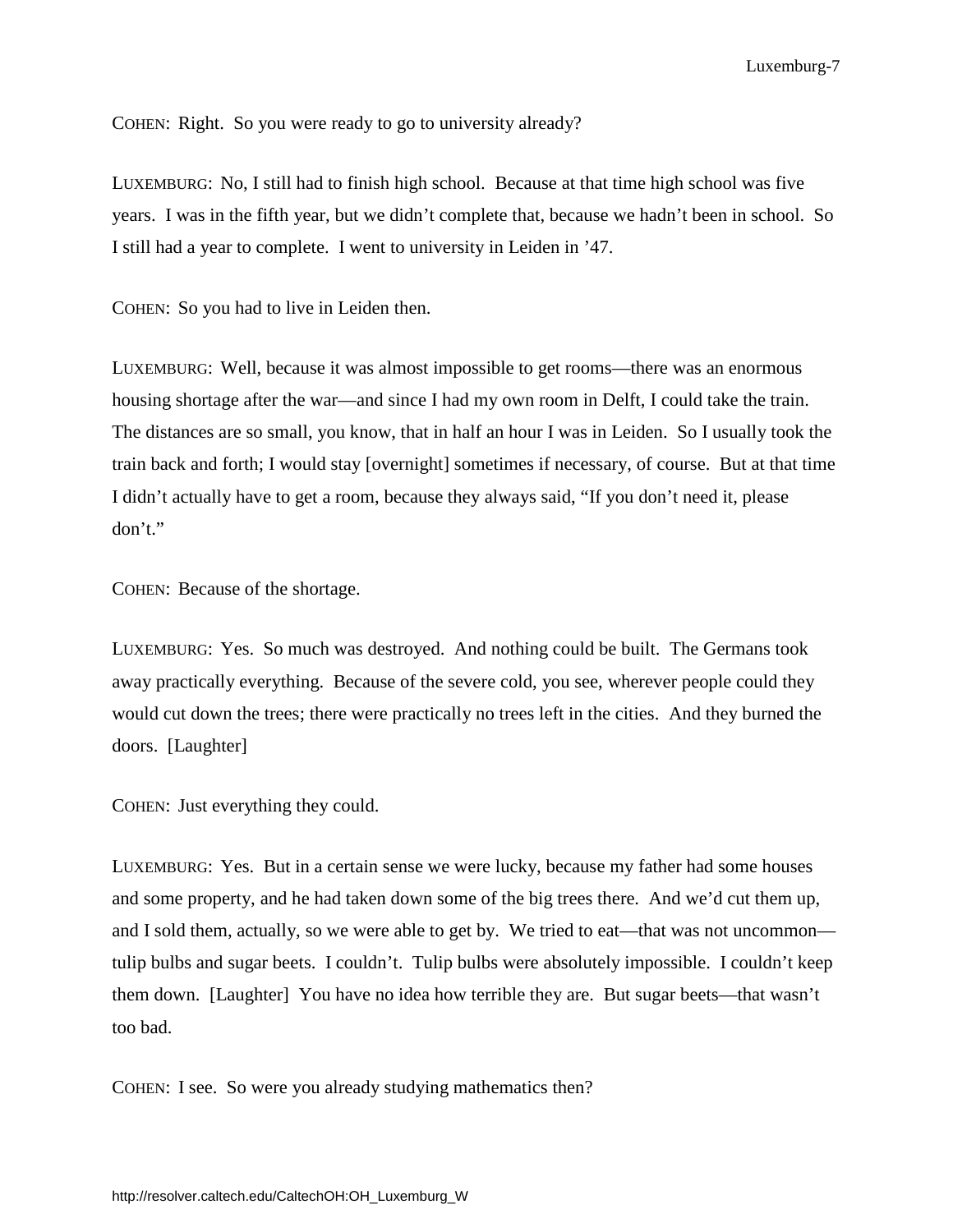LUXEMBURG: Yes. You see, in Holland in those days was the old system. It was actually a bachelor's degree but it was divided in two parts—the candidate's exam, to actually prepare yourself for the final, your final degree. And for that particular period you had to have two majors and one minor.

COHEN: And did you have a specific professor who guided you?

LUXEMBURG: There were three professors—I took mathematics and physics and I had astronomy as a minor. That lasted about three years. Then you did your candidate's. And then I found myself an assistantship in Delft, at the technical university. You cannot really compare it to Caltech, because it was really an engineering school. But of course there are similarities, there's no question about it.

COHEN: So there was an emphasis on science and math.

LUXEMBURG: I was very lucky to have that, because I learned a lot of different kinds of mathematics and got a lot of experience teaching calculus and doing problems with students. Yes, it was big fun. That had one little advantage also, because of the fact that I didn't have to pay tuition anymore. We got a very small stipend—I think it was ninety guilders a month in those days. You could buy some books, you see, and you could travel and you could do things. Because after the war, my parents told us, "You have to see England. You have to go to France," and so on, so my brother and I, early in 1946 [went]—and we went a couple of times in '47—to England. And then we went to Paris. So we did, actually—

COHEN: Do some traveling.

LUXEMBURG: Oh, yes, in the summer vacations. You see, summer vacations were much shorterr than we have now. We had one month or so; the universities went much longer. I went to school on Saturdays, but that was normal. You had maybe, at most, four weeks' vacation—in elementary school even less.

COHEN: So you had more time to learn.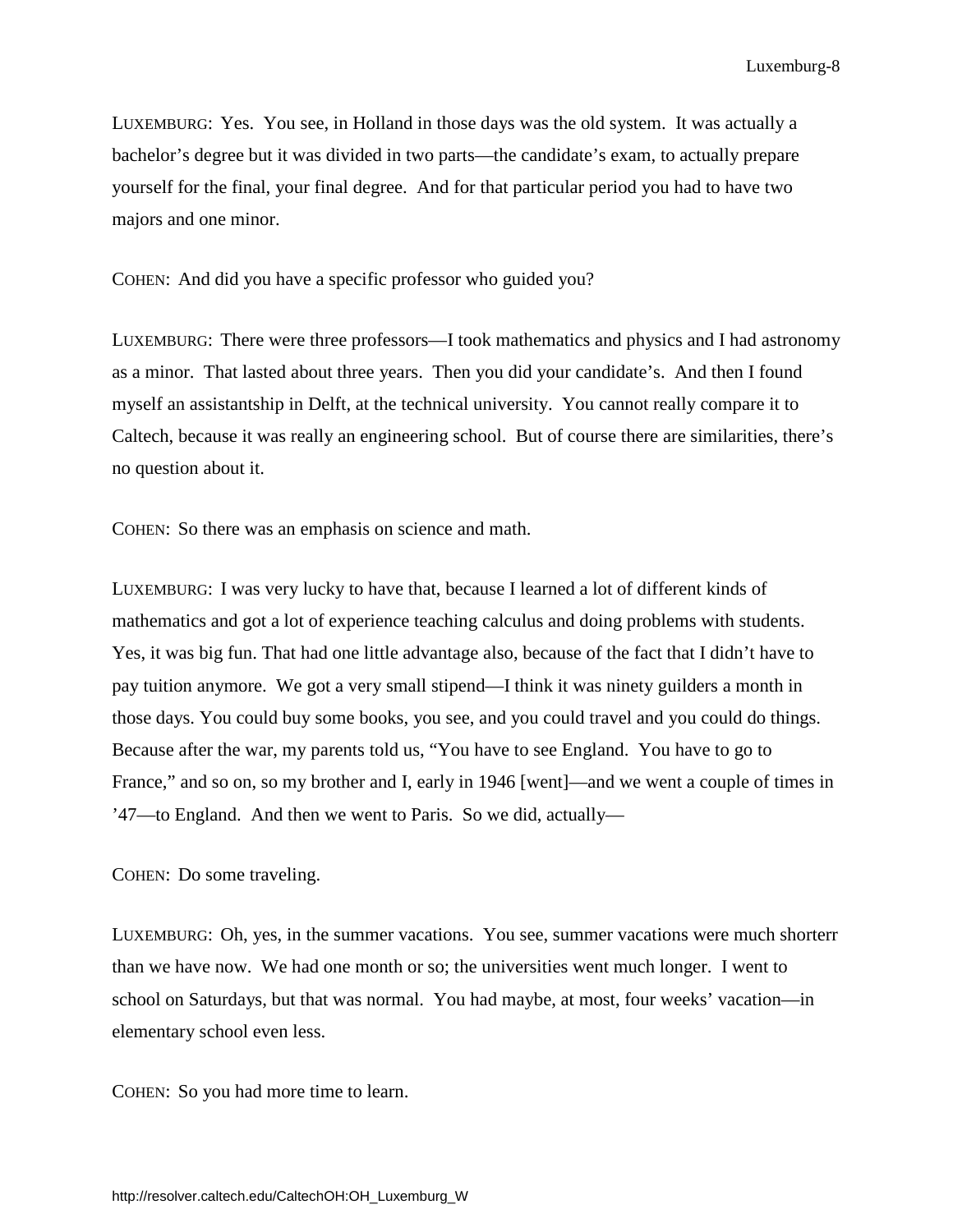LUXEMBURG: Yes, but we had to work very hard [in high school], because the final examination was set by the state organization, the Department of Education, in The Hague, and it was the same for the whole country. It was a very, very difficult exam, because we had written exams in all the languages. You had to take French, German, and English. And for mathematics we had to do geometry [and] algebra. And then we had arithmetic. And then we had trigonometry. And then we had mechanics. We had physics, chemistry. All of these required a written examination. It took more than a week, from early in the morning until the evening. And of course with the languages you had to do orals. It was horrible. [Laughter] It was very severe. Just the other day—because I have to get rid of a lot of stuff, you see; when you get old [this happens]—I came across one of these little books with one of the exams in it. When I looked at the physics exam [I thought,] "My god! It's unbelievable that I could do that." [Laughter] The mathematics exams, too—they were very severe, very difficult. But that was the systematic and continuous education you got over five years. You didn't do mathematics, say, in one year. You took mathematics, and it was spread out over five years. You went to school much longer than kids do today.

So you were always busy with that. And particularly for the languages—actually, in retrospect, it was a big advantage. We started with French in elementary school—that was kind of an appendix, you see, from the Napoleonic time. The Germans changed that to German, and so on. Now it is English, of course. [Laughter] But anyway, we started early with French in elementary school, and in high school we took German, French, and English. And of course you learned your own language as well.

COHEN: You enjoyed the teaching in Delft?

LUXEMBURG: Yes, yes, I always enjoyed the teaching. I don't know whether the others enjoyed it. [Laughter] But I certainly enjoyed it; it was really quite interesting, because you had to deal with all kinds of applied mathematical things as well, which we hadn't done in Leiden. You were assigned to one professor, who had several assistants. And that all came about because after the war the Netherlands lost its colonies, which was a blessing [laughter], because the country had to become industrialized.

COHEN: So that's why they strengthened the engineering school.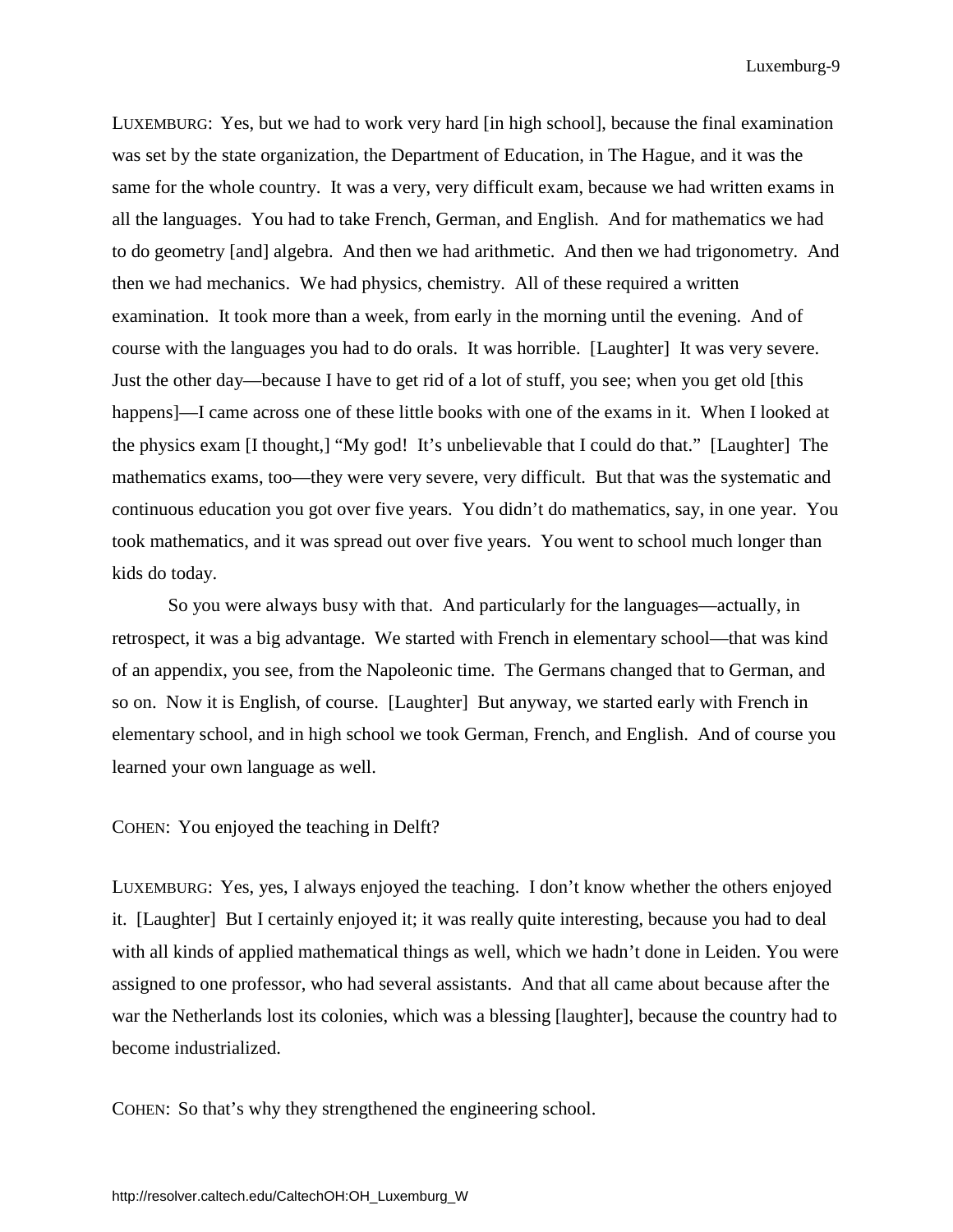LUXEMBURG: Engineering became extremely popular. And later on they started another technical university in Eindhoven. So they needed people to teach and to help the students with problems and so on—that's why there were a number of assistantships.

COHEN: So you finished your degree in Leiden.

LUXEMBURG: Yes. But after that first exam, I became an assistant in Delft, in 1950, and I finished it over there. I finished it with Professor [Adriaan Cornelis] Zaanen, in 1954, and since there were no jobs at all, there was a possibility that I could go off to Amsterdam as a postdoc. I was allowed to stay on into 1955, so I got my degree in 1955. But by that time I'd got the attention of some people in Canada and the United States. The first International Congress of Mathematicians was held in Boston in 1950. And then in 1954—it was every four years—it was in Amsterdam. And at that time, of course, all the younger mathematicians who were studying were all helping out there, so I had to clean blackboards and so on. But it was a marvelous thing.

COHEN: You met all these people, then.

LUXEMBURG: Yes. I had finished my thesis ["Banach function spaces"]. And I met there because I knew his work—I met [Israel] Halperin, from Canada, and a couple of others. And they were very much interested in what I had done. And Halperin said, "Well, I'll get you to go to Canada. You should come and work with me for a couple of years."

COHEN: Now, what was it specifically that they were so interested in? Could you summarize it a little bit?

LUXEMBURG: Yes. In short— Let me put it this way: In the thirties, there was, particularly in analysis, a new era opened up by a group of Polish mathematicians, particularly [Stefan] Banach. And that formed into what is nowadays called functional analysis, although that name is now a little bit old-fashioned. It grew out of work that was done in the late  $19<sup>th</sup>$  century and the early  $20<sup>th</sup>$  century—the development of the solutions of, say, particularly integral equations, and the use of the *Veck* integration, which was a new way—actually, a better way—to see how you can see what functions can be given in, say, an area covering [word unclear]. And that led to a new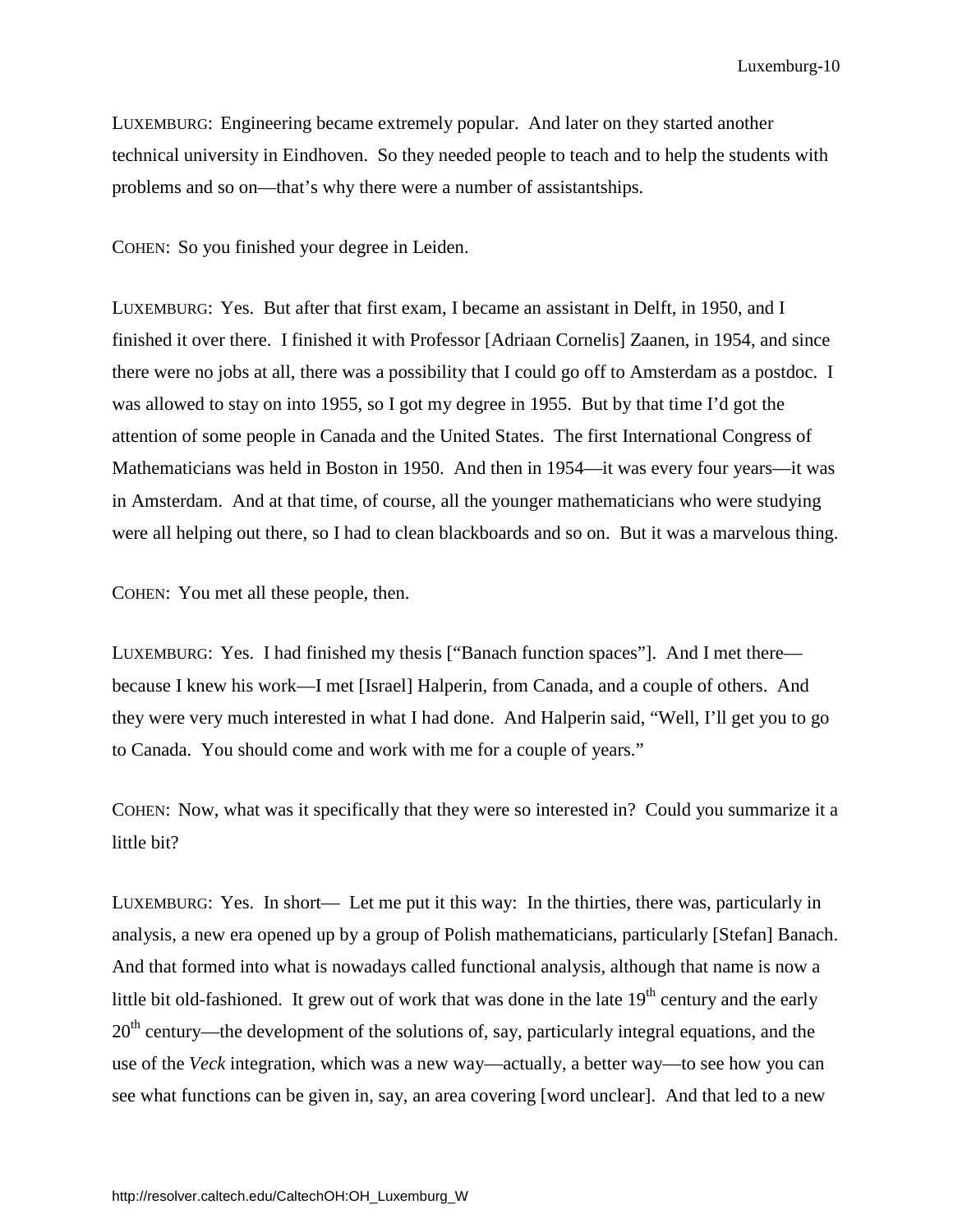development that [word unclear] this theory of [word unclear] Banach spaces, Hilbert spaces which had to do with the theory of operators. A lot of that was also applied in the twenties and the thirties in quantum mechanics. [John] von Neumann was involved in that, and [Francis J.] Murray here in the United States, and a group of people. So I got involved in that particular field in Delft, because I always thought I was going to do geometry. And I wrote a thesis which had to do with these particular kinds of spaces, where you can actually have what they call integral equations and these spaces of measurable functions. And my thesis advisor had asked me to look at this for an abstract collection of what we call norms that you can define. And then you can measure them—you can measure the distance between the two functions and so on. And so I did. First, what I did was work on a class of subspaces which were named after a Polish mathematician, [Wladyslaw] Orlicz, and for the first part of my thesis I developed that theory more systematically. Then, in the second part, we looked at it from a more general point of view. Then a problem came up. I didn't know the problem, but my thesis advisor had learned from [G. G.] Lorentz and Halperin that if you do some operations on the norm, then you'd get the second norm. That seemed to be a hard problem, and I solved that problem. That is why they had that interest in me.

COHEN: Right. Was there anybody from Caltech at this early meeting whom you would have met?

LUXEMBURG: [H. Frederic] Bohnenblust [professor of mathematics, emeritus]. He was very much involved in that particular field.

COHEN: So he already would have noticed you then.

LUXEMBURG: I think that is true, because of the fact that he asked me in '57 whether I was interested in coming to Caltech. I will come to that in a minute. And also Arthur Erdélyi, who was here at Caltech.

COHEN: But it was the work of these Polish people that you originally were involved with.

LUXEMBURG: Yes—particularly the work of Orlicz and Banach.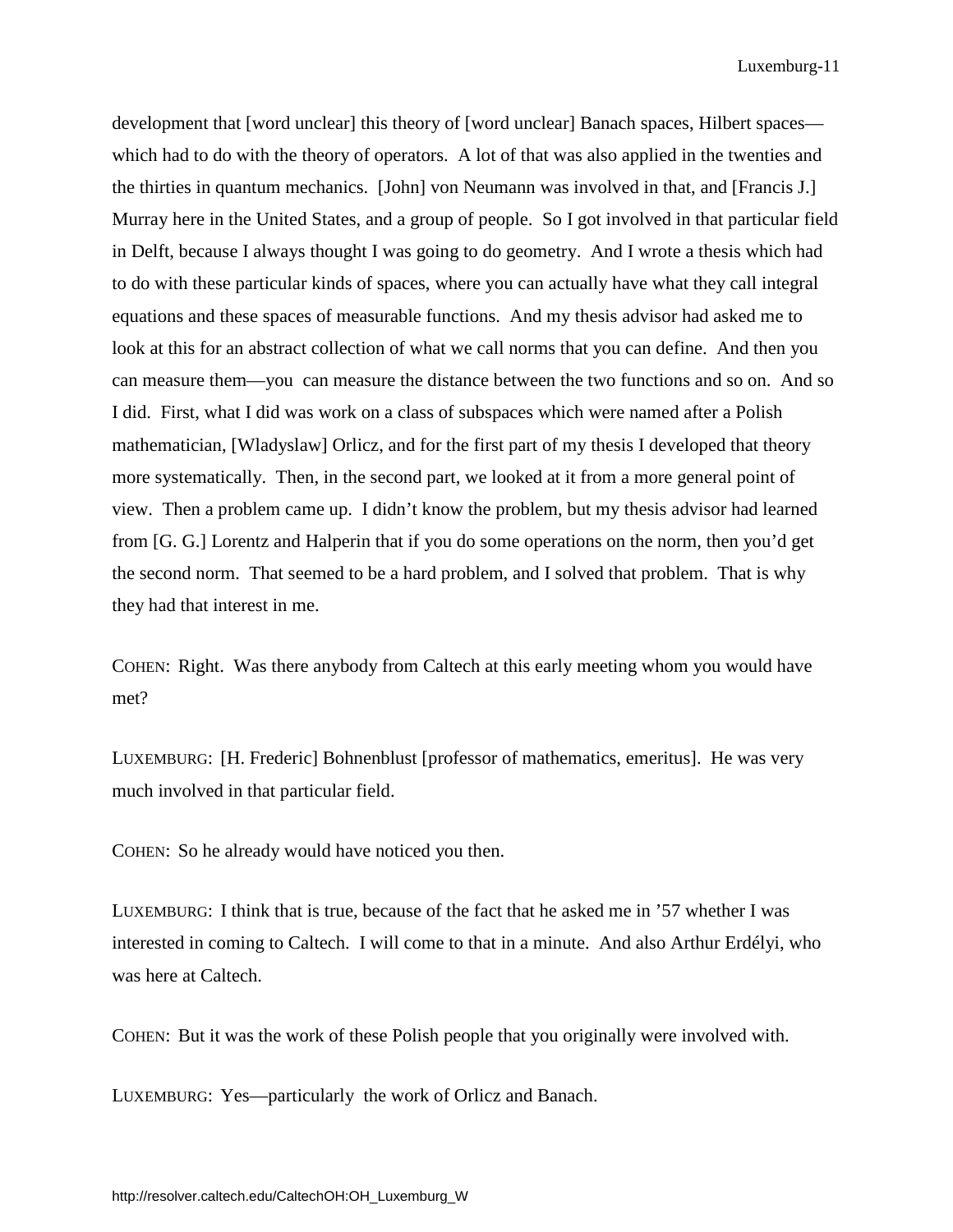COHEN: So you had this invitation to come to Canada.

LUXEMBURG: Yes. My wife and I said, "Well, gee, that's an interesting opportunity." [Laughter] So we decided to do that. I also could have gone to Amsterdam at that time; that thing had come through. They needed some younger people, and they asked me to come as what we would call here a postdoc. But we thought, Well— And we had met so many Canadians first, after the war, that was the contingent of troops that stayed. The British left and the Canadians stayed, because a lot of stuff had to be done, you know. In Delft—also in Amsterdam—before the Germans actually surrendered in the end, they started again fighting the underground. And young people lost their lives, just the day, you know, when it was supposed to be over. And they destroyed our whole school. So [the idea of going to Canada] was, for us, something quite interesting. So I did go to Canada as a postdoc. We stayed one year in Kingston, Ontario, and I got an offer to go to Toronto. One year in Kingston, yes. That's an interesting place. We enjoyed it. The winters were *terribly* cold. [Laughter]

COHEN: I can see why you wanted to come to Caltech. [Laughter]

LUXEMBURG: It was definitely a small town, Kingston. Nowadays I don't think you can call it a small town, but then it was a very provincial, small town. Even Toronto was provincial, in a sense. But it was interesting and beautiful. The winters had an enormous, stark beauty. It was really all so beautiful! And the lake froze over, you see, and we had taken our skates along. [Laughter] We still have them in the basement of the house—these long wooden skates. And I actually skated there at Kingston.

COHEN: On Lake Ontario?

LUXEMBURG: On Lake Ontario, yes.

COHEN: But you don't tell me about the beautiful gardens in Kingston, which I have seen.

LUXEMBURG: Oh, yes, that's true. No question about it. Kingston's very [beautiful]. They also have the penitentiary. [Laughter] They always told us, "You shouldn't go there, because there is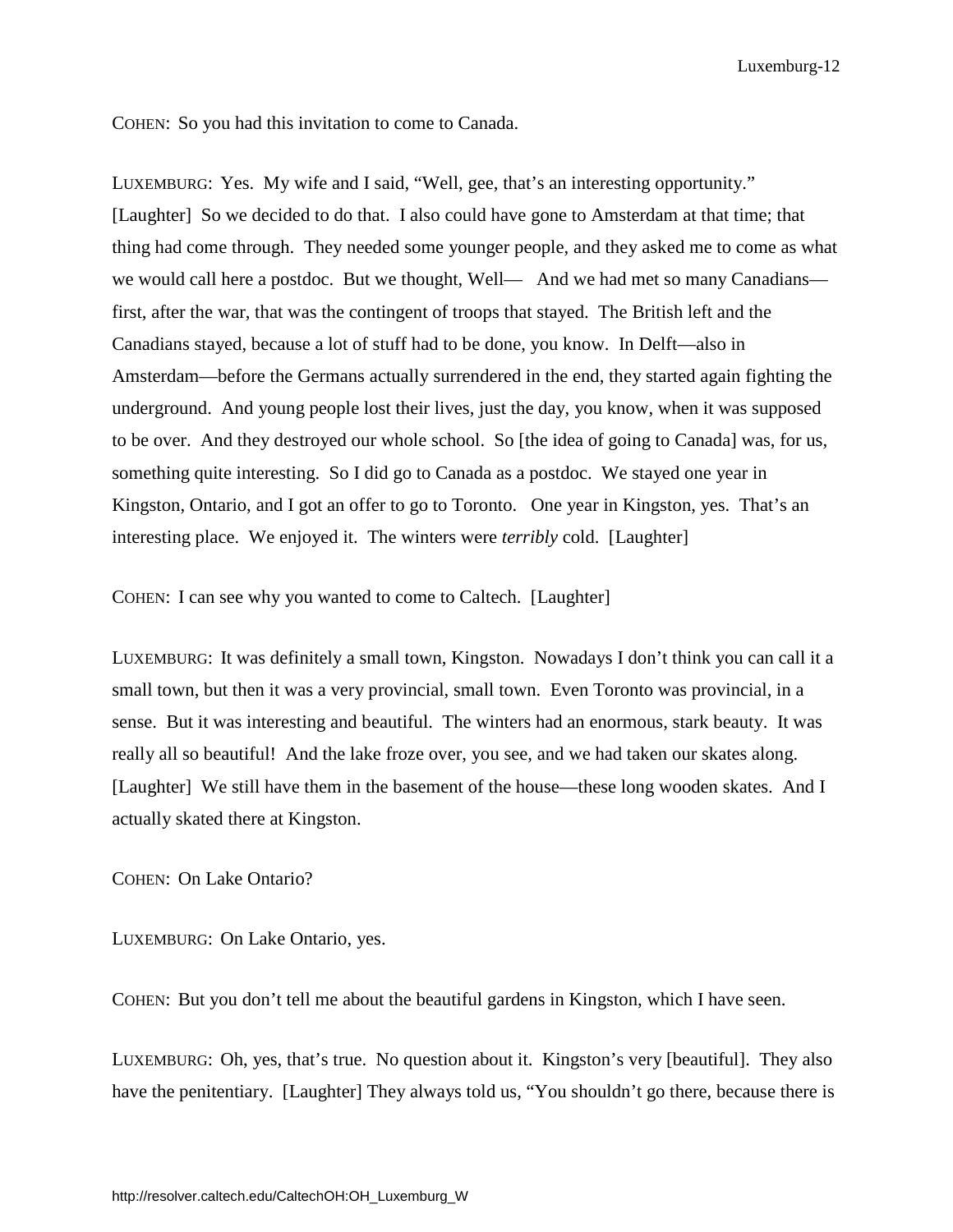a penitentiary." And from there we went to Toronto. I have to maybe be a little bit more precise, in the following sense. That we went to Canada was to some extent due to the fact that the Dutch government had a program to get as many people to emigrate as possible.

#### COHEN: Emigrate?

LUXEMBURG: From the Netherlands. There was a whole department. They would pay your way, but we didn't need that, because we got this from the National Research Council in Canada—the trip was paid for. But [in Holland] they had a whole department that did nothing but make it attractive to make contacts over in the United States, Canada, Australia, New Zealand, and South Africa.

COHEN: Was the idea so that the people who emigrated would send something back to the people in Holland?

LUXEMBURG: No. I remember that there was a nice old fellow who was an emigration officer before I left, because we had to make sure that we told them we were going to Canada and didn't need any money because we had this and that. And he said, "Oh, you'd better make it work. Never come back here again. This country is down the drain." [Laughter]

COHEN: I see. So there was a feeling—

LUXEMBURG: This was sort of the old people; we didn't feel, ourselves, so much that way. But there was so much destroyed. Of course, in Germany itself [there was] even more [destruction]. And of course, for many of the older people, there was the idea that the colonies were gone that you couldn't go there anymore. [Holland] was overpopulated. They were always getting people to move. They always traveled, always went somewhere.

COHEN: And now there was nowhere to go.

LUXEMBURG: And they made it very attractive for people to go. More than, I think, a half million people left [after the war]. They went all over the world, particularly to Canada. And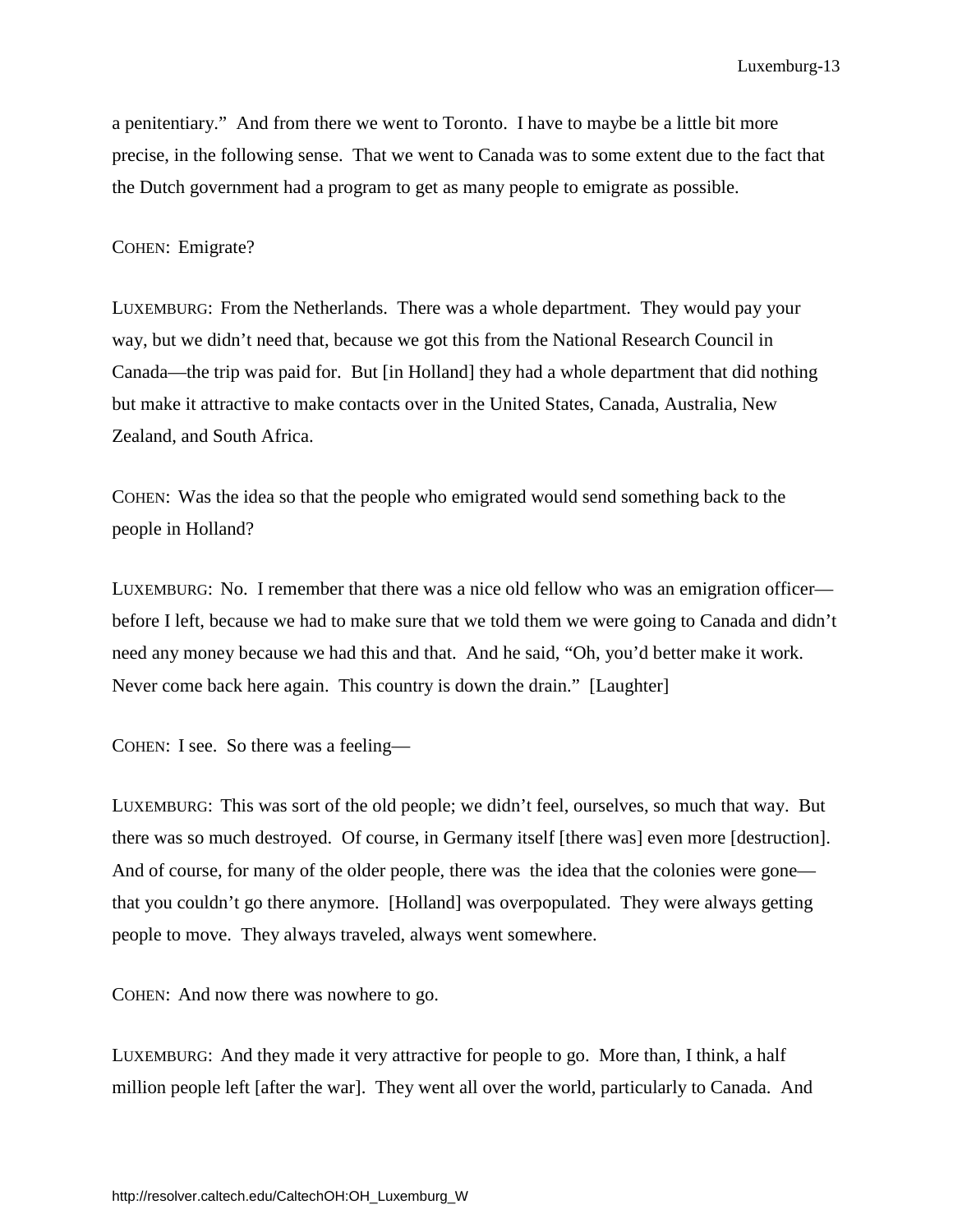large numbers [went] to Australia and New Zealand. Fewer [went] to South Africa; many of them returned from South Africa. That was not such a successful place to go—although there was, in the past, a great connection between South Africa [and the Netherlands]. They speak Afrikaans, and Afrikaans is Dutch—and so there was that connection. But that regime had become so tyrannical, particularly after the war. You see, there were a number of Afrikaans younger people coming home after the war to study. In the past, they would go to England, but they didn't want to go to England to study. They always were terribly anti-British, because of the Boer War. Their parents, too—although they were very much anglophiles. But the Boer War was always a sore point. We were never allowed to go into the Boy Scouts. My mother said, "[Robert] Baden-Powell was a very unsuccessful general, and he built up [the Boy Scouts] in England. All of them had to be these little boys, like the Hitler youth. You're not going into—" We assumed we would never be Boy Scouts. I don't think I lost anything. [Laughter] But that was her opinion. No, he was not such a successful general. Anyway, there was definitely something there that was true.

COHEN: So anyway, you are now in Canada.

LUXEMBURG: Yes, we're in Canada. And that was very interesting. We had, of course, to adjust. We had to learn the language better—in particular, we had trouble reading the comics. [Laughter] But fortunately we had a radio, so we listened to the radio. You learn the colloquial language. Reading wasn't too bad. We could speak [English], but of course very primitively, as still today there's an accent. You learn all these languages. Of course it is very difficult, particularly English. Always, if you want to say something, there are so many different ways that you can select the words. But you always select the wrong one, because you don't have the—

COHEN: You don't have that culture.

LUXEMBURG: Yes. The idiom is very, very difficult. But it's a beautiful language.

COHEN: So what were you doing in Toronto then? Teaching?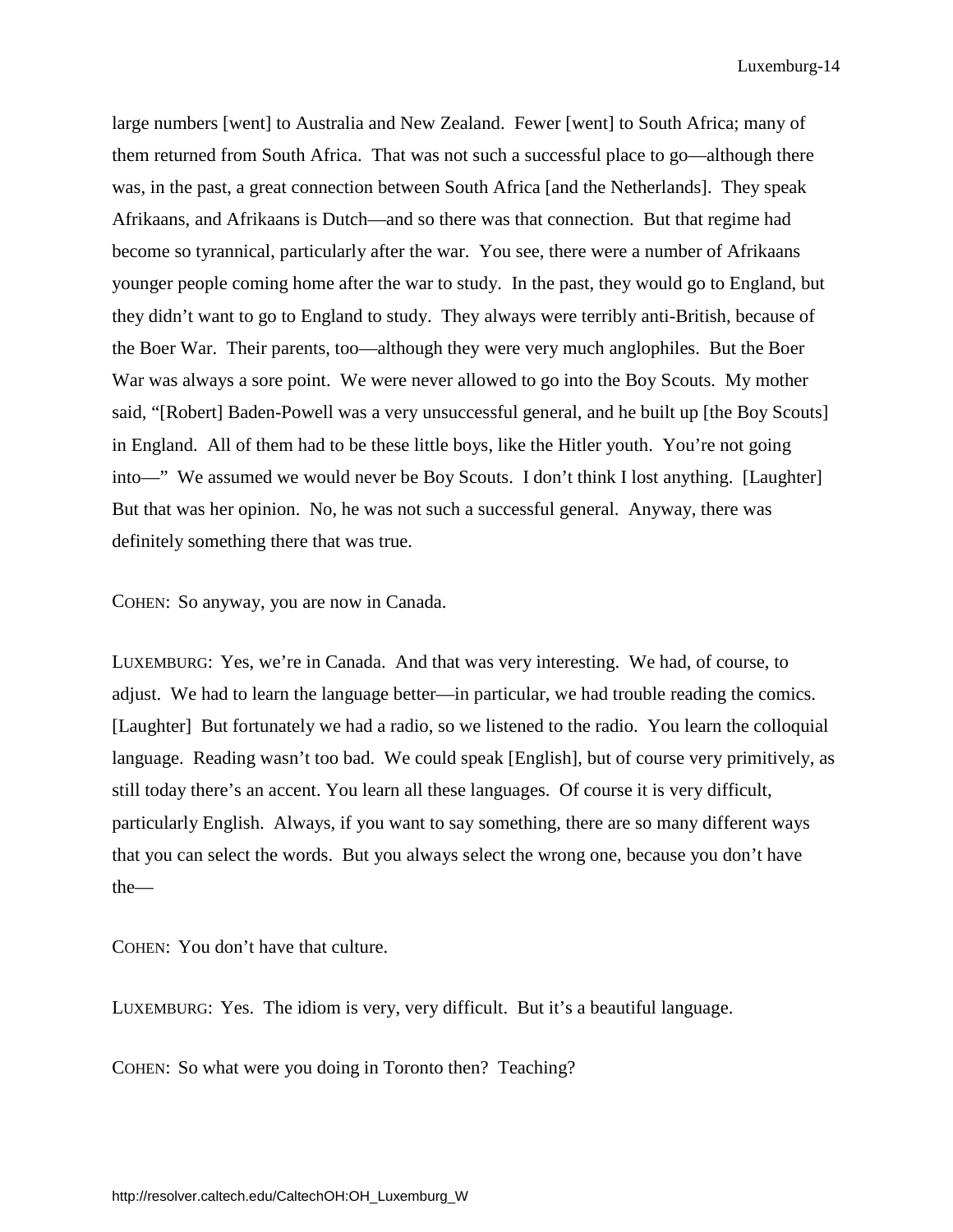LUXEMBURG: Oh, I was there as a postdoctoral fellow from the National Research Council. With Halperin. And I had a little group of students, and we were talking about certain aspects of the field—particularly what I had done in my thesis and so on. So it was really a very nice time. And there—that's why I mentioned the emigration business. Because there, all of a sudden which we had also already seen in Kingston—we did meet some of the younger people, particularly engineers, who had already emigrated.

COHEN: So there was a Dutch community.

LUXEMBURG: In Toronto it was quite a big group. And in Kingston, too. And there were some people—some families—we met there and got to know; they had left the Netherlands at the time of the Korean War. You see, there was definitely a certain fear during the Korean War that Russia would sweep over the rest of Europe. There was that fear, but it was really—

COHEN: If fear is there, it's there.

LUXEMBURG: And a lot of people left for that reason also. We definitely met some of those families in Canada. I never felt that way—I don't know why.

COHEN: Did you get back to visit in Holland?

LUXEMBURG: Oh, yes. We went back practically every year. There were some meetings that you could go to, so we went back to Holland frequently.

COHEN: OK. So then how did you get to Caltech? How did that happen?

LUXEMBURG: So I moved to Toronto, where I taught and of course did research as well. The University of Toronto is a very good university, and the mathematics department had some very good people, very distinguished mathematicians. The most distinguished one was [H. S. M.] Coxeter. He was originally from England. He's still alive, in his nineties now. He had married, actually, a Dutch woman. [Laughter] [She was] very nice, and my wife got to know her very well. It was very pleasant—and I had all kinds of other contacts there. There were some very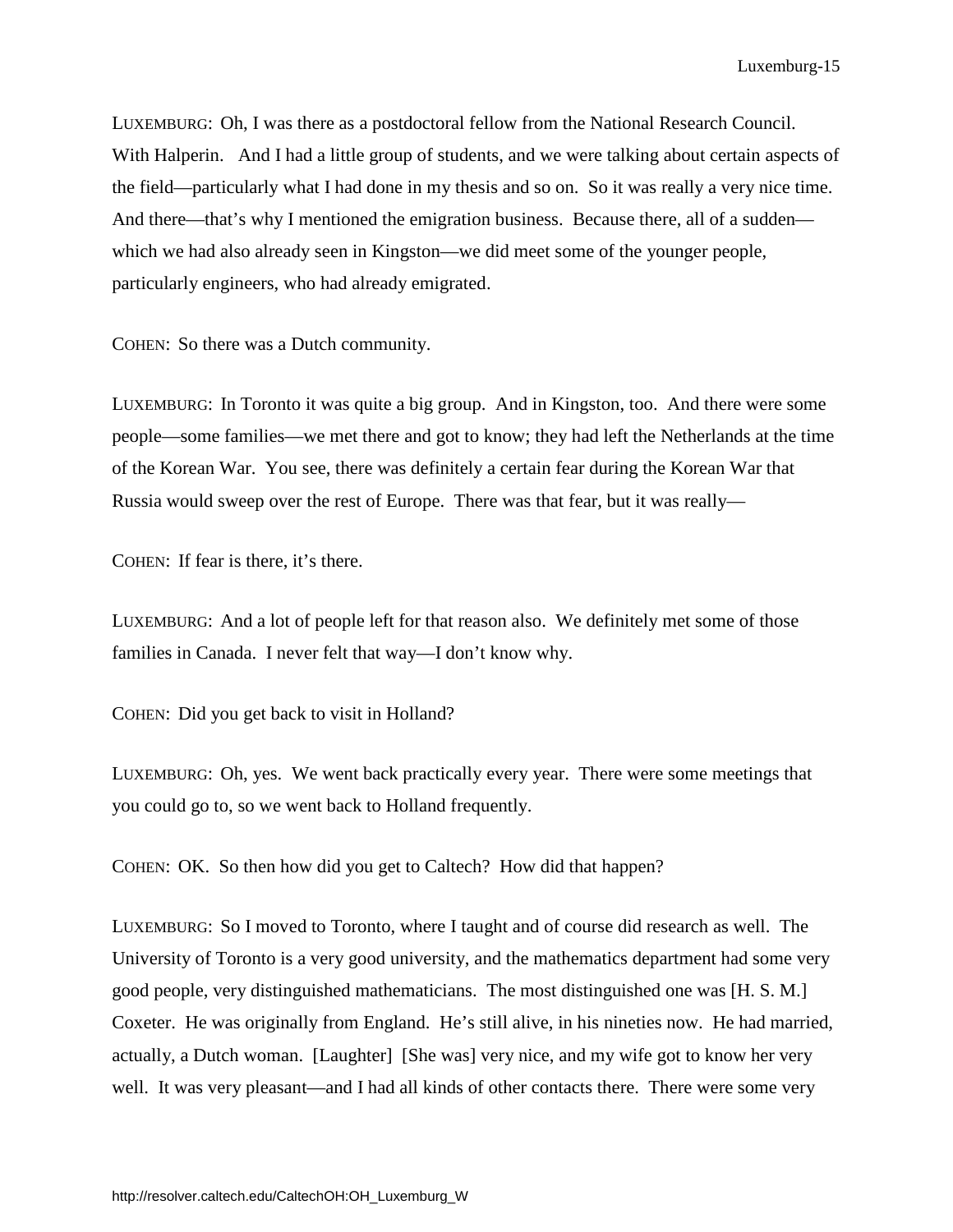good people. I shared an office, by the way—but this had nothing to do with my coming to Caltech—with an alumnus of Caltech, [Paul G.] Tim Rooney. He was a student of Erdélyi . He got his PhD here at Caltech [1952].

# **[Tape ends]**

#### **Begin Tape 1, Side 2**

LUXEMBURG: We had an office in the university towers. It was an old building, a beautiful building. But they hated that fantastically, you see, because you couldn't turn off the radiators. So during the winter, even when it was twenty below zero, we opened the windows, because people were being grilled by the [radiators]. [Laughter] But we had a nice group of people. I taught three courses—that was nine hours. And then we had one afternoon [when] we were doing problems—that was a lab. We did that together with all of the younger people. We were serving the electrical engineers and the physicists; because it was a big university, there were a lot of service courses we had to offer. That was definitely very, very enjoyable. Then, in '57, during the summer, that was the first time we went to the Canadian Mathematical Congress. The Canadian Mathematical Society in those days had just started, and it was called the Canadian Mathematical Congress because the organization would try to get Canadian mathematicians together at regular meetings at intervals of two years—to have a conference. So we went to that. It was in Edmonton. And there, there just happened to be a good friend of mine. He was a civil engineer. He had emigrated to Canada and they lived in Edmonton. It was a coincidence, you know, because they were first in Saskatchewan and then he later went to— He was at the university there, in the engineering department. So it was nice to meet them again. And they also visited us in Toronto once. There I met Erdélyi, but I think there were no other mathematicians from Caltech there. There were lots of Americans.

COHEN: Erdélyi was from Caltech?

LUXEMBURG: Erdélyi was from the Bateman Project, you see. And he stayed on here.

COHEN: Right. Yes. We'll talk about that.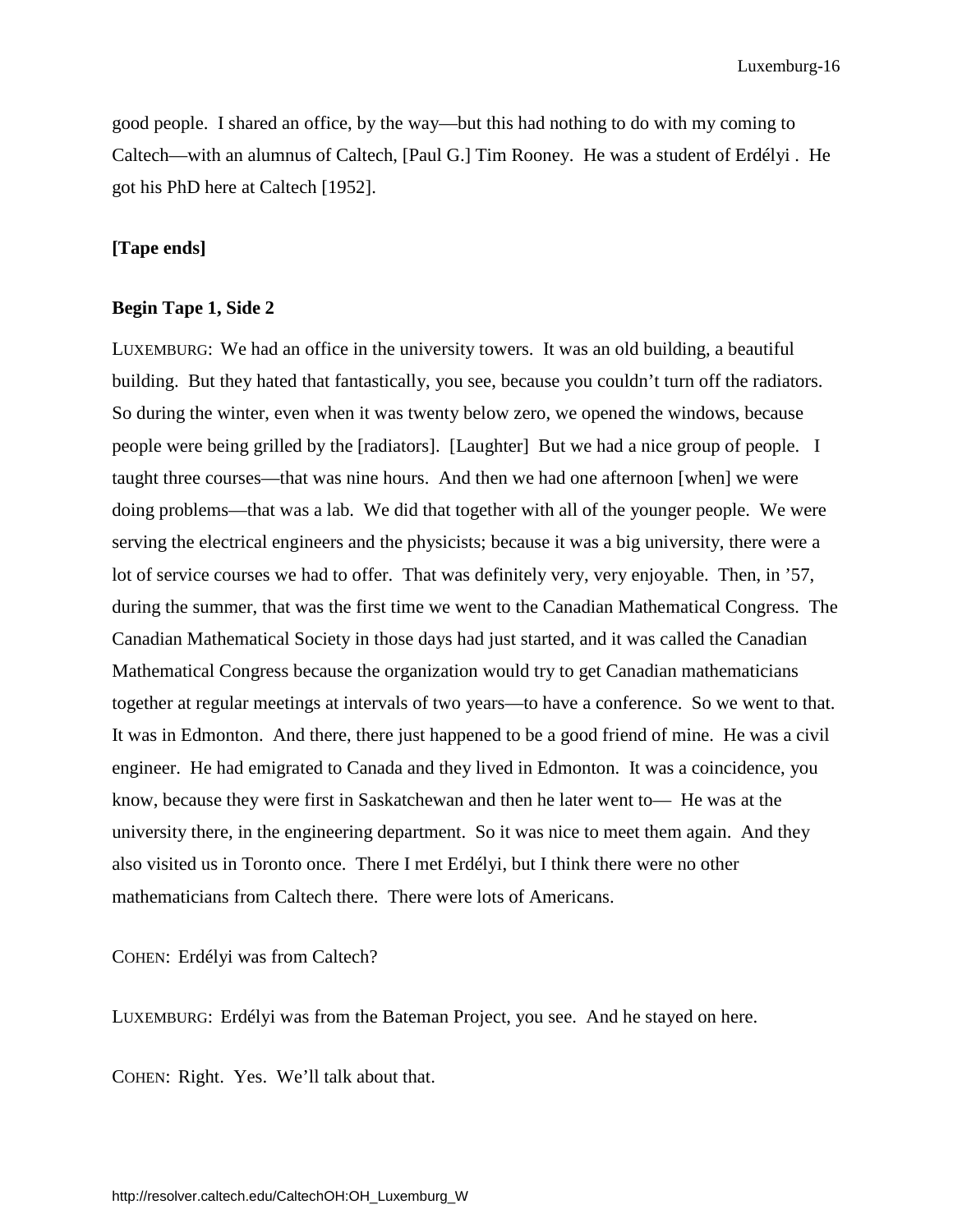LUXEMBURG: Yes. That was a very enjoyable journey, because we took the train, the National Railroad, and that route went through the more northern part of Ontario, all the way to Winnipeg and all those Canadian provinces. Tim Rooney's mother lived in Edmonton, and we visited her with Tim. It was very, very enjoyable. But Edmonton in those days—though it was a big capital and everything—most of the roads weren't even paved yet. They were just in the oil boom. They were finding oil in Alberta and Edmonton.

COHEN: So it was the Wild West of Canada.

LUXEMBURG: Yes, I suppose so. Edmonton was one of the cities that had all of these oil companies. Tim's father was involved in that.

COHEN: In oil?

LUXEMBURG: In the oil business, yes.

COHEN: So the congress would have lasted one week, two weeks—something like this?

LUXEMBURG: Yes, about two weeks. And then we went with Abraham Robinson. That is a whole other story. He's a very well-known mathematician. That was a Jewish family. They lived in the neighborhood of Waldenburg, near Breslau, which is nowadays Wroclaw. His father died very young, and his mother—you see, they were Zionists and they left Germany in 1933, to [go to] Palestine, and Abraham got his education at the Hebrew University of Jerusalem. He was also in the Haganah. And he got—from the Hebrew University of Jerusalem, through [Adolf A. H.] Fraenkel, his thesis supervisor—an opportunity to go to Paris [in 1939]. That was just before the war. And he and his friend were just able, before the Germans were coming into Paris, to go to Bordeaux. They took a boat to England, and they served, first, in the Free French Army. But then he got picked up by the British and he did a lot of research work [for them] in the area dealing with airplanes, missiles, and all that kind of stuff. He told me that in the particular department he worked in, they got a whole bag of old fragments of a V-1. And he said, "We had to reconstruct it and find out exactly the properties of the thing." And he said that when they got more-or-less finished, the general said, "Well, you have done a very good job. We know,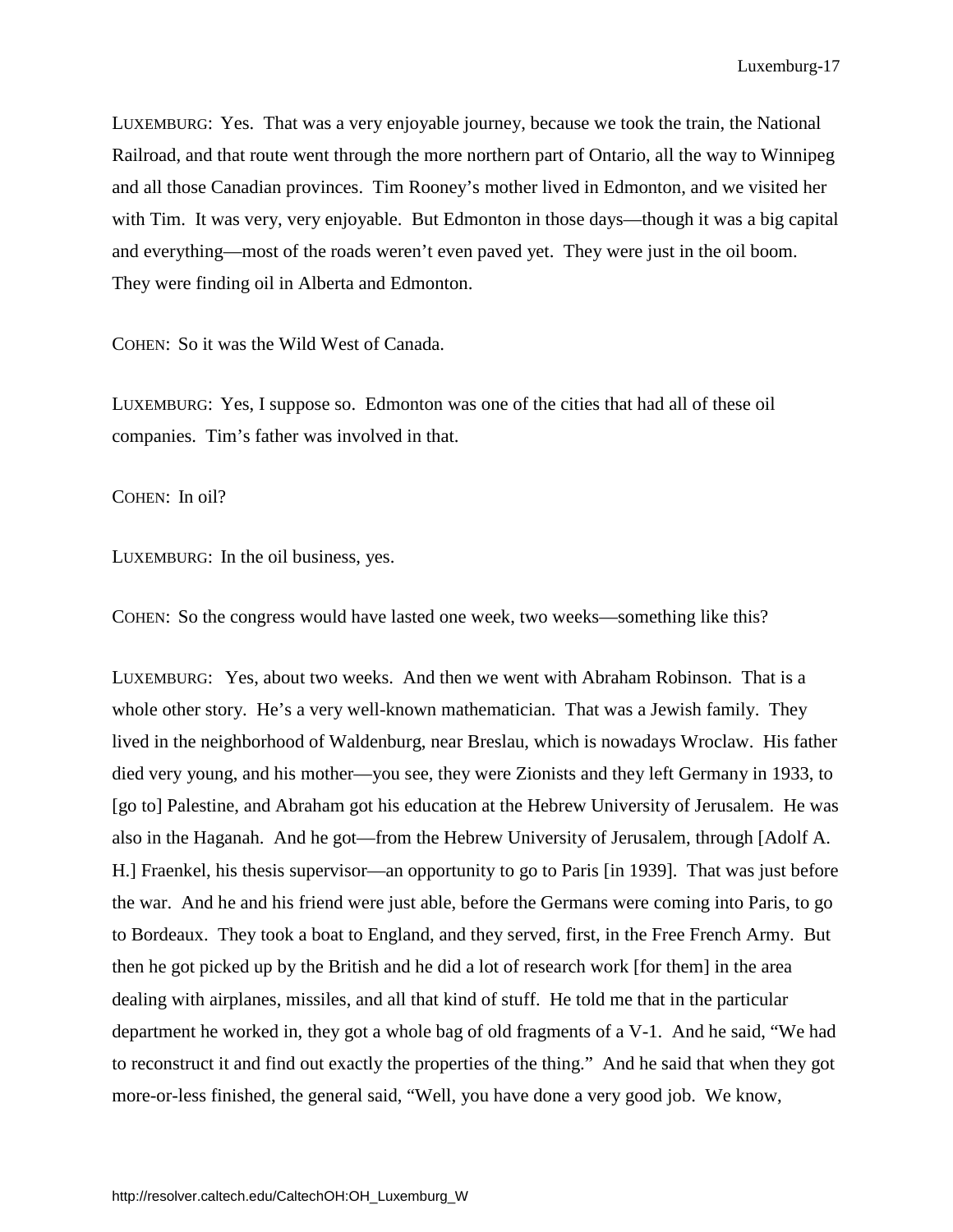because we have one which is not." [Laughter] He left England after the war and came to Canada [to the University of Toronto]. And because of the work he had done during the war in applied mathematics particularly—he was very gifted, an unusually gifted man—he was head of the department of [applied] mathematics. I did know about his work in Holland; I had never met him, but I knew about his work. And so we got to know him. The applied mathematics group was in a different part of the university from the mathematicians, but we got together with the other groups at seminars and all that sort of thing. And he was also at this meeting. He took us by car through Edmonton, over to Jasper.

COHEN: Oh, you saw the lakes.

LUXEMBURG: To Banff. That was a beautiful trip. Now it's just a big highway.

COHEN: Yes, but the lakes are still there. It's so beautiful.

LUXEMBURG: Oh, yes. Beautiful. We did that several times afterwards, you see, when we visited our friends.

COHEN: So then you went back to Toronto.

LUXEMBURG: And then back to Toronto. Then, in the fall, I got an offer—I got a letter from Jaap Seidel. He was a mathematician I had known in Delft, and he had the task of building the mathematics department in the new technical university they were going to open in Eindhoven. He told me that if I was interested, he would like me to go back to Holland and be a professor of mathematics. That was interesting, of course. I knew Jaap very well; we did mathematics together. He just died [May 8, 2001]. He was about ten years older than I, and he was already a very well-established mathematician when he came to Delft. So I told him that that sounded marvelous, that we would think about it. And he said there was no hurry—we could let him know. This was maybe the beginning of 1958. But then I got a letter from Bohnenblust asking me if I was interested in coming to Caltech. And to Tim I said, "I got a letter from Bohnenblust." "Oh," he said, "You should definitely go there. It's a marvelous school." Of course, I didn't know a great deal about Caltech.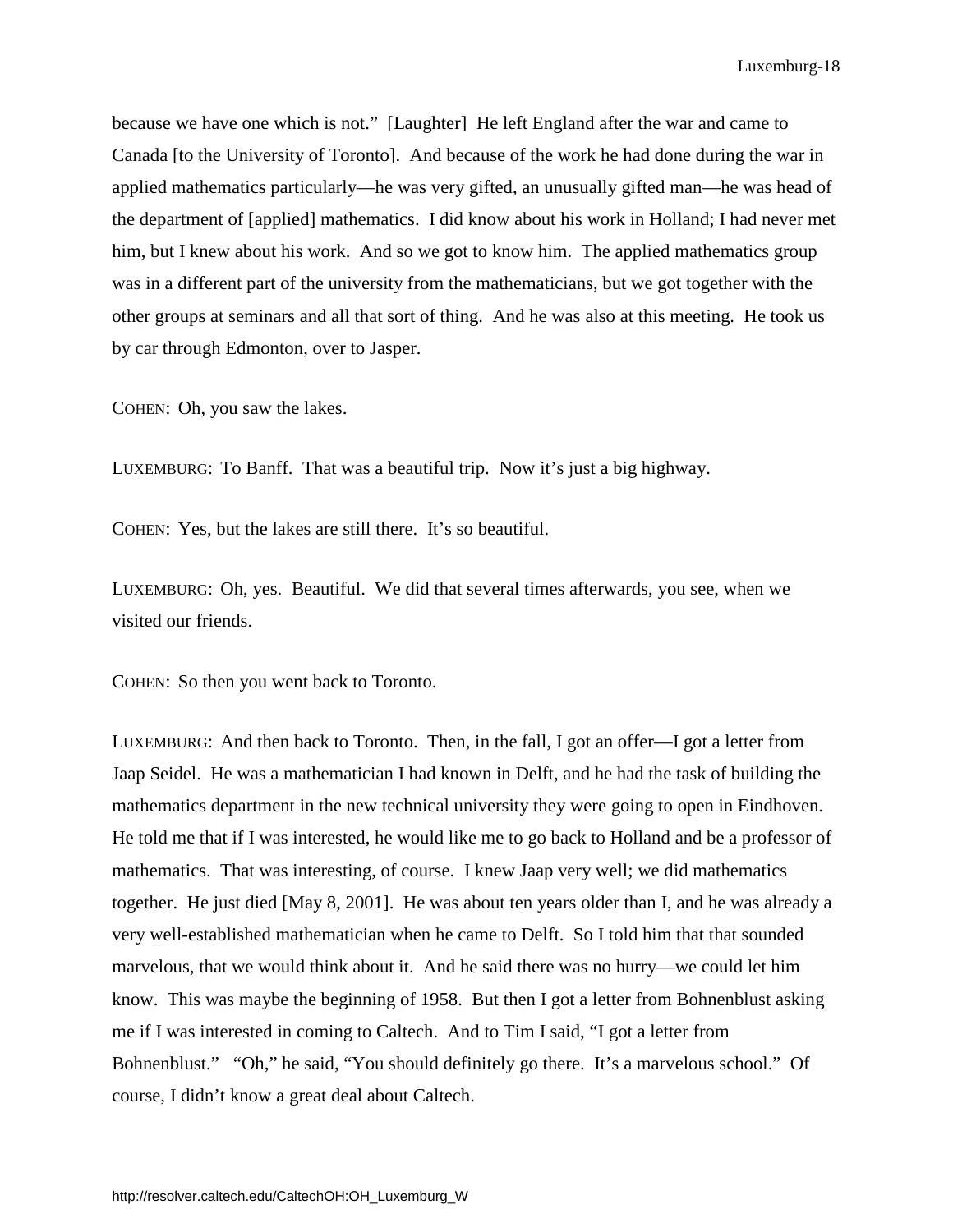COHEN: You had never been there?

LUXEMBURG: No, no, no. But I did know something about it, particularly because of Bohnenblust, because Bohnenblust was one of the [stars], for us, in that particular field. In the early days after the war, we had learned more about all this stuff. So he was a kind of hero—he was a great man in that field. So I knew a little bit about Caltech. A friend of mine in Toronto was an aeronautical engineer; he had also emigrated and he was a professor of aeronautics in Toronto. He said, "You know, I have just received *Time* magazine." I didn't have *Time* magazine. He said, "I'll show you. There is an issue—I think I saved it. It's all about Caltech in there. And see, here is Lee DuBridge [Caltech president 1946-1968], on the cover of *Time*." I still see it in front of me. [There was a picture of] Throop Hall and DuBridge and some students. There was a whole story about Caltech. [Laughter] I said, "Oh, that's marvelous." So from those two sources I got all kinds of information. [Laughter] So I talked it over with Trudy.

COHEN: Your wife?

LUXEMBURG: Yes.

COHEN: It stays cold in the winter. [Laughter]

LUXEMBURG: Yes. [We thought,] "It's very pretty, and it was nice that they thought about us. This would be an interesting adventure, and we are still young." So it didn't take us very long to decide. I wrote to Boney—of course I didn't know that his nickname was Boney then—that I was very much interested, and I gave him names of people he could ask for references. And then, shortly after that, I got the offer to come to Caltech. And I got a more official offer from Yale. And then also from the University of Toronto. Because, you see, that was the year of *Sputnik*—that was '57-'58. I remember we saw *Sputnik* in Toronto. We went out late in the night to see it. We lived in a very old part of Toronto, not too far from the university, and we had sort of an attic apartment. In those days, it wasn't very easy to find places to rent, you see even in Toronto it wasn't easy. But we had a nice place there, and I could walk to school—that was also pleasant. And it was very close to Bloor, the big street. We enjoyed it.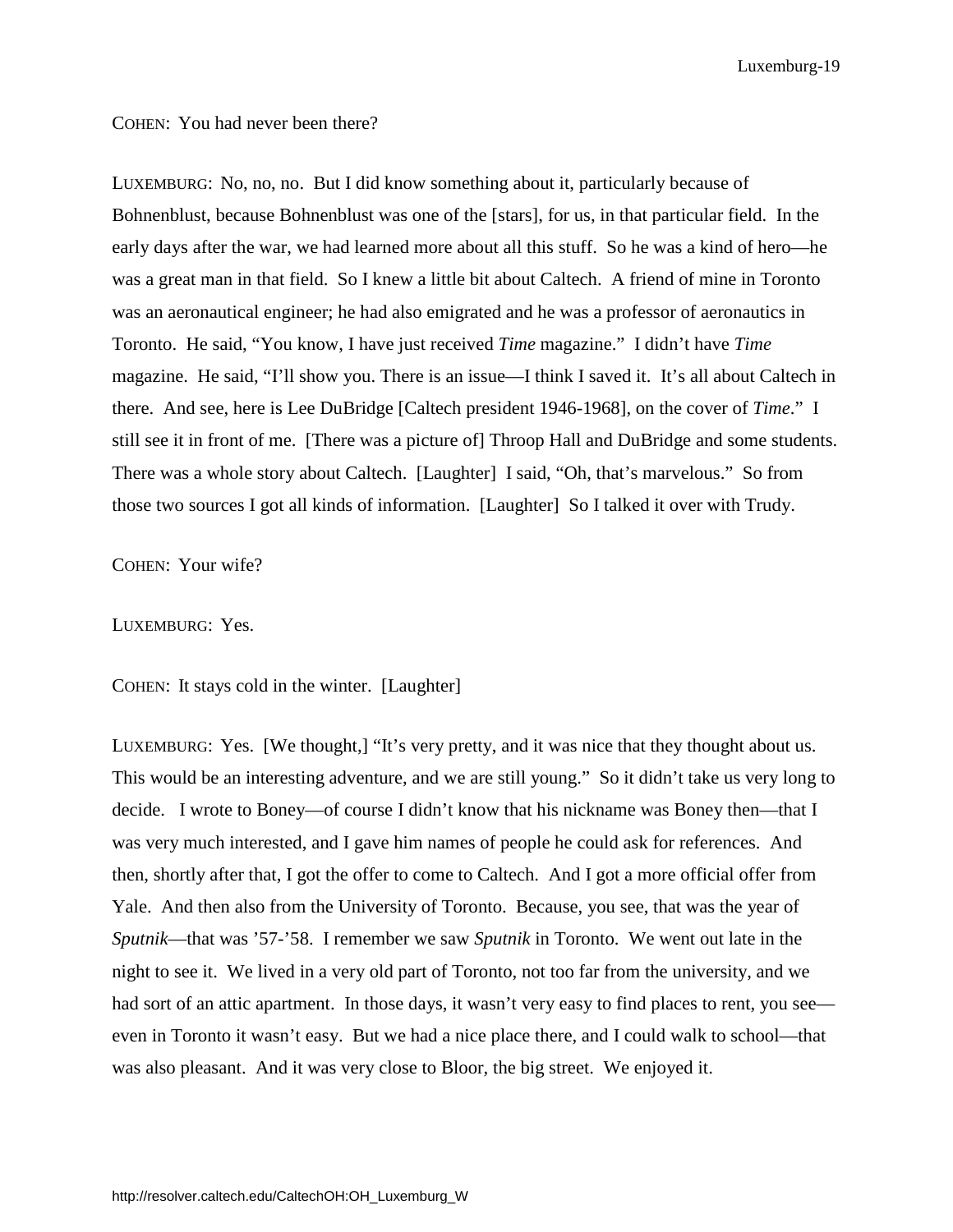COHEN: So you decided it would be an adventure to go to Caltech.

LUXEMBURG: Yes. It was an assistant-professorship offer, for three years, I believe—that was standard. So I wrote back, "Yes, yes." It would be good experience, and so on. And so we went. Oh, then we had to get the papers.

COHEN: So that's interesting. You were invited to come, but they didn't say, "Come give a lecture first," or "Come and do this."

LUXEMBURG: No, no, no.

COHEN: It was just, "Do you want the offer?"

LUXEMBURG: Yes. I got a letter from the Institute. You just had to sign the letter and then return it.

COHEN: And that was the end of it?

LUXEMBURG: That was all. It was very simple.

COHEN: Simpler days.

LUXEMBURG: Yes. No big forms to fill out, or whatever. But then came, of course, the problem of entering the United States. You see, the Dutch quota was extremely small. Because in that period when they measured and determined that [quota], there were practically no Dutch people coming. Dutch people came much earlier to the United States—I think it was in the twenties, or maybe a little bit earlier. In Orange County, some of the farmers here in the area—they were also from way back; a number of them came from the Netherlands.

So, how to do that? Caltech said, "You can apply as a preferred alien." In those days, a green card. And of course that was completely in accord with the will of the Netherlands, because that meant that they could get rid of you. [Laughter] You see, you would emigrate to the United States. So we went back to Holland, and in Rotterdam there was a consulate, and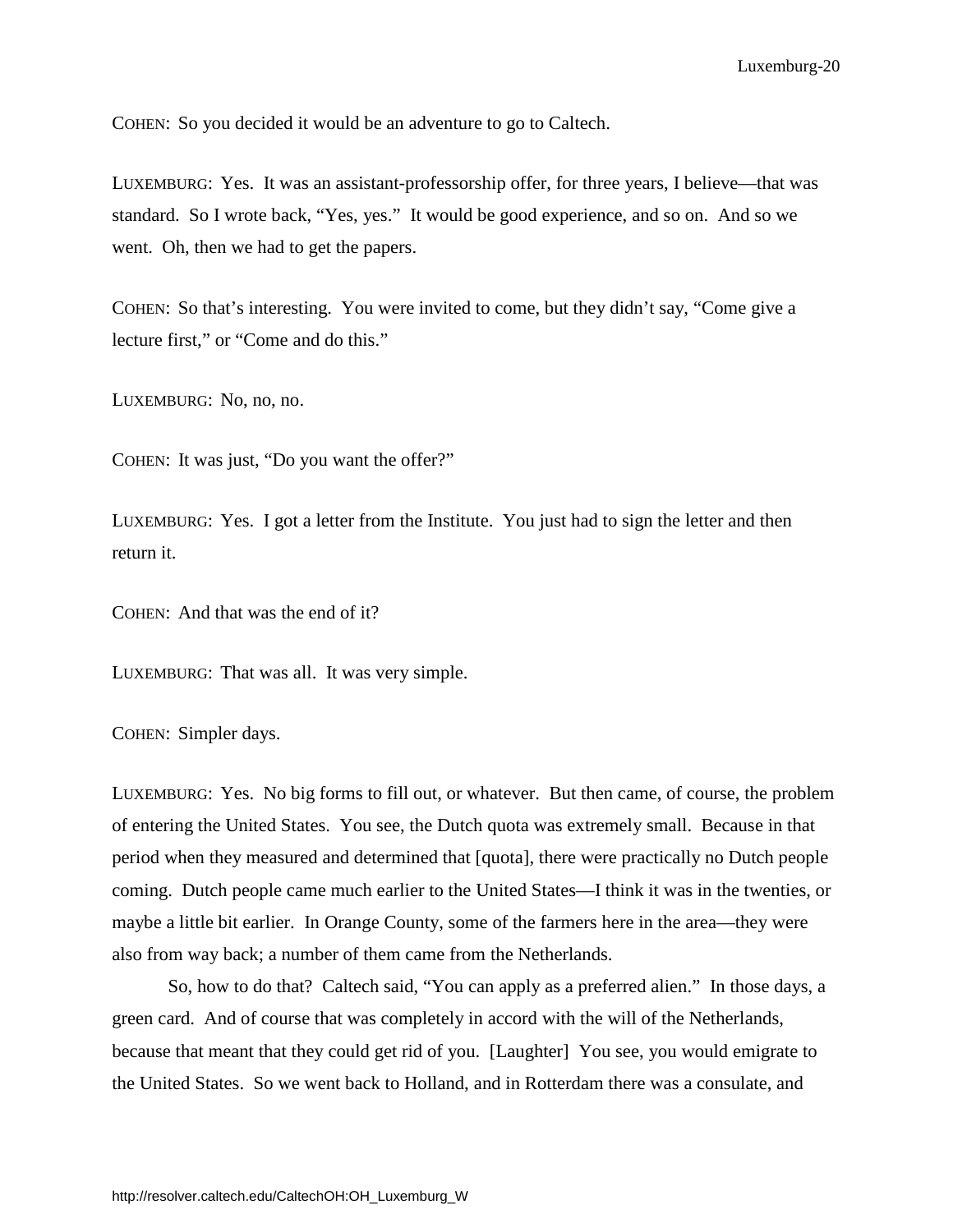there I got the papers. It was all very simple. Because of that visa business, I could not leave Holland so very early. We got out at the end of September, and I came here probably at the beginning of October [1958].

COHEN: And the flowers were blooming?

LUXEMBURG: Yes, but it was also very smoggy. Which we didn't know about. But anyway, it was very warm in '58, I remember. And for the first couple of weeks we stayed at the Athenaeum, because we didn't have an apartment yet.

COHEN: So maybe this is a good place for us to stop.

LUXEMBURG: Oh, yes. Sure.

# **[Tape is turned off]**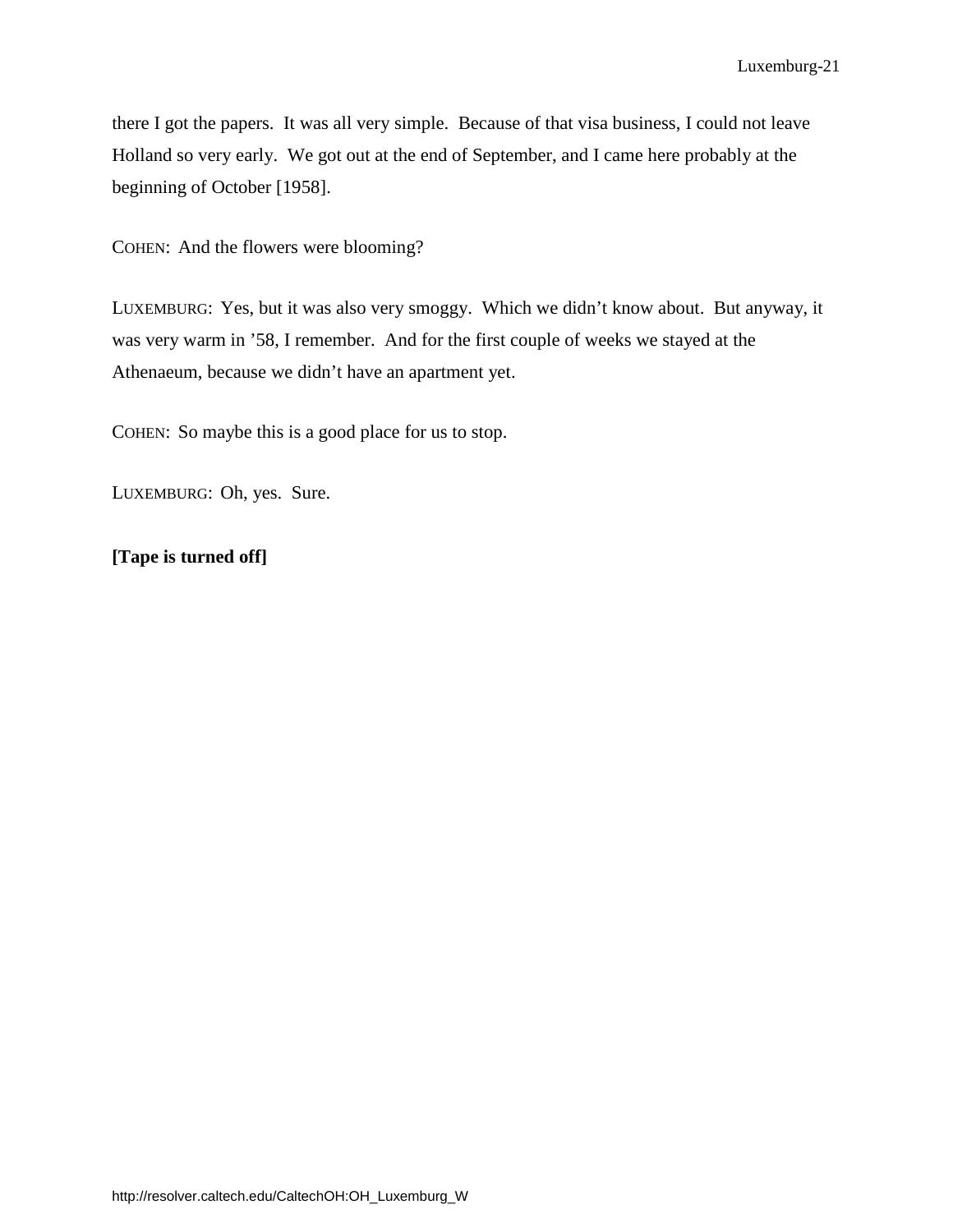# <span id="page-26-0"></span>**WILHELMUS ANTHONIUS JOSEPHUS LUXEMBURG SESSION 2 June 19, 2001**

COHEN: We ended last time when you had already accepted the Caltech offer and now you are just arriving. And you had not seen Caltech yet.

LUXEMBURG: No, no. Actually, except for one trip I made from Toronto to Detroit, we had never been in the United States, except in a few of the towns around the border with Canada, so when we arrived here, this was a completely different world. We were met by Dr. Erdélyi and his wife, Eva.

COHEN: Now, you had met Professor Erdélyi before.

LUXEMBURG: No, no. I had never met him. I had never actually met any of the members of the department personally. They offered the job, I accepted it, and that was it. Then I got the papers ready to get the green cards. We had to go back to Holland from Toronto, and we arranged that, and it took a little bit longer than we had expected. But we arrived here about the beginning of October.

COHEN: There was no problem getting the green cards?

LUXEMBURG: No, no. There were forms you filled out, and you got a particular status something like a preferred alien. There was a whole group of people that could be so classified if they got a job offer from the United States, and it was clear from the beginning that that would not be any problem. So I took all the papers over to the consulate in Rotterdam, and we had a medical examination and what have you. Of course there were all these details, but that went very easily, very smoothly. And then we took the boat back to Toronto, we picked up some stuff in Toronto that we had left with some friends, and we flew to Los Angeles. That was actually the first time we had made such a long plane trip. We came to Canada by boat, and we went back by boat, and then we came back again by boat. That was normal in those days. But we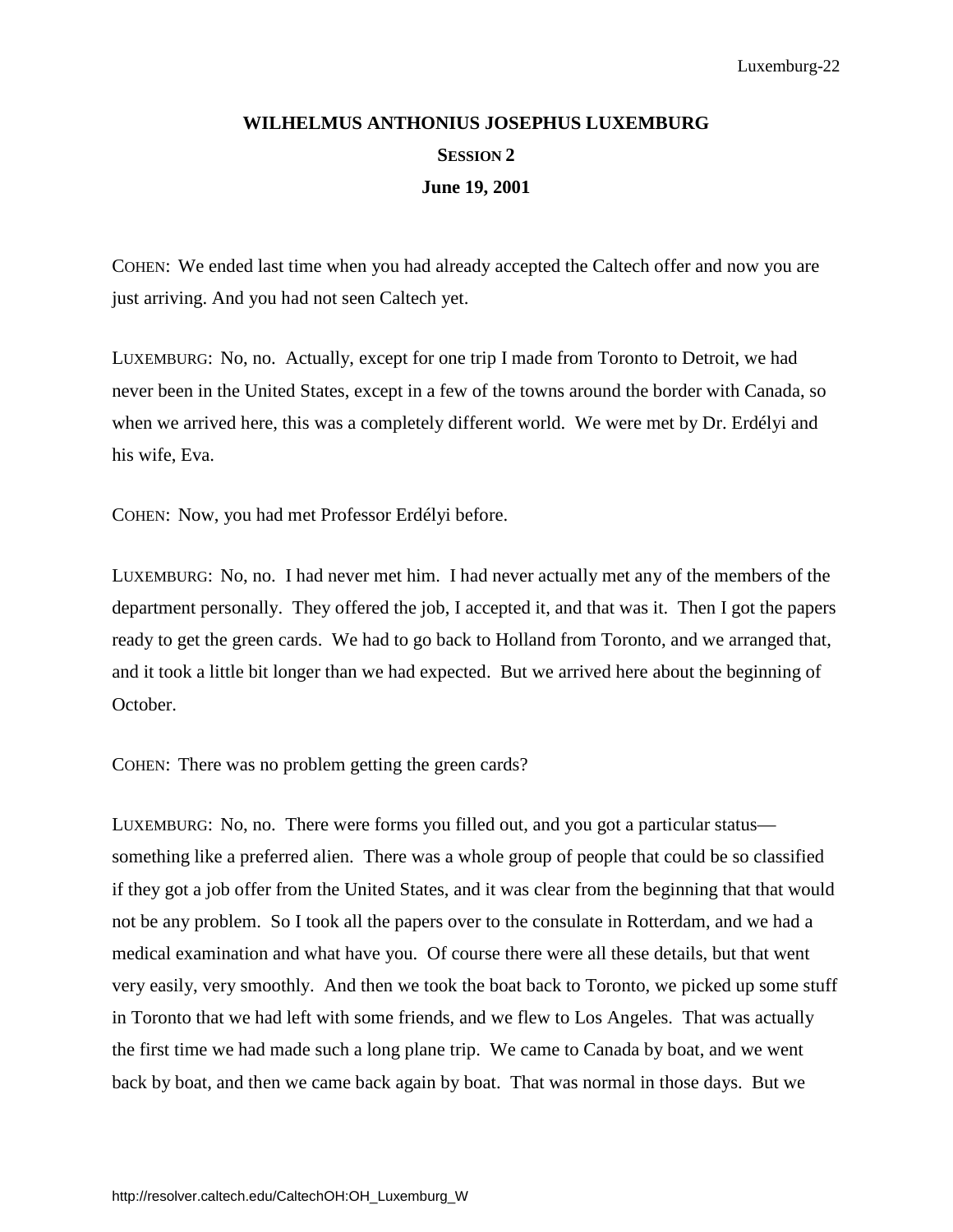flew from Toronto to Los Angeles. That was the first—for us, at least—long plane trip. We had been to London, but that was not a very long trip.

COHEN: Now, did you know anybody at all here?

LUXEMBURG: I knew people by name.

COHEN: I mean in the whole Institute, not just the math part.

LUXEMBURG: Not really, no. I only got information—I told you—from Tim Rooney, who was my roommate, who had been a graduate student here at Caltech and did his work with Erdélyi. He gave me information, of course—very good information.

COHEN: But that was your only real tie.

LUXEMBURG: Yes. I knew about the Todds, particularly the work of Olga [Taussky-Todd, professor of mathematics, emeritus, d. 1995] in matrix theory. She did a lot of that also in Delft with the students. And then, of course, Bohnenblust was one of the pioneers in functional analysis. That was the field I worked in, so I knew his name. And [I knew about] Erdélyi, not only of his work but particularly also— It was well known, of course, that he had organized the whole Bateman Project. And the books were famous in those days—the book of special functions and all kinds of tables for the Bessel function, et cetera, et cetera. That we may come back to, sometime later.

COHEN: I'd like to speak about the Bateman Project, but I think we have to do—

LUXEMBURG: Yes, sure. We may do that a little bit differently. Although I don't really know all that much about it, because when I came here I think it was completed—that particular project of the Office of Naval Research. Erdélyi had been directing it, but he stayed on, fortunately, after that, instead of going back to Edinburgh.

And so when I came here, I met Boney [Bohnenblust]. Of course, at that time, he was running the [mathematics] department, so to speak. It was a little bit less formal, I would say, in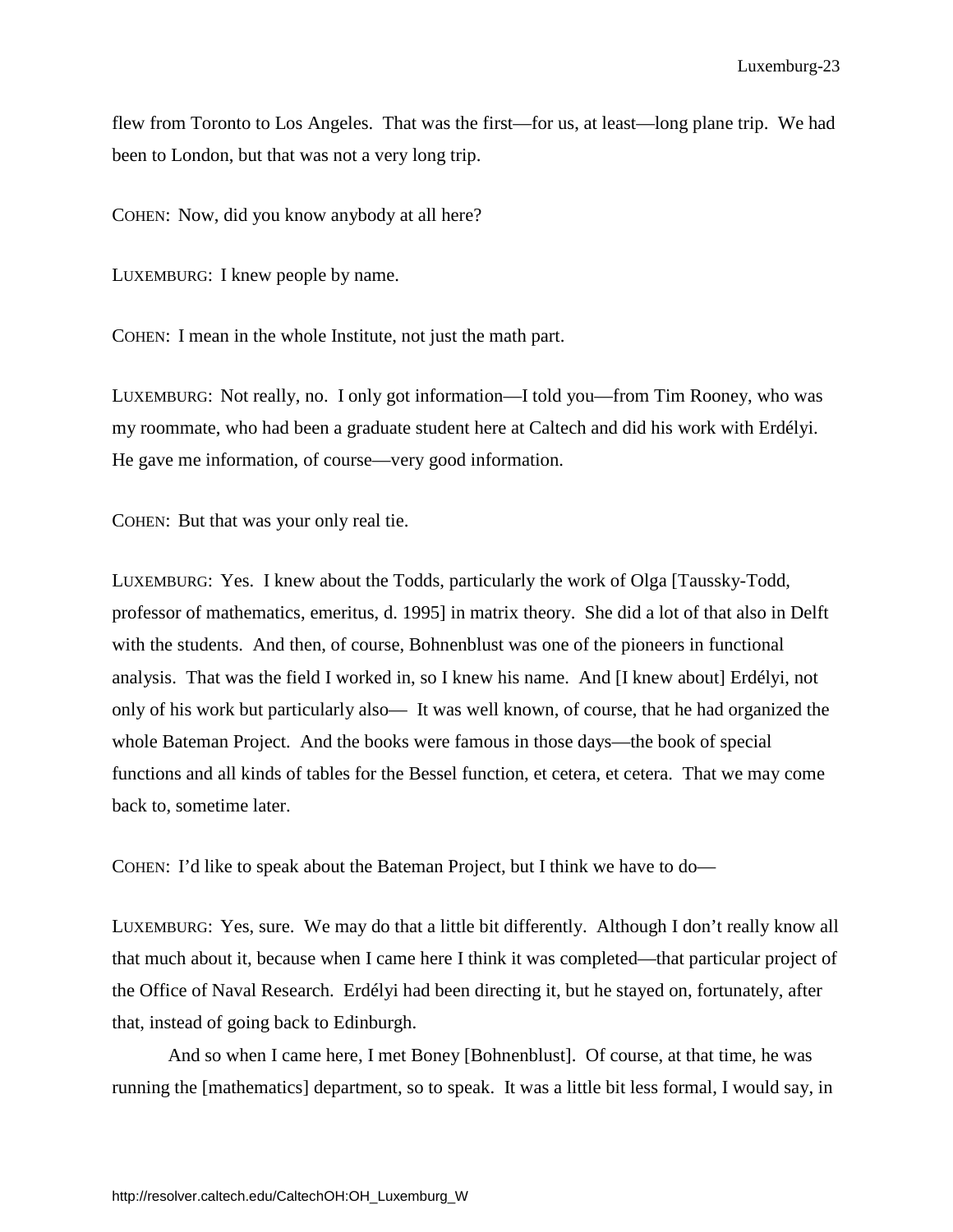those days than it is today. And he was also dean of graduate studies [1956-1970]. So he had a very big job. At that time, the department didn't have a building; we were housed in the upper floor of Church [Norman W. Church Laboratory for Chemical Biology], which was partitioned off. Everyone had a little cubicle.

COHEN: Mathematicians just need a pencil.

LUXEMBURG: We never had big expectations in those days. [Laughter] If you had a place to sit somewhere, that was nice. I don't think anyone really ever complained, as far as I can remember, for those couple of years. But it didn't last very long, because Bohnenblust and of course the other members of the department—particularly Morgan Ward [professor of mathematics, d. 1963] and Erdélyi and Jack [John] Todd [professor of mathematics, emeritus] they had gotten from the Sloan Foundation, as you know, the building and so on. They got money to actually rebuild the inside of the high-voltage laboratory. That's the building that now is the Sloan building [Alfred P. Sloan Laboratory of Mathematics and Physics], and apparently it was an empty shell. They brought in floors, and Boney and the architect and Erdélyi and—well, the whole department, except we were not, as assistant professors, so much involved in all that but anyway, they [decided] how they would divide up the building. A couple of basements and the first floor were assigned to physics. We got what was particularly nice—a big lecture room, Room 151, which is still one of the bigger ones in the whole Institute, although it doesn't hold more than a hundred people, I think—maybe even less, maybe eighty. But it was, of course, perfect. And a couple of smaller classrooms. And that was all on the first floor. And then the second and the third floor were for mathematics.

COHEN: And that was happening just when you came?

LUXEMBURG: No, no. That was being built in '58-'59, and it opened in the summer of 1960. We had a big opening. We had a couple of distinguished visitors, particularly speakers.

COHEN: Now, did you have anything to do with this?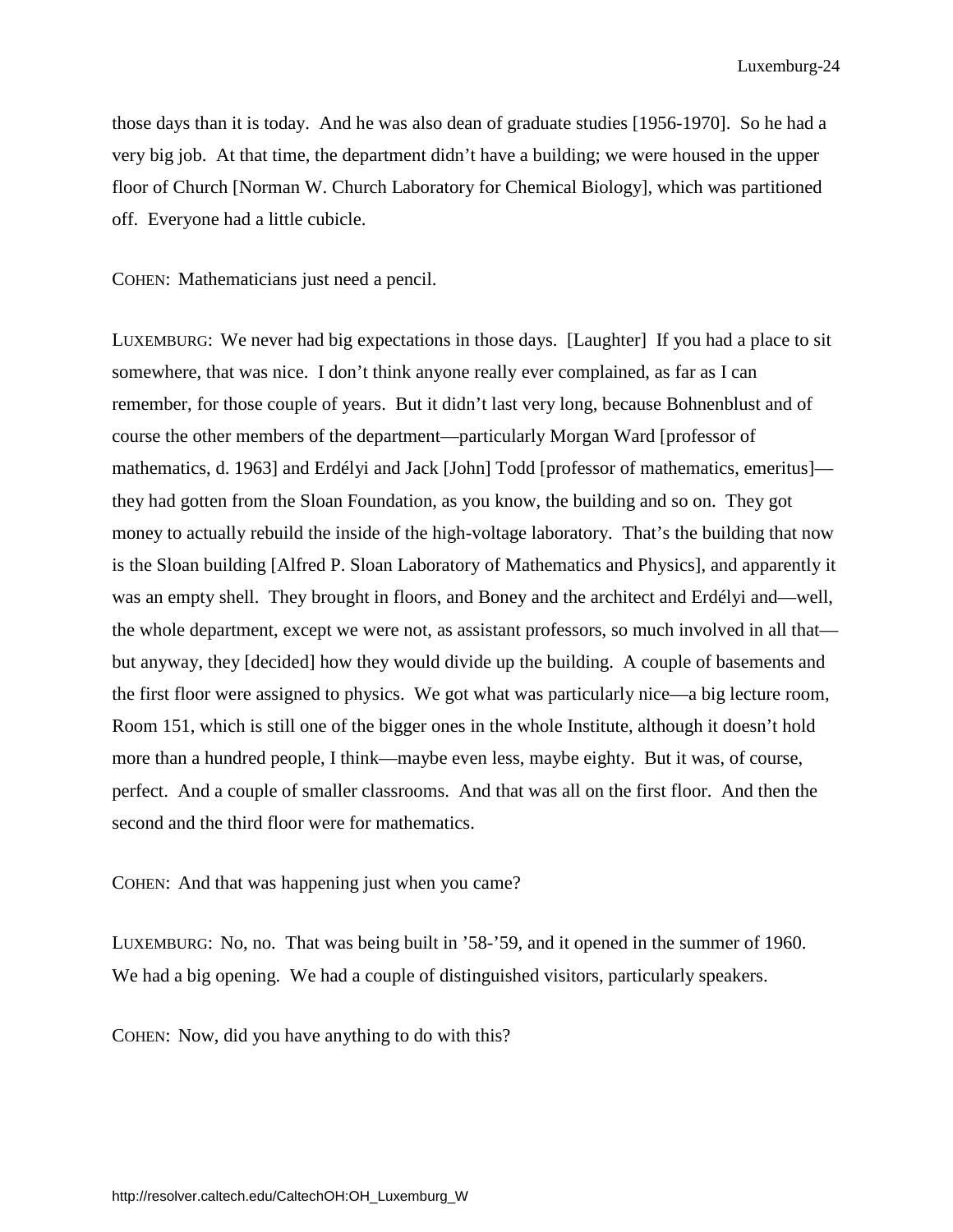LUXEMBURG: No, no. We were just, as I say, the happy participants in this whole thing. [Laughter] Well, in those days, of course, these things were not so terribly elaborate, you know. The visitors stayed in the Athenaeum, and there were a few parties and so on—that sort of stuff. But anyway, we got that building, which was very nice, because then we also had a couple of rooms on the third floor where we could put some of the duplicates from our library. We had a fairly decent collection of books in there, and also some journals, and everyone contributed some other stuff they no longer needed. Now it's being more-or-less changed, because one of the rooms has been partitioned for graduate students, so now the whole library is one big mess in our building as well. Anyway—

COHEN: Yes. But everybody's library has been moved around.

LUXEMBURG: Yes. But anyway, that was an important thing that Boney accomplished. At that time, I taught sections of Math 2 and Math 108—you had two courses. Math 2 Erdélyi was in charge [of], and Math 108 I did together with Morgan Ward. Math 108 was a very important basic course in analysis for math majors, but it was also a course that was taken by many of the physics majors, too, who were maybe going into the more theoretical angle of physics. So it was always a very interesting class. Bohnenblust at that time would always teach the first-year students—he did it for many years—and that led, incidentally, to a kind of reformulation of what calculus courses ought to be at Caltech. He got together with Tom Apostol [professor of mathematics, emeritus], and Tom and Boney together mapped out a list of topics that had to be covered, and then Tom wrote his famous two-volume book on the calculus for that [*Calculus* (New York: Blaisdell, 1961-1962)].

COHEN: So that directly followed from the course he did with Bohnenblust?

LUXEMBURG: Yes. In the early sixties that started to be completed. But Math 2 we still taught from a very old-fashioned calculus book. I remember that Phillips [H. B. Phillips, *Analytic Geometry and Calculus* (New York: Wiley, 1946)] was the author. But that changed also in a couple of years; I think Erdélyi wanted something else. And Tom had a nice book out on mathematical analysis [*Mathematical Analysis: a Modern Approach to Advanced Calculus* (Reading, MA: Addison-Wesley, 1957)]; we used it in Math 108. That was a very good course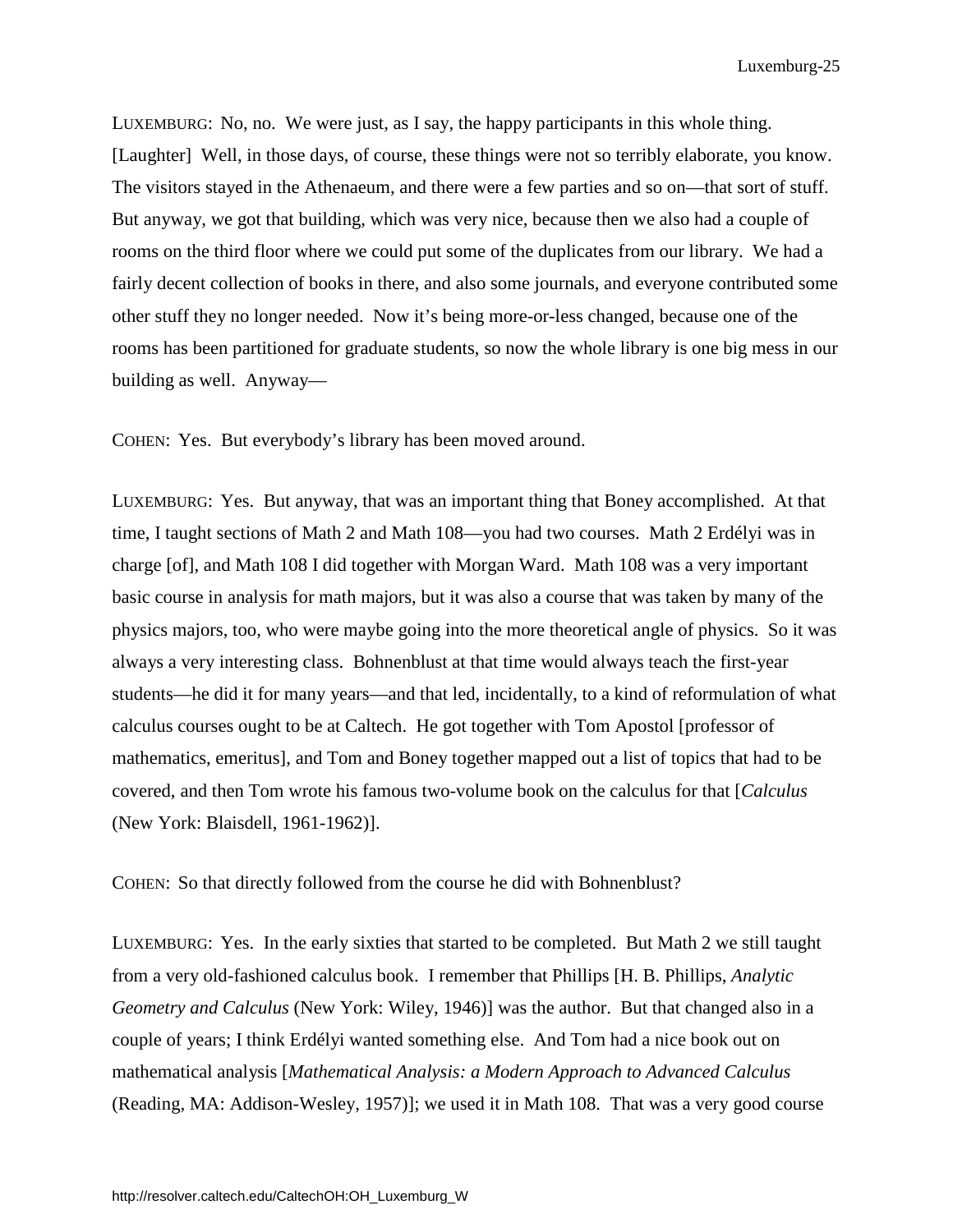always, and I learned a lot from Morgan Ward teaching that course. We talked about what we were doing, making up exams, making up problems, and so on. Of course, if you're just beginning, you learn a lot from someone else who has done it many times. [Laughter] That was really very, very enjoyable.

So that's the way we started. We found an apartment on El Molino Avenue. Life started to become, say, more normal. In that first year, there was a visitor from Vancouver; he was quite a well-known man in numerical analysis—Tommy Hull. We worked together—he also worked with Jack Todd—and we even wrote a paper together at that time on some aspects of numerical analysis. I thought, Well, I have never really done any particular area of work in numerical analysis myself. But there was some problem there that we got together on, and we worked it out. So that's the way it started to go, and I enjoyed it very much. And my wife, Trudy, liked it very much in Pasadena, too. So that was certainly a very good beginning.

And then Boney, at that time—because that is an important part, actually, of the whole development of our department, of the group for the mathematics option. Boney and Erdélyi, of course—and the Todds and Morgan Ward and [Robert P.] Dilworth [professor of mathematics, ret. 1982, d. 1993] and all of them—they applied for a grant from the Ford Foundation for the further development of mathematics at Caltech. And I have to emphasize here that it included the view of our department that we had to build up something more in applied areas, and particularly statistics. Boney, in general meetings, briefed the whole department, including the assistant professors, about what the main ideas were, and we of course offered some ideas. So that whole thing got going.

Unfortunately—we have a history file, and I had this file on the Ford Foundation in the past, but it seems to have—

#### COHEN: Disappeared?

LUXEMBURG: It's gone—I don't know where. [Laughter] I looked around in the department. But I may still be able to find the proposal, because it's rather interesting from the point of view of how the math department looked at how they wanted to develop. You see, they felt particularly Boney and the other full professors—felt strongly that we needed some more people in applied areas to offer, say, a better perspective on mathematics for the math majors and those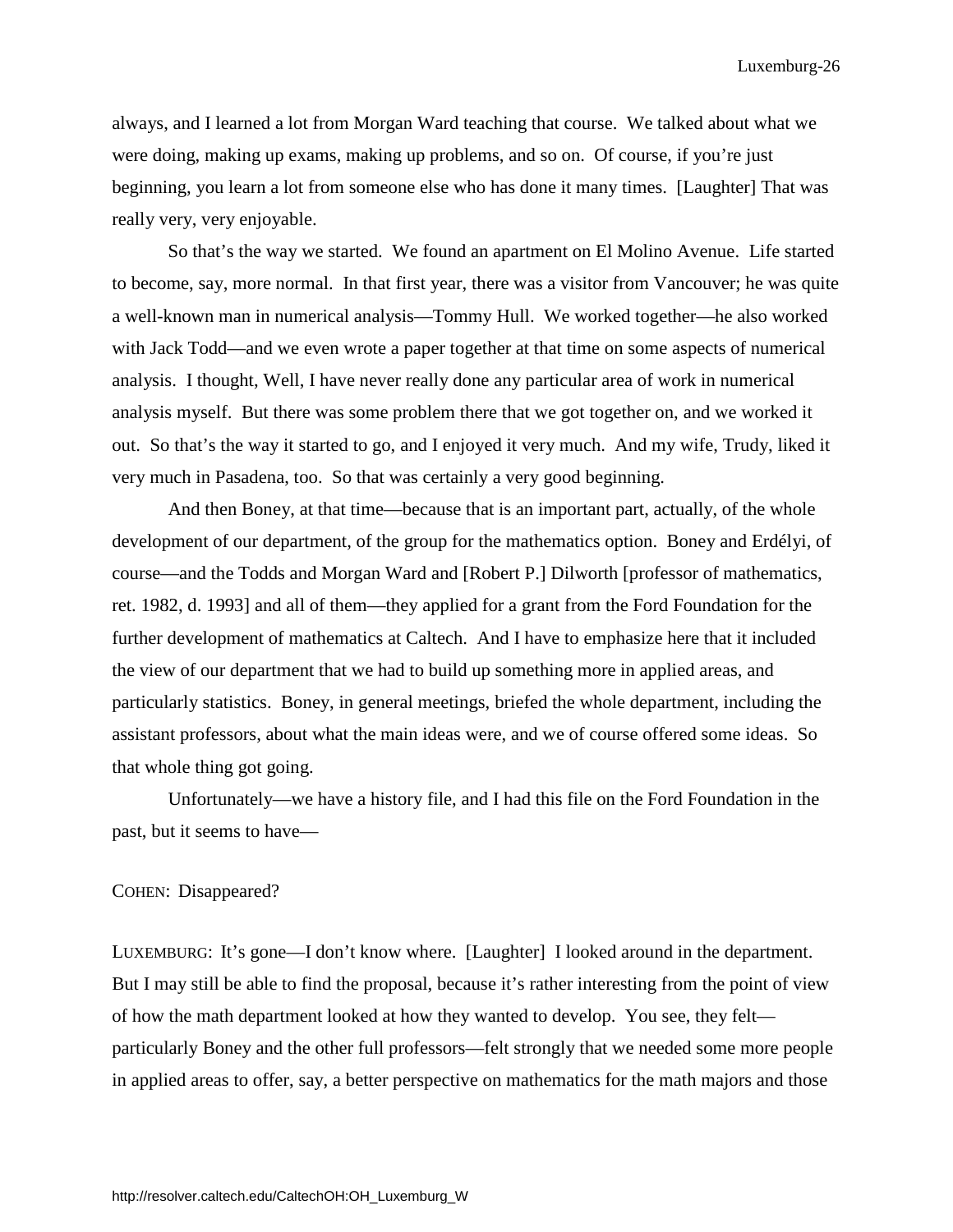who were going into engineering and so on. And that Ford Foundation proposal was approved, for many, many years. Every year they got a fair amount of money. I forget the figure, but when I became executive officer [for mathematics, 1970-1985], it was still going on. I've forgotten now the exact amount, but it became smaller and smaller. One of the important things in that proposal was that we could hire more staff, and particularly mathematicians in more applied areas. So for instance Gary Lorden [professor of mathematics]—he's a statistician, and he was hired [1968]. And Don [Donald S.] Cohen [Charles Lee Powell Professor of Applied Mathematics], who worked in nonlinear analysis. He came on the Ford Foundation [in 1965]. Herb [Herbert B.] Keller [professor of applied mathematics] came on the Ford Foundation [1965]. And so on. We had other young people. They were instructors, the Ford Foundation instructors—the Ford Fellows, I think we called them. I don't know exactly how it went, but a substantial portion of the budget, probably, for those staff members came from the Ford Foundation. And I'm sure that Caltech, of course, integrated that with whatever development they had available for that within our division, you see. So that worked very well. [Robert F.] Bacher [professor of physics, emeritus] was at that time the provost. When I came, it was still [Earnest C.] Watson. He was the provost, but they didn't call him the provost; in those days they called it something else. Yes, I think he was the dean of the faculty—that name changed. And Bacher was [1948-1962] the chairman of the division [Physics, Mathematics, and Astronomy.]

COHEN: Bacher was the one you would have to talk to, to expand the mathematics?

LUXEMBURG: Oh, sure.

COHEN: Of course, that was part of that division.

LUXEMBURG: But there was parallel development in the engineering division, for applied mathematics. When mathematical interest started to grow in the engineering division, with [Paco A.] Lagerstrom [professor of applied mathematics, d. 1989] and [Philip G.] Saffman [Theodore von Kármán Professor of Applied Mathematics and Aeronautics, emeritus]—all those were around the same time—[Donald] Cohen went over fully to the applied mathematics department. I think Herb Keller [was] the only one of that initial group who still [had] a joint appointment [in both divisions].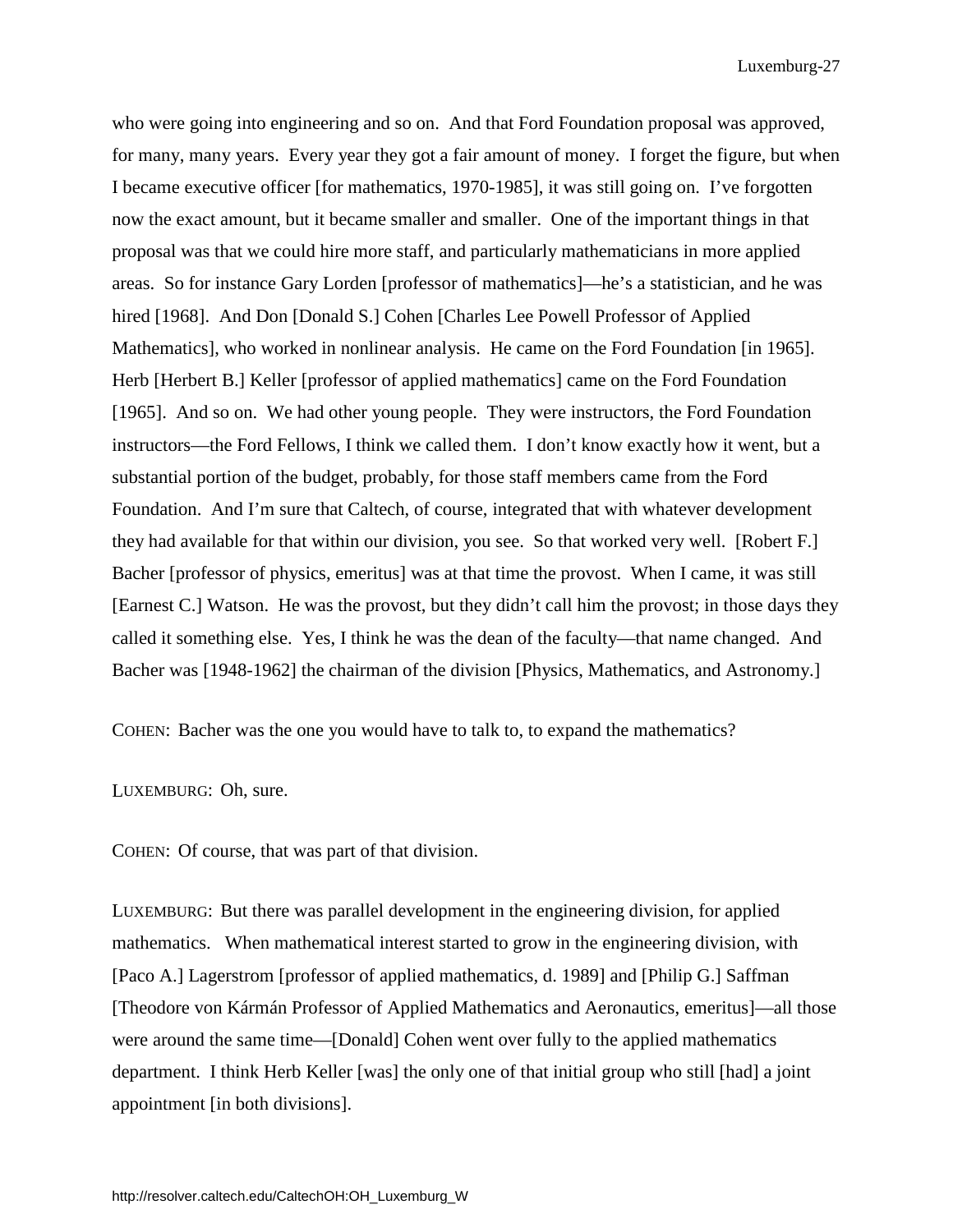COHEN: I see. So these applied mathematicians then became part of the engineering division and moved out of the physics division.

LUXEMBURG: Yes, but they kept joint appointments, you see, for a long time.

COHEN: What difference would that have made? Did that make a difference in what they would teach or who would tell them what to teach? Why did they do that?

LUXEMBURG: I think the main reason was that it was felt that it would be—for the group interested in applied mathematics—closer to what was going on in engineering. Already in the engineering division, they had brought in Saffman. And of course Lagerstrom was there. At that time also, in applied mechanics, Charlie DePrima was in that particular group. When Charlie became more interested in other more, say, mathematical aspects of his work, he joined our division later on, but when I came here he was still in the engineering division. And then he got more interested [in our group], so in time he joined us. Keller stayed, but then Cohen went over completely. And statistics, by the way—Gary Lorden stayed in our group. But we were never very successful to further build something in statistics and probability. We always had difficulty in creating an area of mathematical statistics and probability—some kind of a core group. You need some people together. But Gary was happy. He was an undergraduate here [BS, 1962]. He was typically a product of the school, and of course he knew Caltech in and out. [Laughter] He still knows Caltech in and out—maybe even more so. So he was always happy, and he stayed around.

COHEN: Even though he was the only person in statistics.

LUXEMBURG: The only person in statistics. And that was fortunate, because we could then still offer, as we did, courses in statistics, you see. [Laughter]

COHEN: Now, the Todds didn't do statistics?

LUXEMBURG: No. Olga was very much in number theory—algebra.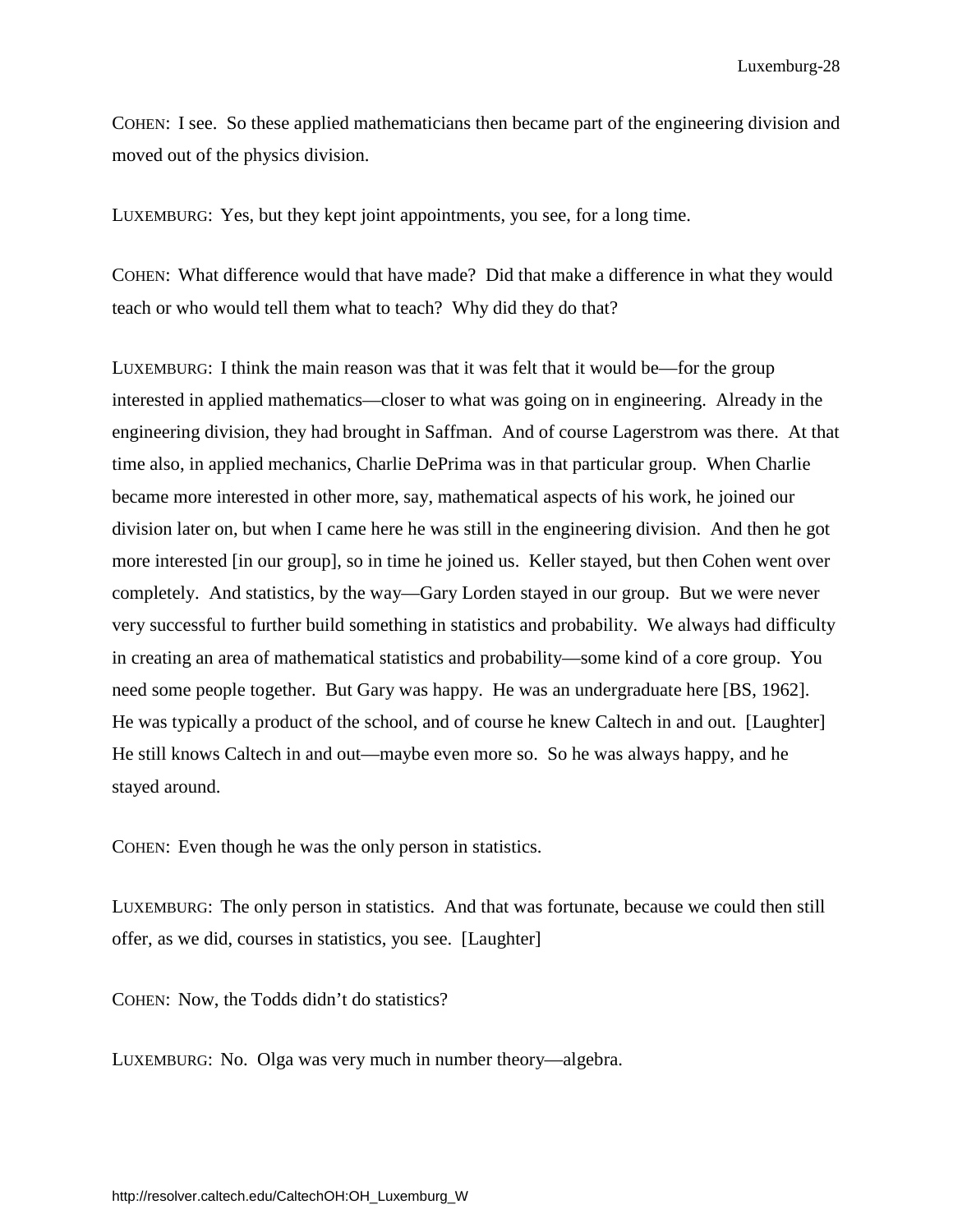COHEN: Algebra, that's right.

LUXEMBURG: But of course also during the war they got involved in more applied things. And she got involved more in matrix theory and other kinds of areas which are a little bit more applied than numerical things. Jack Todd was always a numerical analyst. He contributed a lot also to the development of the computer and so on, of course, all the way back to—

COHEN: You know, when I read some of these things about the early math [department], the name Sam Karlin comes up.

LUXEMBURG: Oh, yes. [When I came], he already had left [1956]. He had already gone to Stanford, and from there he later went to Jerusalem. So I never actually—well, I met him, because Sam Karlin sometimes came down to Caltech to give talks here. But we were never really colleagues here. Sam Karlin was also working very much with Boney in those days, the early days, in the area of functional analysis, and they wrote papers together.

Nevertheless, the Ford Foundation grant was, for the mathematics department, a big boost. And at the same time in the sixties—you know, after the *Sputnik* period—the National Science Foundation opened up more possibilities for mathematicians to apply for grants.

COHEN: So this was really the first time there was really money for mathematicians.

LUXEMBURG: Yes, definitely. And most of the schools, of course, were on nine-month [schedules]. The National Science Foundation grants were for summer support. At Caltech it was a little bit different. We applied for the grants and got the grants, and they were usually big grants. Erdélyi on top, Morgan Ward on top, or someone else, and then they had, of course, collaborators—people who would be working [with them]. And that included myself, you know, younger people, or whatever.

COHEN: So you didn't apply for grants yourself?

LUXEMBURG: Right. And it was then usually a proposal that would cover many different areas.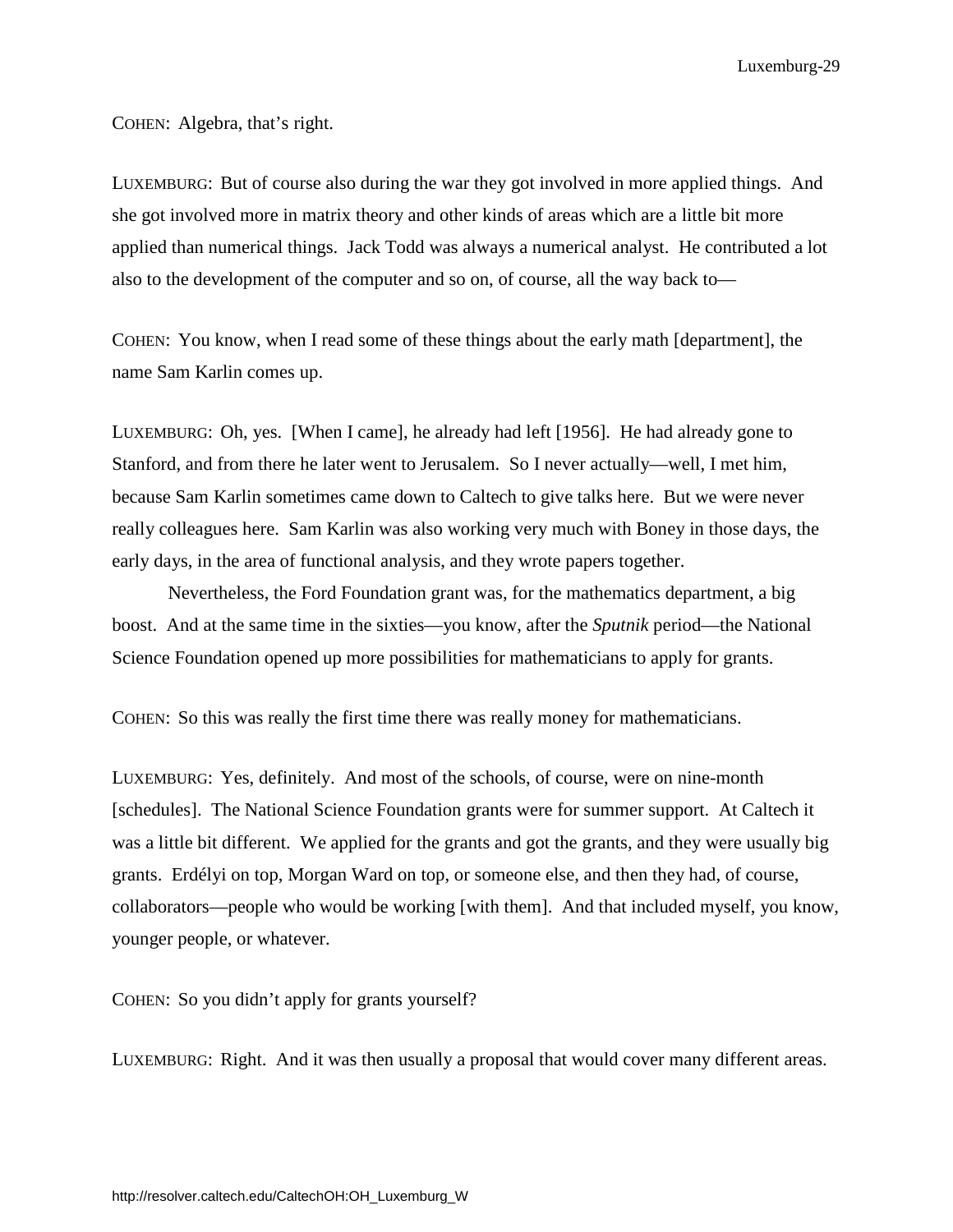COHEN: Now, I have the impression from some of the things I've read that the Institute itself thought of mathematics as a service department and not necessarily as a department where research is done. Did you have that impression?

LUXEMBURG: That was not so much the case here—at least, the mathematicians didn't think so. [Laughter] Of course we were servicing the Institute with courses, but we have an undergraduate degree in mathematics, so we had a mathematics major. And of course we have graduate students in graduate school for mathematics. And that means that we do have research mathematicians to do this.

COHEN: That was right from the beginning?

LUXEMBURG: Right from the beginning, yes. Going back to Bell—E. T. [Eric Temple] Bell [professor of mathematics 1926-1951, d. 1960], who was a very famous mathematician. And there was [Arisotle] Michal [professor of mathematics, 1929-1952, d.1953]. I never met Michal. Michal had passed away by the time I came here. But he was also a well-known mathematician in his field, also mathematical analysis. I think he did a lot to build it up here. He had a number of students.

And of course E. T. Bell is one of the people in the mathematics group at Caltech who has been known for a long, long time. First of all, he was a very good mathematician, and second, for the [science fiction] books he wrote [under the pen name John Taine]. But I never met him, either. When I came here, he had already moved, I think to Santa Barbara—I've forgotten now. But Tom Apostol knows that very well, because he knew him; Tom came here as an assistant professor in 1950. Tom has been here a long time. We just celebrated last year his fifty years at Caltech—that's a long time. But anyway, so that goes way back to [the early postwar] period. But we then, with the new housing facilities we had, and with the grants we got, the grants supplied money for visitors—short-term, sometimes longer, whatever we were able to negotiate with the people we would like to see come here. And that was largely supported also by the National Science Foundation grants.

COHEN: So there were plenty of grants in mathematics.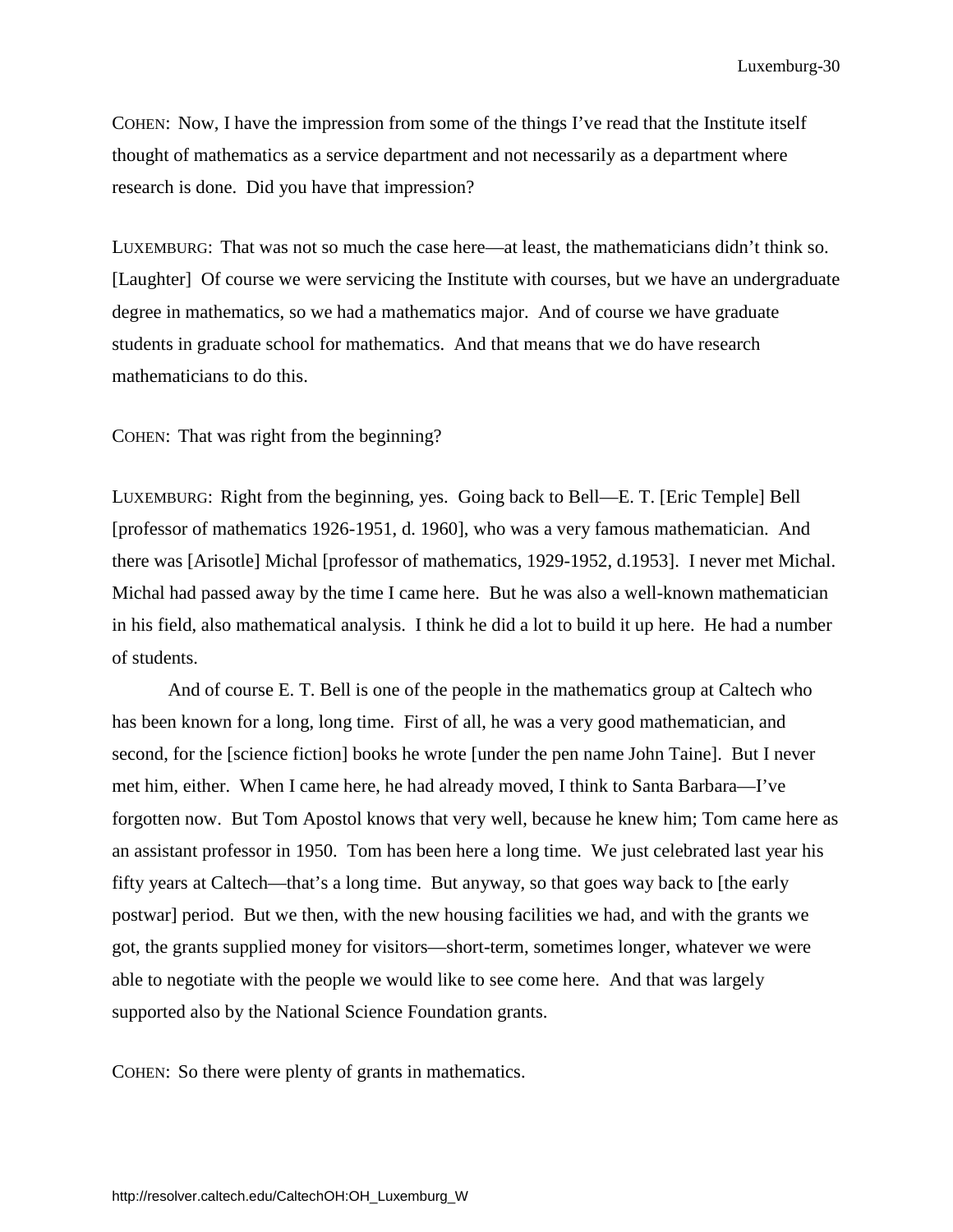LUXEMBURG: Yes. We had an analysis one. And I think numerical analysis always had a grant. Olga [Taussky-Todd] had grants, of course. Practically everyone at that time was somehow partly supported [by the NSF].

COHEN: Why did it take so long for the Institute to appoint Olga to a professorship?

LUXEMBURG: Oh, yes, that is an interesting story. That happened just when I had become executive officer.

COHEN: What year would that have been?

LUXEMBURG: That was in 1970. Yes, we'll get to that in a minute. But, you see, Olga—if I understand it correctly—when Jack and Olga came here [1957], I think Olga wasn't really terribly interested in teaching. I think she wanted very much to be free to do her own research, and so she became what in those days was called a research associate. But within our ranks I always understood that that particular rank corresponded to full professor. I think she also got tenure. But with the build-up in mathematics bringing in more graduate students, she got into contact with more graduate students and actually got students of her own—and that meant, to some extent, that she also had to teach something to them. And she enjoyed that very much. So after a couple of years—from the end of the sixties to the beginning of the seventies—she started to talk about maybe changing from a research associate to a full professor. You see, they had these parallel ranks in research appointments: You had the research fellow and then the research associate. And she felt that that no longer had the same status—that over the years there were some changes made. Because, if I remember correctly, more and more of the research associates came on special contracts. Most of the money, then, probably came out of particular grants, and they would be appointed in that particular rank, but it would no longer, of course, have tenure attached to it. And she felt that this was also a reason she didn't feel too comfortable anymore.

COHEN: So Olga decided there wasn't enough prestige in her appointment.

LUXEMBURG: Yes, that's right. And as naïve as I probably was at that time [laughter], I thought there was probably nothing really to [making that change].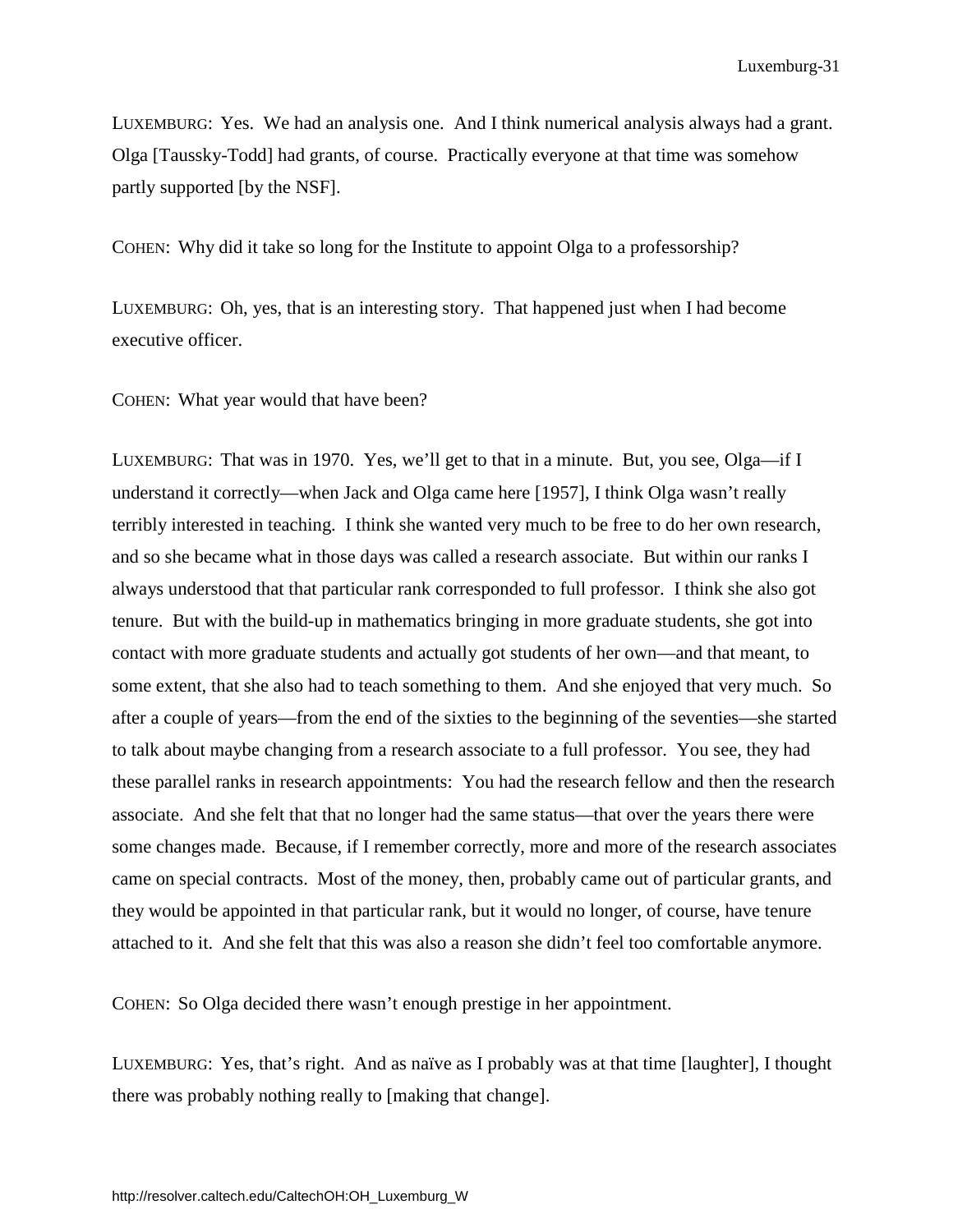COHEN: That was when you were executive officer?

LUXEMBURG: Yes. You see, that came about because Boney was so busy. He was the dean of graduate studies at that time, and the graduate school exploded. Of course, we don't explode so much at Caltech [laughter], but it was growing as well. And he was probably, later in the sixties, no longer so terribly active with the Ford Foundation grants. They ran fine, everything was going well, but some of the younger members of the department felt that maybe there should be some changes, and they talked to Lee DuBridge. And then Boney decided that maybe it was better perhaps to no longer take on that administrative part of the math. But of course he would still be part of the division's decision-making group. And then Marshall Hall [professor of mathematics 1959-1981, d. 1990] took over.

COHEN: As executive officer?

LUXEMBURG: Yes. Marshall came in '59. So Marshall then took over in the middle sixties or so. [Laughter] I remember when he started talking to me, I had a feeling that he wasn't too happy anymore running the department. There were so many things he had to do. He had to do this and that. He had his own grant, of course, too. He had a whole group of people in combinatorics. And so on and so on. So he wanted, I think, to get rid of that administrative duty. So he said to me, "You're young enough. No one can say anything about you. Why don't you take over?" [Laughter] But I felt a little bit embarrassed about it at that time—that he asked me. Why should I take over? But in the end they convinced me that it would be better if I did it. So I said OK. I was a little bit embarrassed about it, because I was not that senior a person in the department, compared with others. But they felt probably that—

COHEN: You had made no enemies.

LUXEMBURG: No. Maybe [I was] more neutral. Also we didn't have that many—oh, there were some small controversies between two people, but it was not really terribly serious. But anyway, so I became executive officer, and one of the first things that came up was this whole question about Olga wanting to go into the professorial rank, you see—the teaching and all of that. So we wrote up the proposal and I took it to the provost. Well, of course, in those days we first went to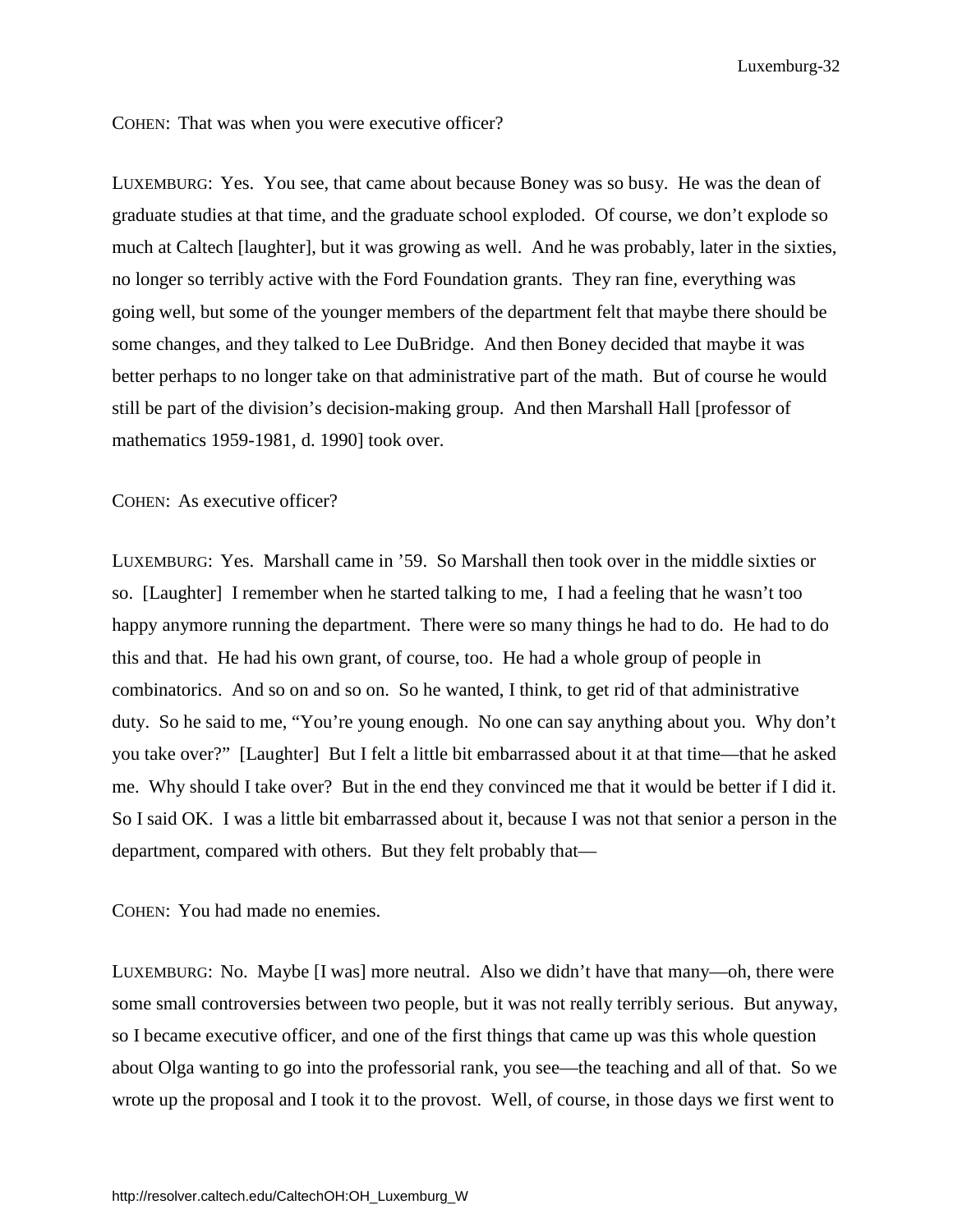[the chairman of the division]. That was [Carl] Anderson [professor of physics, chairman of PMA 1962-1970, d. 1991]. Well, he said, "It looks good. Go ahead." So we did. But then I got into what was for myself, again, an embarrassing position, because I had to ask for letters of recommendation for her. I hadn't expected that—put it this way.

COHEN: You thought it would just be automatic?

LUXEMBURG: Yes, I thought [it would be] more automatic, because she had tenure. And we understood, at least, that that was a similar rank to the professorial rank. But as it was, we had to get two letters. Of course it was not very difficult to get those letters, and they were, of course, very glowing and everything went very smoothly. And so it became a fact soon after that, you see.

COHEN: She then was the first woman full professor at Caltech.

LUXEMBURG: Yes. I'm not so sensitive to these particular things: this rank, that rank. To me, of course, Olga came here earlier, and she was already in that top rank, and she was always working in the department, except that she didn't have any particular task to teach a particular course regularly. She was always involved with graduate students, and also undergraduates.

COHEN: She'd just advise them—not in formal courses.

LUXEMBURG: Oh yes, definitely. She was definitely involved with undergraduates and undergraduates were seeking her out as well. I remember one of the famous—nowadays famous—logicians, [H. Jerome] Keisler. He was an undergraduate here, and he was just graduating at the time when I came here. I remember that Olga and Keisler worked together. I think there were many of these bright undergraduates majoring in mathematics, who now are major mathematicians throughout the country, in major departments. They definitely always—

COHEN: Came to Olga?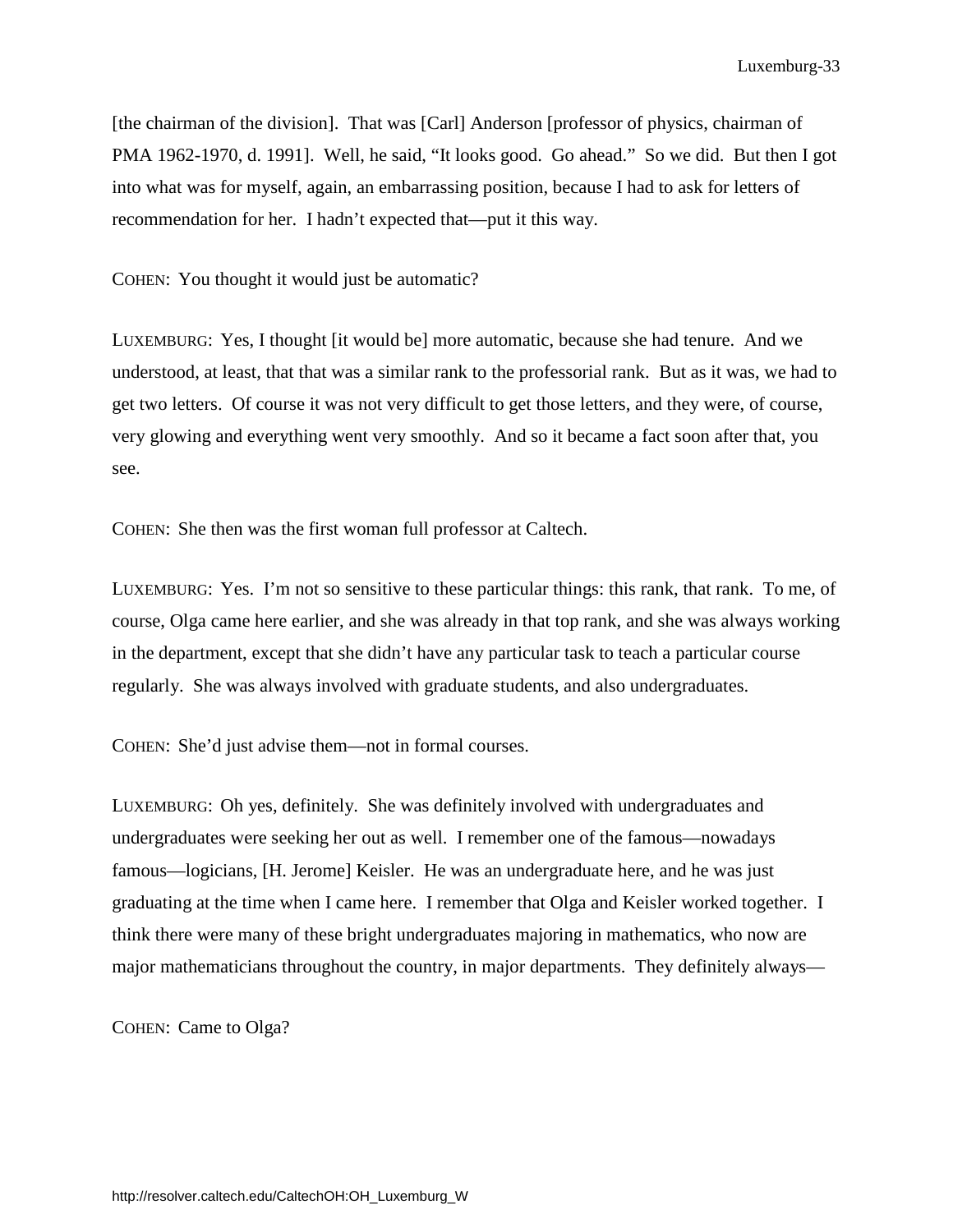LUXEMBURG: Yes. They talked to Olga. They learned a lot about mathematics from Olga. But it was more in those early days on a personal basis; they would never, say, go to a formal class that she would give, you see. But she would have seminars and then the students would come. And so I thought—particularly because of that, of course—that making a change to her rank shouldn't be so terribly [difficult]. [Laughter] Anyway, we had to go through that process of getting letters, but that all went very smoothly. We submitted the letters, and then I think the proposal was approved by the Institute Council. So that was definitely—as far as the mathematicians were concerned—the sort of thing that was obvious. There were no questions to raise.

COHEN: So it was not some earth-shaking decision, to have a woman mathematician?

LUXEMBURG: No, no, no. But [Robert] Christy [Institute Professor of Theoretical Physics, emeritus], the provost [1970-1980], wanted to do that completely formally—I suppose, correctly, according to the rules. I'm sure that was what was on his mind. So he asked simply for Olga to get letters of recommendation. And we had to write, of course, a supporting letter. Then the division chairman could take it up with him. And that's the way it went. [Laughter] Yes, Olga was always interested to find out who had written those letters. I was not supposed to tell her, you see, but then she'd ask if it was so-and-so. [Laughter] And she guessed correctly, you see. [Laughter]

COHEN: OK. One is always curious—you can't help it. But now, of course, legally you wouldn't be able to prevent her from seeing the letters.

LUXEMBURG: That's correct, yes. In those days the whole appointment procedure became already a little bit more strict and so on. Because the way I came—of course I didn't come here to visit, to look, to have them look me over, or give a talk or whatever. But I had to give them some names that they could write to. And they did, apparently. And then on that basis, whatever came out of it. Of course an assistant professorship is not all that big a deal anyway. [Laughter] But they decided, and you just had to sign a letter, and that was it. It later became far more—

COHEN: Far more formal.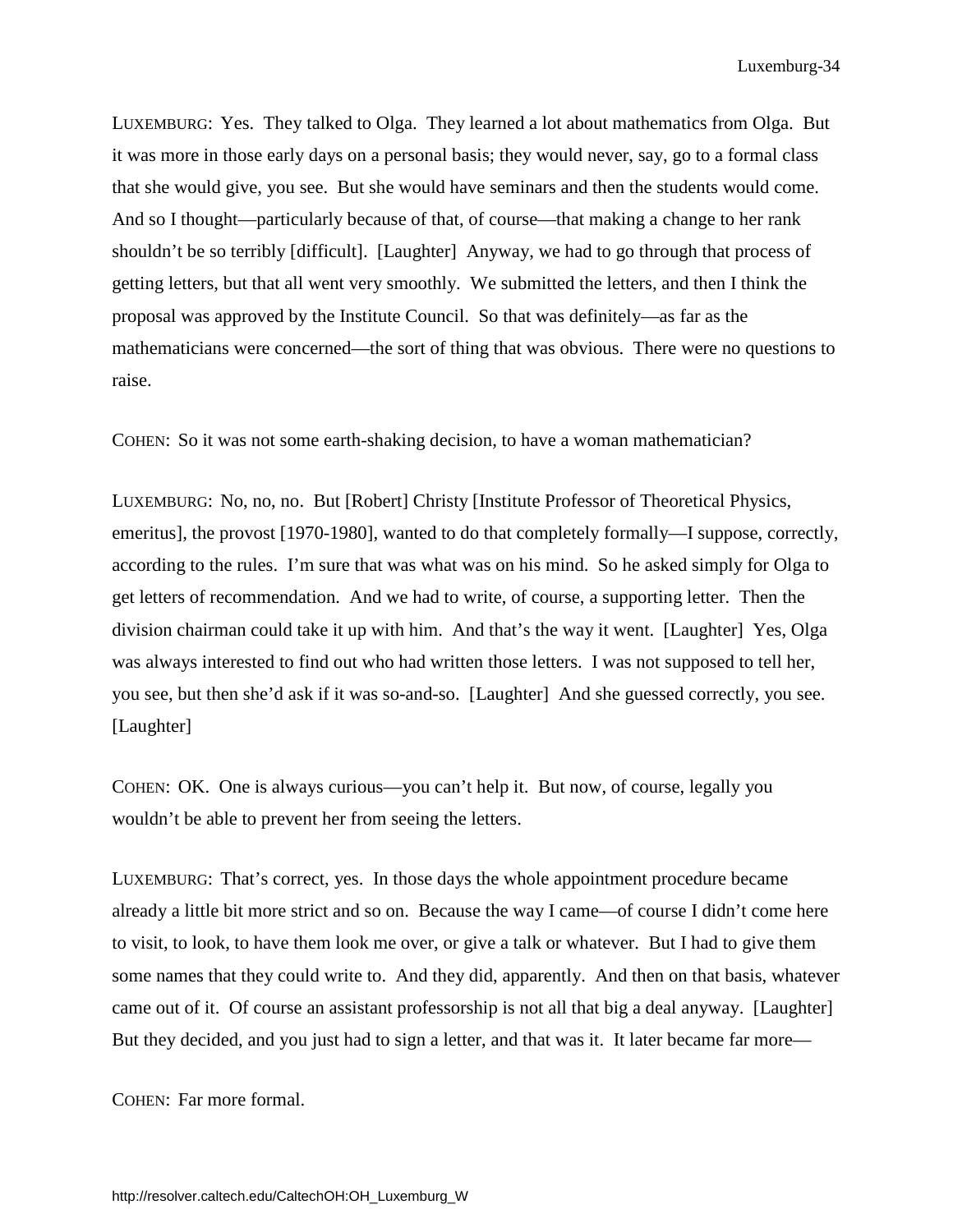LUXEMBURG: Oh yes, much more formal.

COHEN: Well, it became much more competitive to get a position. So how did you find being executive officer? How did that affect you or your work?

LUXEMBURG: Yes, it did affect me. I had good relations with the rest of the members of the department, but the one thing that was more difficult for me, which I hadn't expected, was the whole—controversy is probably a little bit too strong [a word]—but this split between mathematics and applied mathematics. There were, say, opinions expressed that maybe those mathematicians in our group who were closer to areas of analysis that had to do more with applied mathematics would fold in with the applied mathematicians, and that maybe [they would] even think in terms of discontinuing mathematics altogether in the division.

COHEN: You mean take it out of the Division of Physics, Mathematics, and Astronomy, and just have it in the engineering division?

LUXEMBURG: Yes, move us over, you see. But then the younger people who had no tenure and who were not necessarily, say, really the kind of mathematicians that the applied mathematics group would like to have, you see, would leave.

COHEN: Whose idea was that, to move the mathematicians?

LUXEMBURG: That was in the beginning of the seventies, when it started.

COHEN: And who thought that would be a good idea?

LUXEMBURG: I didn't think it was a good idea.

COHEN: No, you didn't, but who did think it was a good idea?

LUXEMBURG: Oh. I think that came up, to some extent, through Lagerstrom.

COHEN: He wanted to have everybody with him?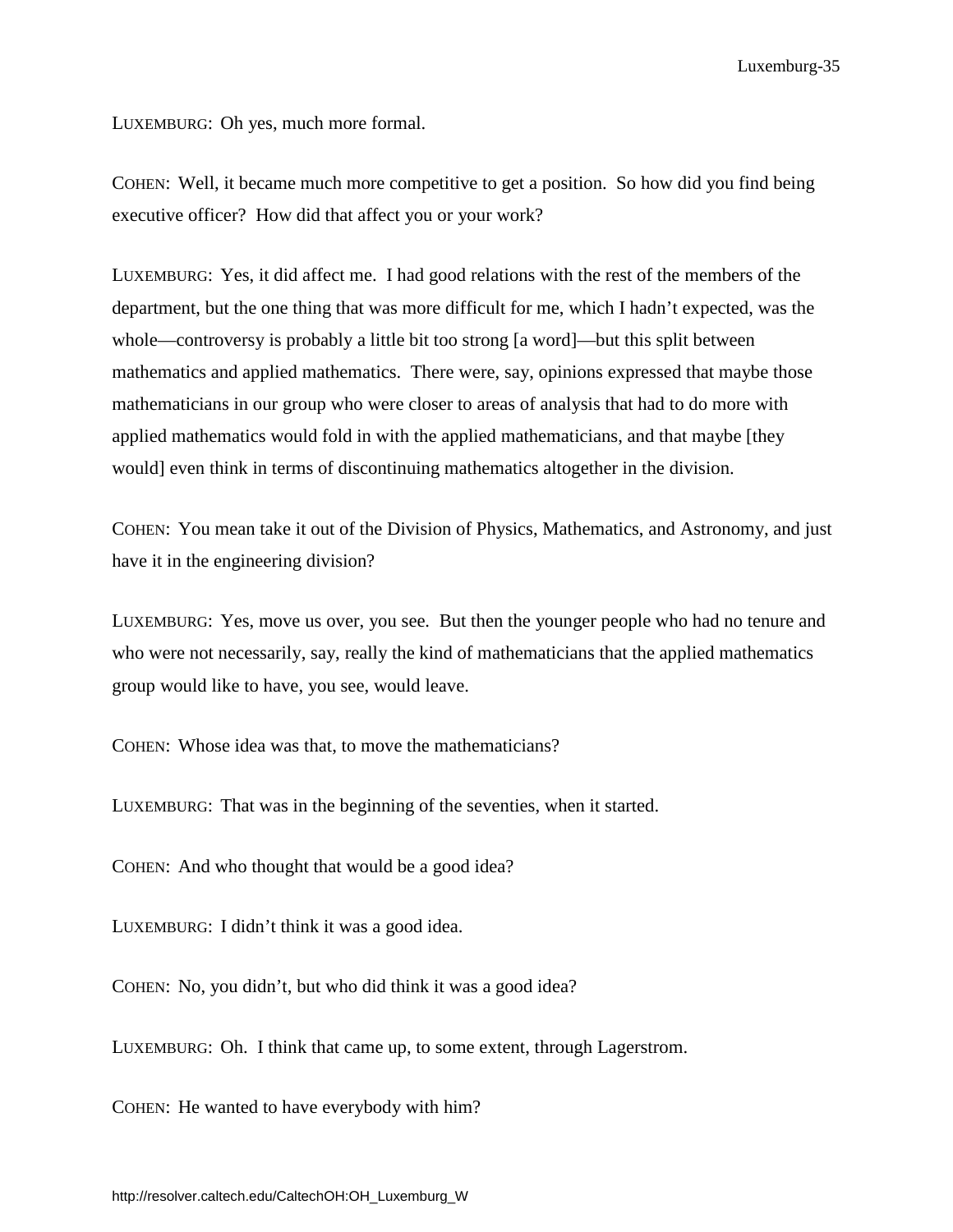LUXEMBURG: Yes. I think that was what was behind it, yes. Although he himself—

COHEN: I should turn this tape over.

## **[Tape is turned off]**

#### **Begin Tape 2, Side 2**

COHEN: So you think it was Lagerstrom that wanted all the mathematicians [to come into] engineering with him.

LUXEMBURG: Yes. I don't think that was ever written out explicitly. In those days [Francis] Clauser [Clark Blanchard Millikan Professor of Engineering, emeritus] was the division chairman in engineering [1969-1974], you see. Clauser was very much interested in the role that mathematics played within the Institute. And he, I think, was also involved in this whole question about Olga moving into the rank of full professor.

COHEN: In what way was he concerned?

LUXEMBURG: Well, I think he was interested to see what that would mean for the whole Institute. But it's interesting also that in the seventies, of course, we finally admitted girls to the undergraduate school, and that was not so terribly smooth either, as you may remember, but fortunately that all in the end worked out. But this sort of [thinking] about what the Institute should do about mathematics was not quite clear. And since there was this group that was being formed within the engineering division—which, from our point of view, was something that Boney and Erdélyi started with the Ford Foundation to do within *our* division, as a support group for engineering—what happened in the end was that those particular appointments, like Keller and Cohen, became joint appointments between the two divisions. Then Cohen went over [to engineering] completely. So we felt, "Sure, that was not a bad idea," if they really wanted to do that, but we didn't think it would necessarily mean eliminating mathematics at the Institute. From the early beginnings, there was always an option for mathematics and graduate work in mathematics at the Institute. Even before the war, in the twenties and thirties, there were a number of very well-known mathematicians who were working at Caltech. That there would be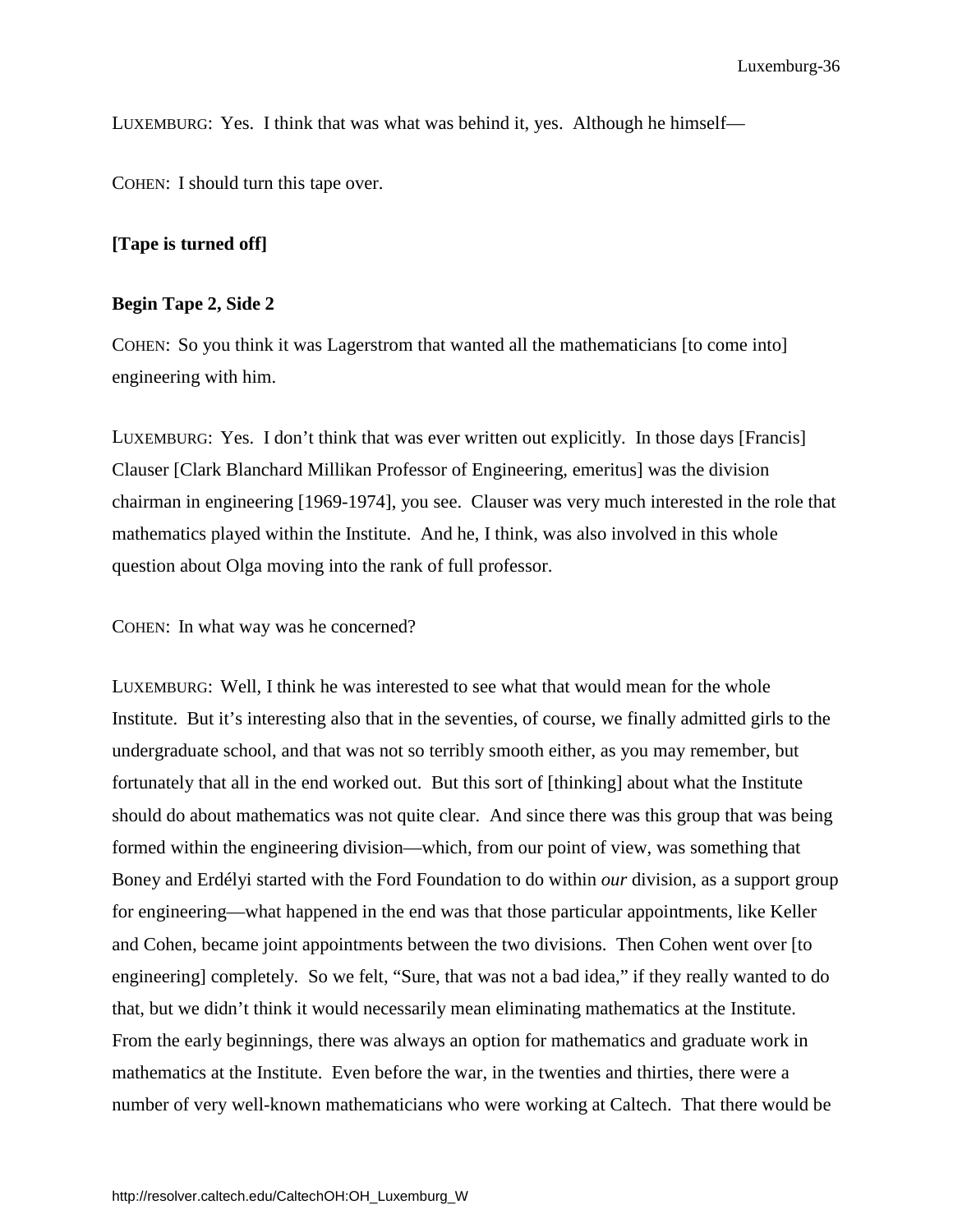in the engineering division a group in applied mathematics which would support whatever they needed within the engineering division—I think there was no particular quarrel [with that], from our point of view, but we felt that we had a right to exist as well. [Laughter]

COHEN: So there was this attempt to move mathematics into engineering altogether?

LUXEMBURG: Yes—a small part [of it], you know, which would fit. Because the ones who probably were too pure, they would have liked to get rid of, you see. Maybe I put it a little bit too bluntly, but that was a little bit behind it, you see. There was going to be a complete reorganization.

COHEN: Now, was DuBridge president at this time?

LUXEMBURG: No. [Harold] Brown [Caltech president 1969-1977] had come already. But I don't think—at least as I remember—that in the beginning Brown himself took such a strong view. If you remember, in the sixties we also had that huge committee, the Aims and Goals Committee, to map certain particular paths for the future and so on. I was a member of that committee. We were writing up things, but it wasn't really a very coherent sort of thing. And then I think the provost—Christy—decided that it should have a more organized chairman, so Neil [Cornelius J.] Pings [then professor of chemical engineering and chemical physics, and vice-provost] took over. And of course also this whole question about women was part of that Aims and Goals Committee. [There were] all kinds of other ideas, of course, for building up the humanities and making the school become more, say, social—although I don't exactly know how you would put that. And Brown himself was urged on by this well-known psychologist, or sociologist, from Harvard. He wrote a letter to Brown saying that one of the most important things that Brown could do was— This is just the way I remember it, and I still may have a copy of [the letter], because the members of the Aims and Goals Committee got that letter and I still have the old file—I took it out just the other day. But one of the important things that Brown could do was to make Caltech more integrated, not so much in the direction of science but also to go into the humanities. And then they had this idea that instead of just bringing women in as undergraduates, they should bring in a whole women's school, and they set their minds on the Immaculate Heart College. Do you remember that?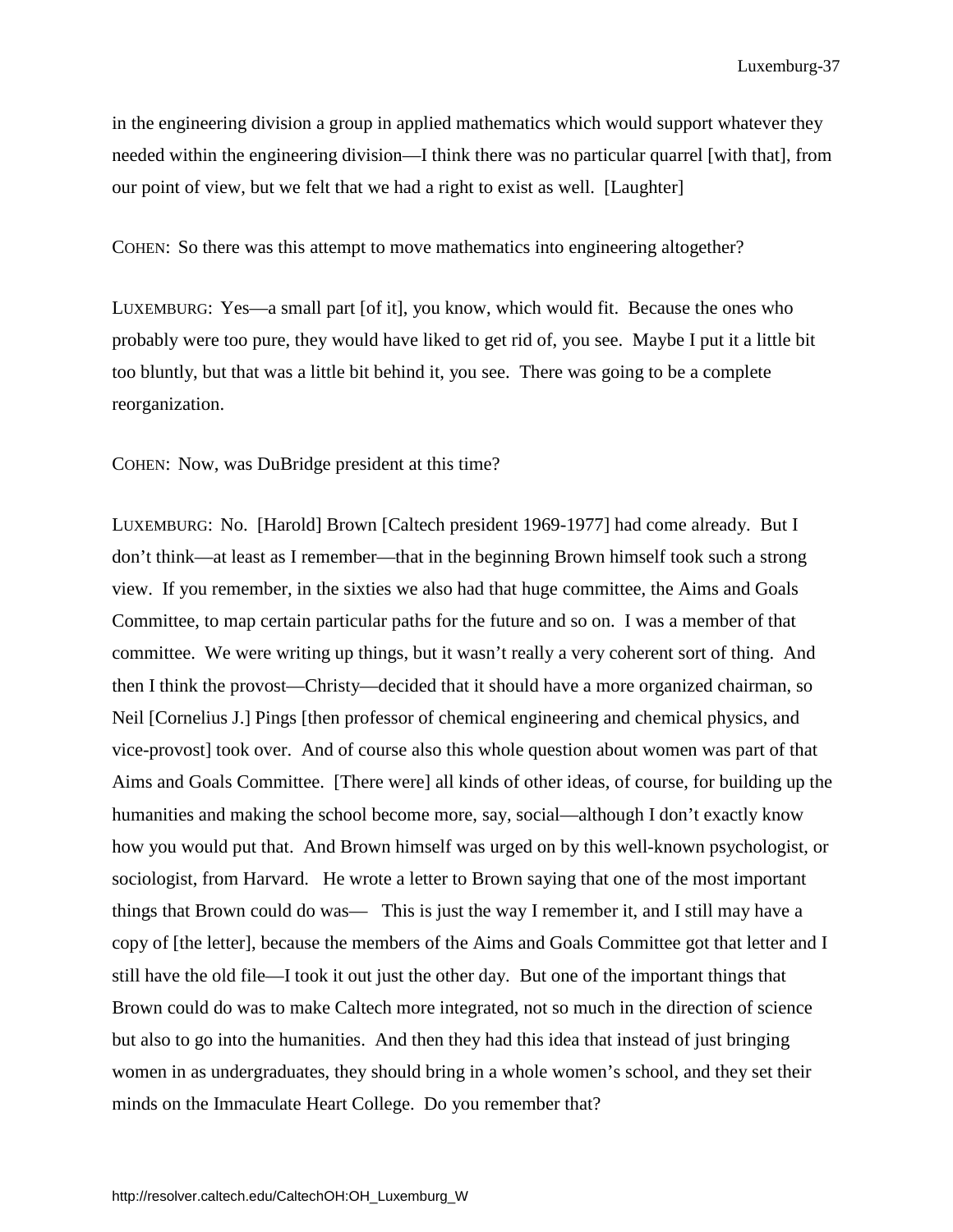COHEN: Oh, of course. Yes, yes.

LUXEMBURG: Immaculate Heart was going bankrupt, I believe—something like that. Anyway, there was this whole thing. But this was the biggest shock I'd ever had in those days—because I couldn't possibly, for myself, not think that this was a complete mismatch. That was a shocking experience, because eventually all the divisions met separately to come to a conclusion. And I remember that Marshall Hall and I went [to the meeting], and we were sitting with the group of mathematicians. Christy, at that time, as the provost, conducted that whole discussion. And we had to vote on it. I think Herb [Herbert J.] Ryser [professor of mathematics 1967-1985] had gone to the Immaculate Heart College. [Laughter] There's nothing wrong with the Immaculate Heart College. He said that, yes, he had met some very smart young women there, sure. [Laughter] He thought perhaps it might not be a bad idea. And there were some others who came forward, you see, saying that was not [such a bad idea]. Oh! Kip Thorne [Richard P. Feynman Professor of Theoretical Physics], too.

#### COHEN: He thought it was a good idea?

LUXEMBURG: Yes, I think he thought it was a good idea. That it would be interesting at least, that we should certainly investigate more thoroughly, and so on—all that sort of stuff. But I had the feeling that no one was entirely committed. I felt that I'd vote no, because the Immaculate Heart College was something so completely different from our Institute. And then to feel that if you bring a whole group of girls here, it would satisfy the men in our school—to have the girls next door. [Laughter] And then Immaculate Heart's whole view of science and whatever, you see—coming from the Roman Catholic Church. I thought it was complete nonsense. I had already stated that, actually. Because when I became executive officer, in those days the students would interview you for the [school] paper, and I had already made a statement that I thought it was a mismatch. So then it came up for a vote, and first they asked who was against it. And I raised my hand, you see, and Marshall [raised his], and I think also a couple of radio astronomers. But we were a handful. And I thought, "My gosh!"

COHEN: You mean everybody voted for it?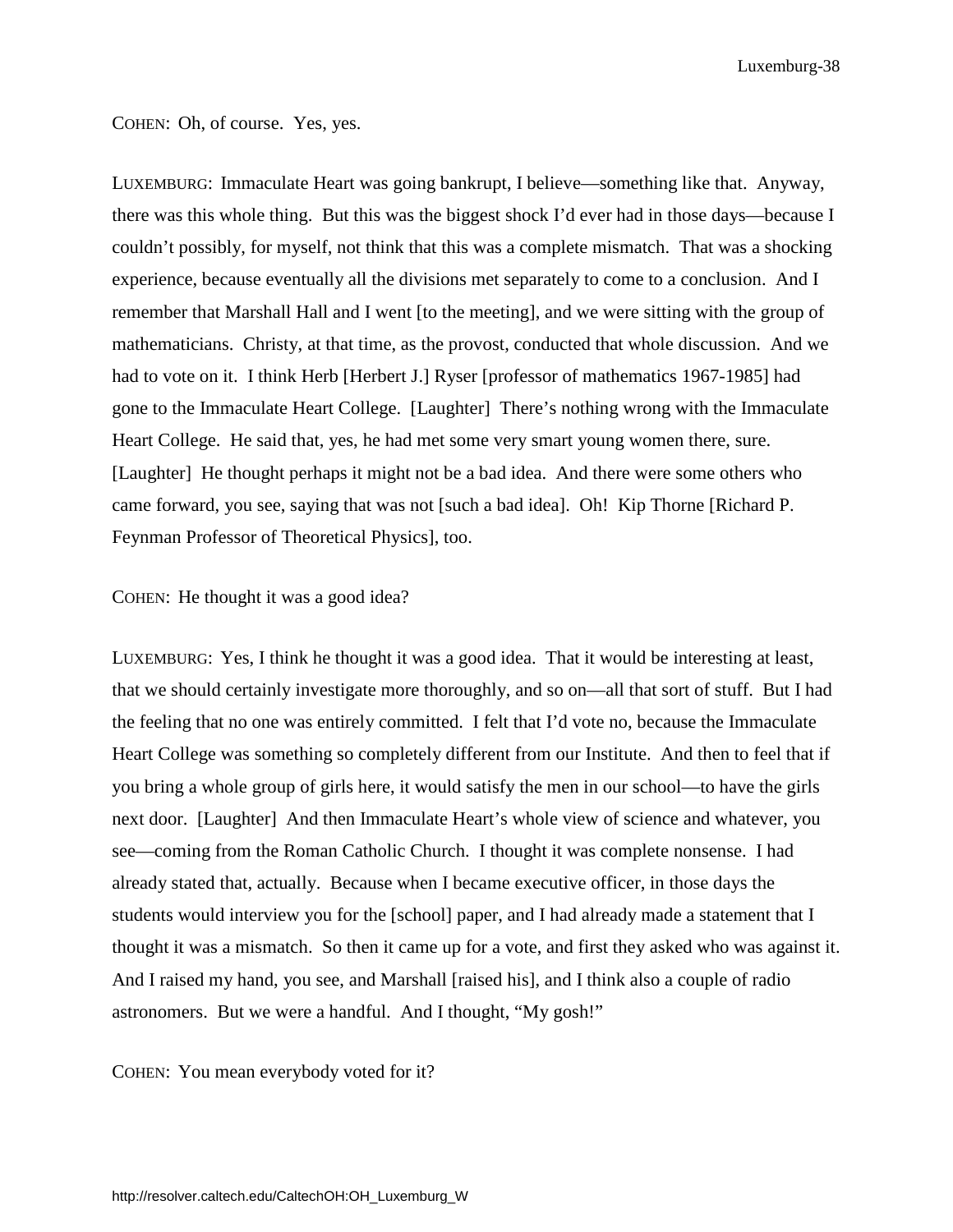LUXEMBURG: The rest voted for it. [Laughter] There were only a few who [objected]. And then Christy picked on me. He said I should explain why I didn't think it was a very good idea to do this [and] why I voted against it.

COHEN: [Laughter] Right out in the open, in the meeting?

LUXEMBURG: Yes. So I told him I felt it was a mismatch and that I had nothing against Immaculate Heart but I felt that Immaculate Heart had a slightly different sort of opinion or feeling toward the sciences, you see, than what we do here. And then [I said] that just bringing in such a group of girls—not knowing whether they would be happy to be with a whole group of boys next door [laughter]—would not be so very easy, of course. But fortunately it never came about, because Immaculate Heart wanted to build a campus here nearby, and they asked Caltech, if I remember correctly from the Aims and Goals Committee, to donate a large portion of the land. And it became so expensive that I think Brown, in the end, thought it was not a very good idea. So it never went through. But I got a terrible shock, you know.

COHEN: Was Al Moffet one of the [dissenting] radio astronomers?

LUXEMBURG: Yes, that's right. But we had never ever talked to one another about that particular thing. I knew him just as you know other faculty members. We talked in meetings about appointments in mathematics, I talked to him about certain things, but we had never ever talked about this whole Immaculate Heart business. I never really talked to many people about it at all. They had asked Herb [Ryser] to go there. And Herb was not a person who had a very strong opinion about it, but he thought it could do no harm; he was sort of in loose contact, to see whether it would work or not. But we never actually had a discussion about it within the department, and that's probably my mistake, because I didn't think at that time that that whole thing was serious. So when only a few of us voted against it, I thought, "My, gosh!"

COHEN: Christy accepted what you said?

LUXEMBURG: Yes—he said, "OK."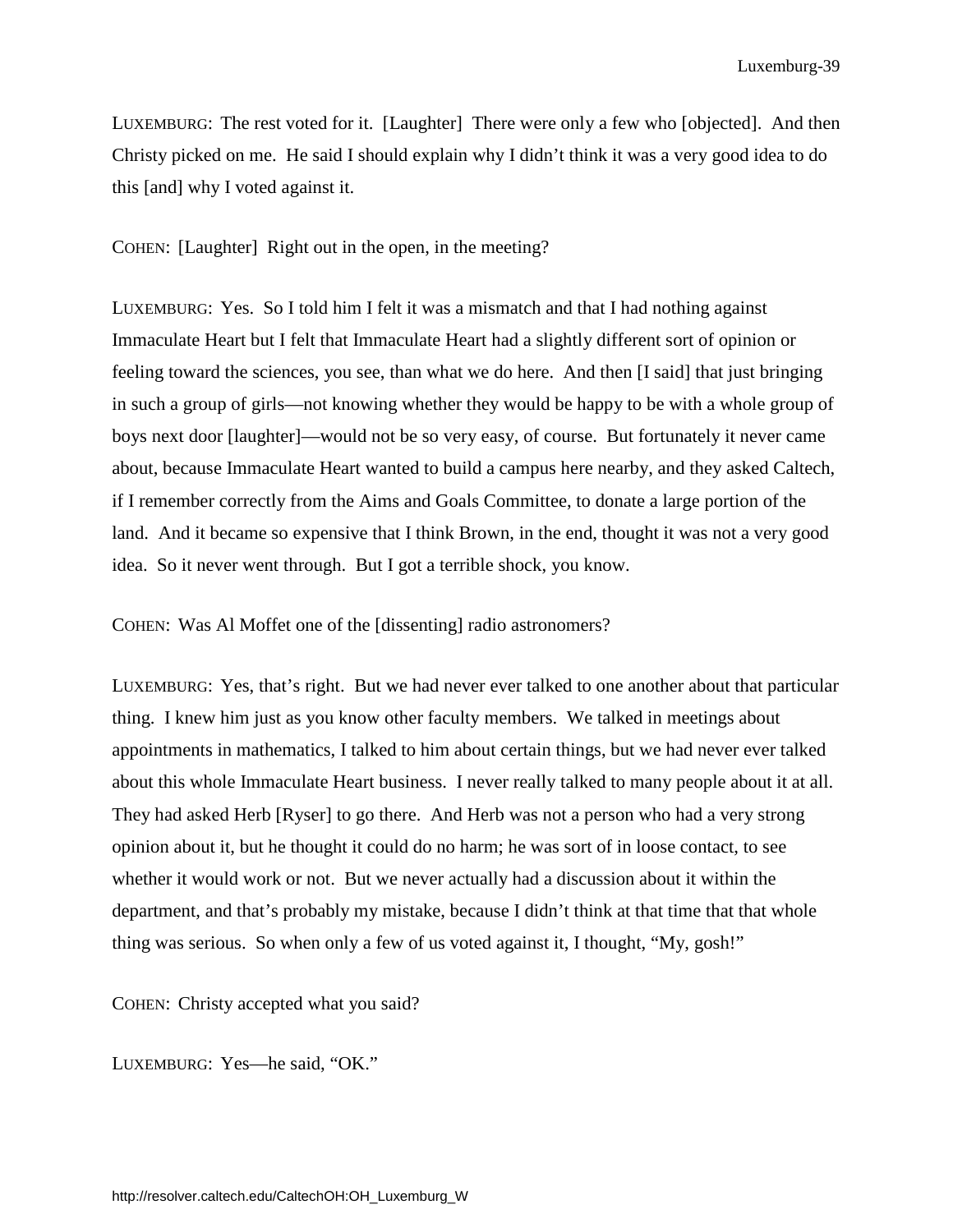COHEN: Did anything come out of the Aims and Goals Committee that was valuable?

LUXEMBURG: Well, that is difficult to tell. But what definitely did come about was that in the humanities division they brought in what they called the social sciences group, and that meant they were bringing in economists. So the group of economists grew out of that. And there must have been also—that, of course, is difficult for me to say—things that had to do with engineering and biology and the interaction between the groups in chemistry, and so on. But I don't think it ever meant anything to our division. I could be wrong. But certainly for mathematics, I think as with so many of these things—you know, you have these overseers' committees every four or five years. Of course, these were valuable for us and our thinking, and it was nicely documented and so on, but [the reports] usually are then safely filed. Because what always is the big stumbling block is that the administration at the time, if they were sitting on an enormous pile of money and had extra they could spend, then they could of course look at a particular recommendation. But they [never had any extra money]. [Laughter] You see, the recommendations always involve spending this or spending that, [instead of ] "Well, we should give everyone a lower salary," or something of this nature. [Laughter]

COHEN: So without money, it dies.

LUXEMBURG: But these are good exercises, actually, for people to start rethinking, and then later on, of course, slowly, maybe the [ideas] will come into being.

COHEN: Something happens.

LUXEMBURG: Something happens. But it is never a shock kind of thing—where all of a sudden something changes. The Immaculate Heart would have been a shock, if that had ever happened.

COHEN: Well, instead Caltech took in its own girls.

LUXEMBURG: Yes. And that was a more natural way [to do it]. But [there was] one disappointment for us. I had always felt, and so did some other members of the department, that when we got more women to come here, that certainly a number of them would be interested in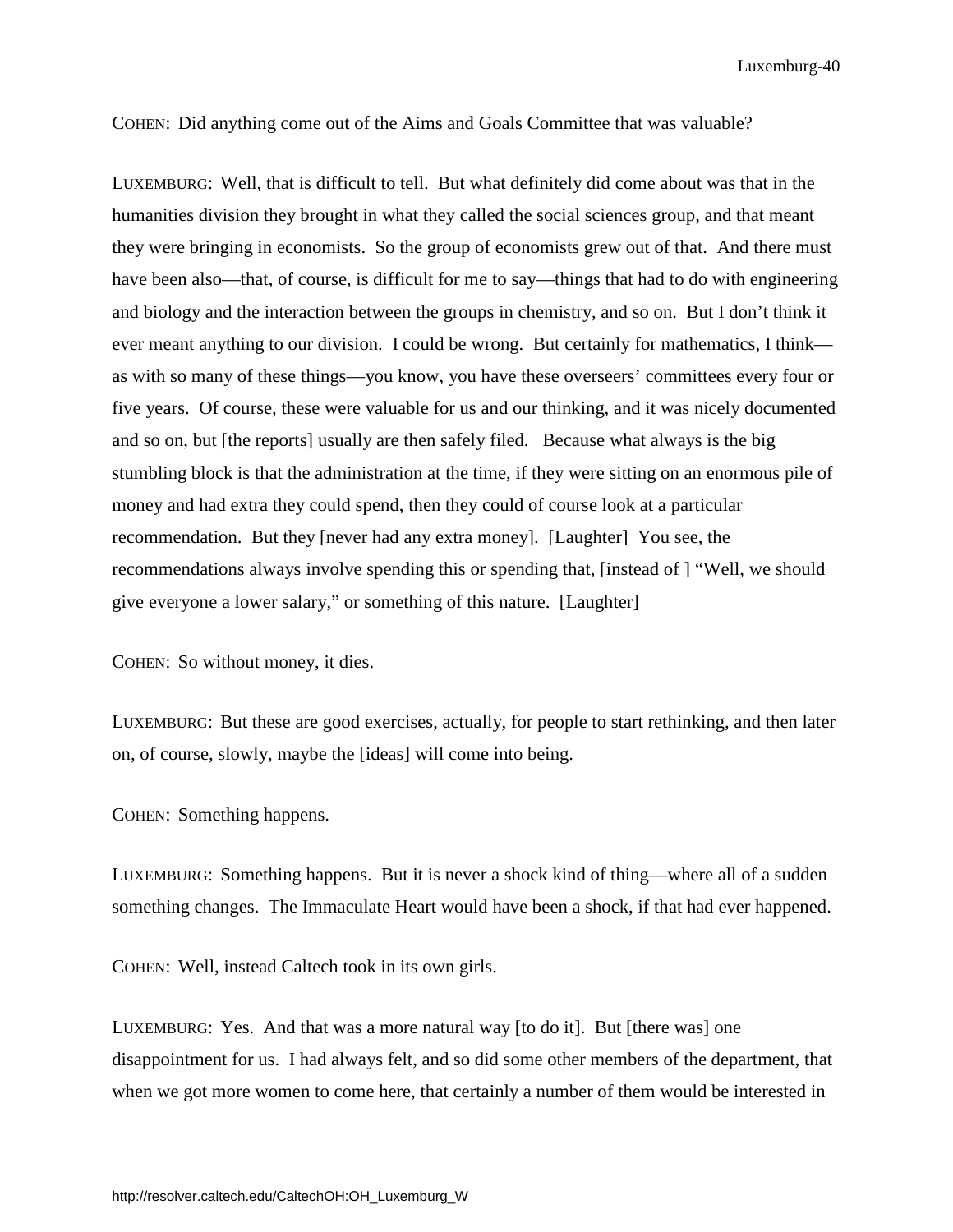taking mathematics as a major. It never really worked out that way. We had a few, but it was not dramatic.

COHEN: Well, this is a very big subject, women and mathematics. And mathematics anxiety, or whatever they call it.

LUXEMBURG: Yes. Although women have done well, actually, in mathematics. There are outstanding women mathematicians. But probably the women we have attracted here have always been more interested in the sciences. I don't know how it was in physics, but I think physics probably did a little better than we did. And of course in biology and chemistry.

COHEN: Geology always has a lot of women.

LUXEMBURG: Geology, yes. Then maybe also, you see, someone who is going to get into mathematics, and who is particularly thinking in terms of a teaching career, [Caltech was not as] attractive as going to a big school, a university, where there was also an education department and so on. But then we did [get women] in the graduate school. I've had three women over the years who got a degree with me.

### **[Tape is turned off]**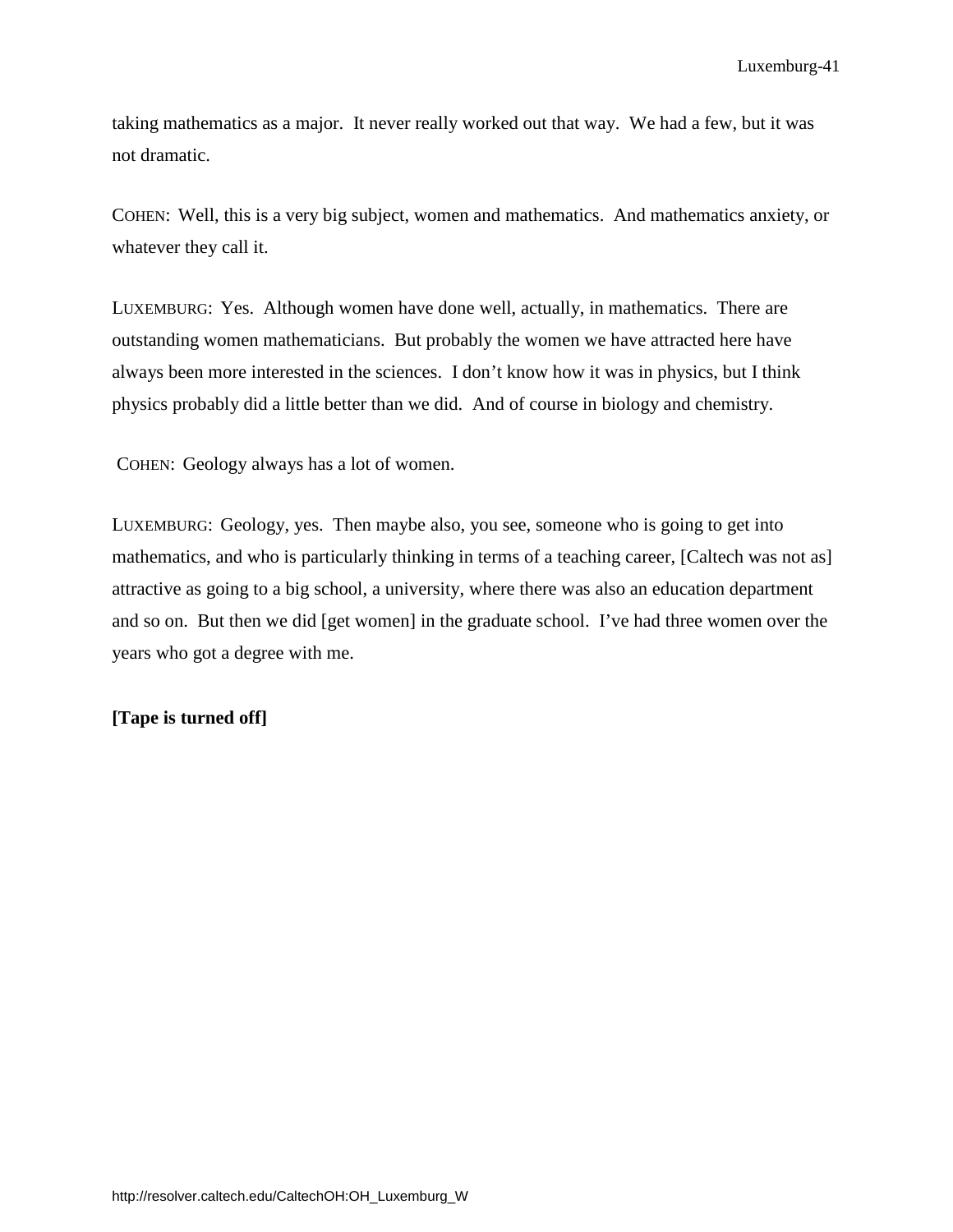# <span id="page-46-0"></span>**WILHELMUS ANTHONIUS JOSEPHUS LUXEMBURG SESSION 3 June 22, 2001**

## **Begin Tape 3, Side 1**

COHEN: Good morning, Professor Luxemburg.

LUXEMBURG: Good morning. Thank you.

COHEN: It's good of you to come in again in this hot weather. This is the first day of summer. And in Pasadena we *know* when it's the first day of summer.

LUXEMBURG: Right. [Laughter]

COHEN: You mentioned something briefly when you came in—that there was an effort to bring in strong people for the department these last few years. And you've had one tragedy [referring to the death of Thomas H. Wolff, professor of mathematics, killed in an automobile accident in July 2000, at age 46—ed.]. So do you want to talk about that a little bit?

LUXEMBURG: Yes. I think when you look particularly at the role that mathematics has played in the Institute during the period I have been here, a lot of the mathematicians always had a little bit of a feeling that things were going OK. There was a certain benign neglect, if I may put it that way. But at certain particular important stages of the development of the department, we had some presidents who took a very active support role in all of it. And I'm thinking particularly about [Marvin L. (Murph)] Goldberger [Caltech president 1978-1987]. When Goldberger came, I think he—knowing the mathematics group in Princeton, which is, of course, a first-rate group—looked at our group in our division and he realized that we had had a period, particularly during the Brown administration, when there was this effort to build up applied mathematics and also mathematical economics and economics in the Humanities and Social Sciences Division. I don't want to say necessarily that [the mathematics department] really made a sacrifice for all that. [Laughter] But for us it definitely left fewer opportunities to bring in people—good people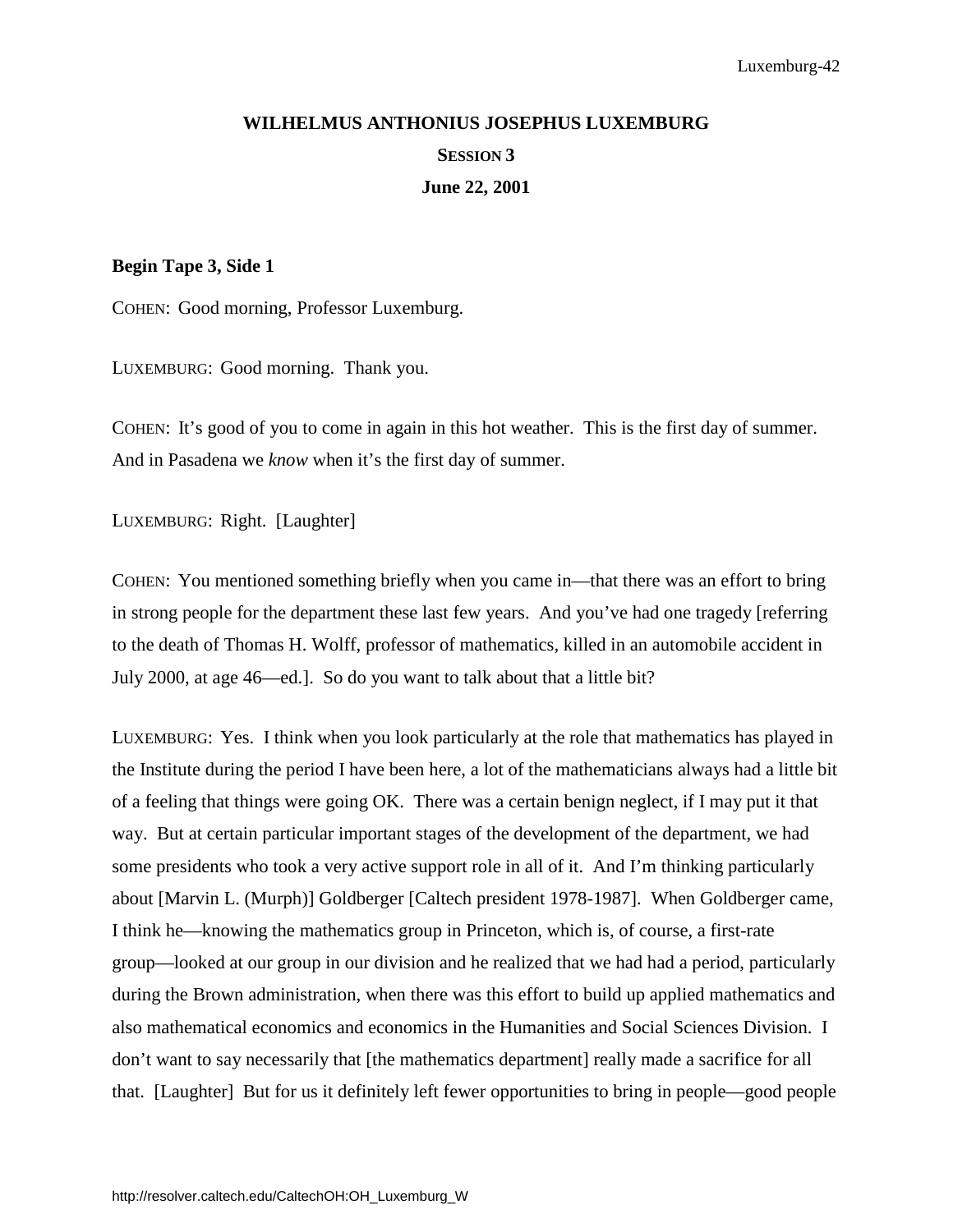and young people. That, of course, was when resources were needed for all the other efforts, and that led, to a certain extent, to our losing good people and also being short for some time. And then Christy allowed us to appoint more instructors for a period—instead of two instructors, he would appoint four instructors.

COHEN: Do you mean that he wouldn't even let you appoint another professor?

LUXEMBURG: They were not tenure-track positions at all, and they'd usually have to leave after a couple of years. But when that group in applied mathematics was established, we still kept, of course, the applied mathematicians that had been hired on the Ford Foundation grant. They had joint appointments with our division and the Division of Engineering and Applied Science. And [Gerald B.] Whitham [Charles Lee Powell Professor of Applied Mathematics, emeritus] was added to that as well. He didn't come here on the Ford Foundation grant; that was an appointment that came from the engineering division—they had, of course, their own [appointments] as well. But Keller and Cohen—Cohen left us earlier. There was a little bit of a conflict at that time: Cohen wasn't terribly happy to be among pure mathematicians—I hate the term "pure mathematics"—because from time to time he had to take care of certain courses and aspects of mathematics and courses he wasn't really terribly comfortable with and so on. So he moved over to applied mathematics. But Keller and [Heinz-Otto] Kreiss and also Whitham kept their appointments in the two divisions. And that meant that they had an equal vote, of course, when it came to appointments in mathematics. And we felt, of course, a little bit— We had nothing to say about what was going on in applied mathematics. But that worked out very well. Whitham was, for a long time, executive officer of applied mathematics [1971-1980], and I was executive officer [for mathematics]. And we met regularly and talked about things—how we should arrange things and how to actually make the proposals to the departments. In those days, it was all a little bit different than it is today. The mathematics department would always first meet and then formulate the proposals and ideas that they wanted to pursue and see whether or not they could bring in people to look at.

COHEN: So there was cooperation.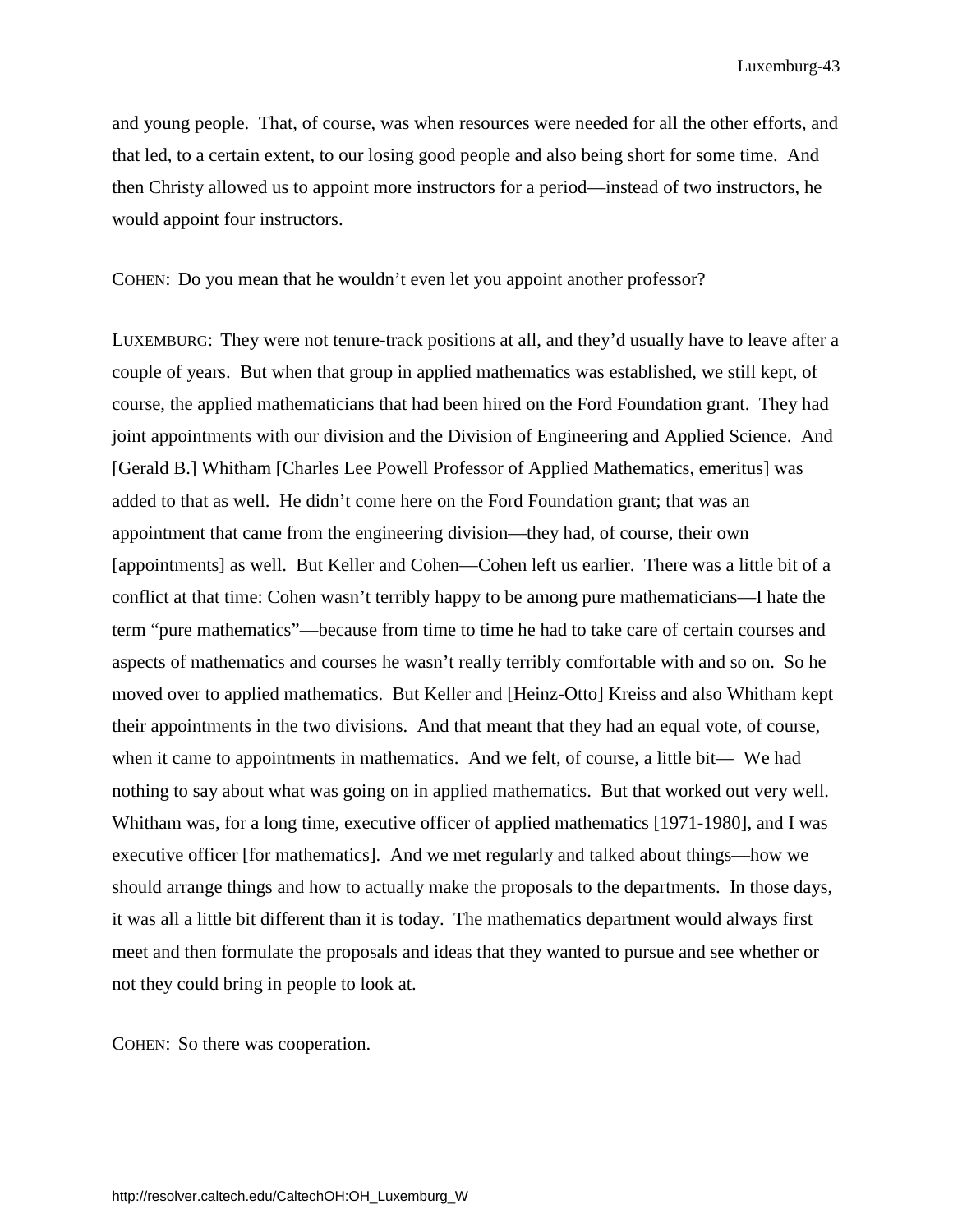LUXEMBURG: There was cooperation. And then we would bring the proposal to the chairman of the [PMA] division, and the chairman of the division would then meet later with the whole group sometimes. Robert Leighton [William L. Valentine Professor of Physics and chairman of the PMA Division 1970-1975] was certainly very constructive, and he felt that of course mathematics had to play a role. And of course the way mathematics was set up in the past, it had had a place in the division. But he [felt,] as we all felt, that we were somewhat separate, in a corner. That wasn't really what people would have perhaps believed. [You would expect] a big interaction with the theoretical physicists, or anyone in physics who was more interested in mathematics. So we particularly always wanted to get some mathematical physicists to come here who could bridge that particular [gap]. But it did not really materialize during that period. But on the whole, we did OK. Just OK.

And then for a couple of years Maarten Schmidt [Francis L. Moseley Professor of Astronomy, emeritus] became executive officer for astronomy [1972-1975]. But I think he didn't like it—at least that was my impression. I'd have to say immediately that although we met in those days—not often, but socially—we never talked about business. It was completely separate.

COHEN: He was probably having his own problems with the astronomers.

LUXEMBURG: Yes, sure. But I think he wasn't terribly happy in that job. There was a little incident with this whole thing, because Robbie [Rochus E.] Vogt [R. Stanton Avery Distinguished Service Professor and professor of physics] at that time wanted very much to become chairman of our division, and he came to speak to our group in mathematics at one particular point. And when it later came to a vote, I think our group voted for Maarten Schmidt and not for him. When he did become chairman of the division [1978-1983], I was a little bit embarrassed about the whole thing. Because I had to go and see him, and it occurred to me that I had been lobbying for Maarten Schmidt. I had talked to all the members of the department, saying, "You shouldn't vote for him. He's not a good man. You should vote for Maarten Schmidt."

COHEN: Is that what he said to you when you went to see him?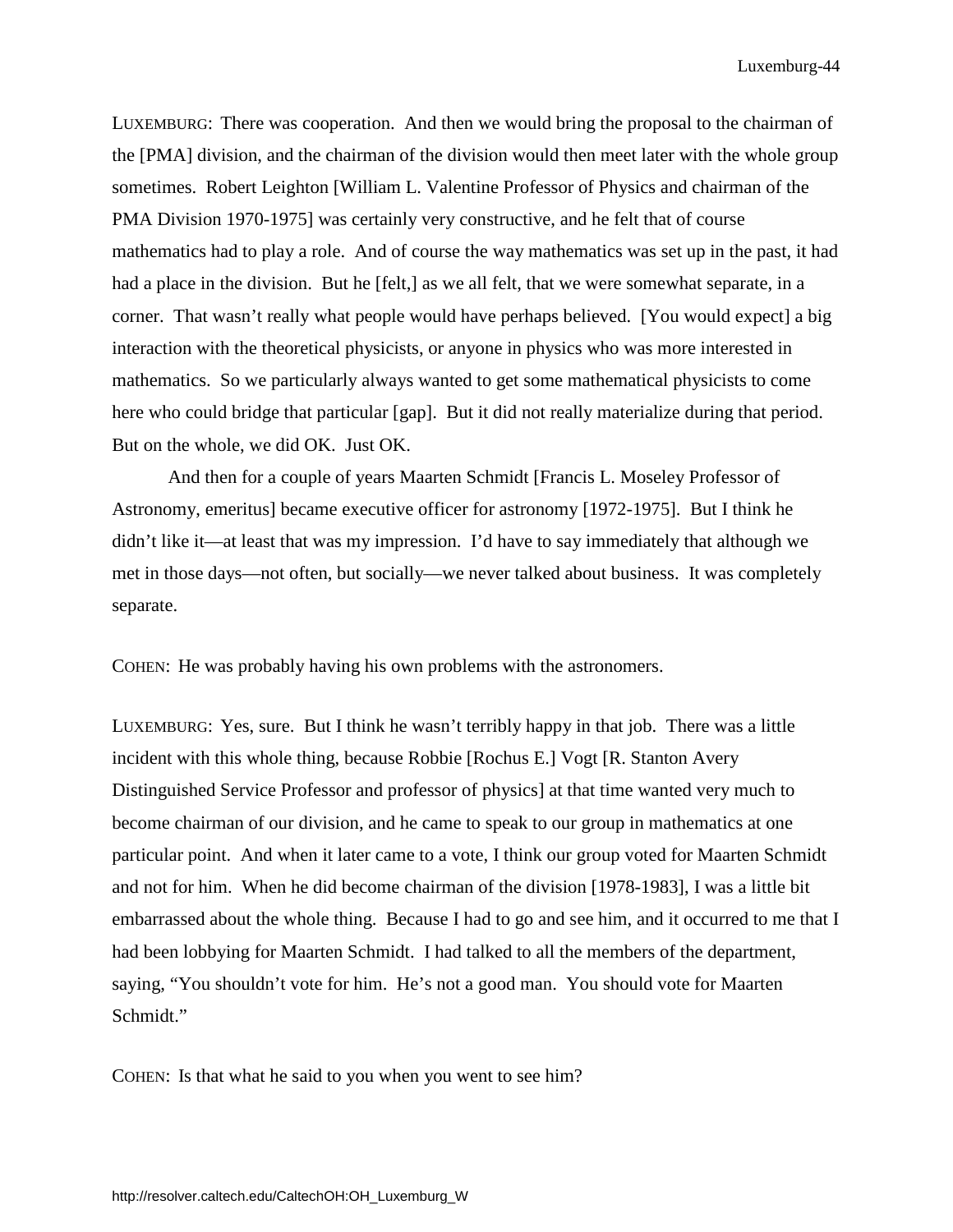LUXEMBURG: Yes. And he said, "This is complete nonsense." And I said, "You know, you were there, you see. We met with you. You explained your ideas about it. And now this is finally what came out." "Well," he said, "I'm glad that you told me the truth, because I had already checked it with Tom Apostol." [Laughter] I thought, "Oh, god!" But we got along quite well. I told him that if he started to shout, I would leave. Because I wouldn't accept that anymore from Germans, you know. But I think we got along quite well. And he was definitely also a fairly positive force for the mathematics department. Yes. He worked quite well with the whole group. And if he felt a proposal had merits and he was convinced about it himself, then he would really go after it. I cannot really complain about that. But he, as a person, is a very difficult personality. He had these terrible moods and so on, and you have to always be careful. But we got along. That's right. We got along. But I was so much opposed. Yes. I think we got along all right. Yes. [Laughter] But he had some strange ideas. [Laughter]

And then after Vogt, we had Ed [Edward C.] Stone [David Morrisroe Professor of Physics]. And Ed Stone, too—I think you would not say he went all the way out for mathematics. None of them did. They seemed to feel that the students were doing all right. And they looked at how our students did in the Putnam Competition and the prizes they won and so on, the courses we taught, the graduate students we had. I think they were reasonably satisfied except, of course, during that period there was considerably less interest among young people to go into mathematics. If you compare it with the number of mathematics majors at the time I came—we peaked in the sixties, '62 or '63. We had ninety students majoring in mathematics.

COHEN: That's a lot. Undergraduates?

LUXEMBURG: Undergraduates, yes. Our group of graduate students is rather small compared to, say, such a large group as physics. Astronomy, of course, is also small; they had a similar [situation]. So we could never really accommodate a large number of graduate students, but we always had a fairly decent group, so everyone had opportunity. And they did very well; I think the graduate education worked quite well. But then we had that particular period when the number of majors in mathematics dropped dramatically. It didn't go up very much in applied mathematics either, but applied mathematics didn't have yet any particular interest in starting an option—that took a while. Whitham and I talked about it—[about] what could be done to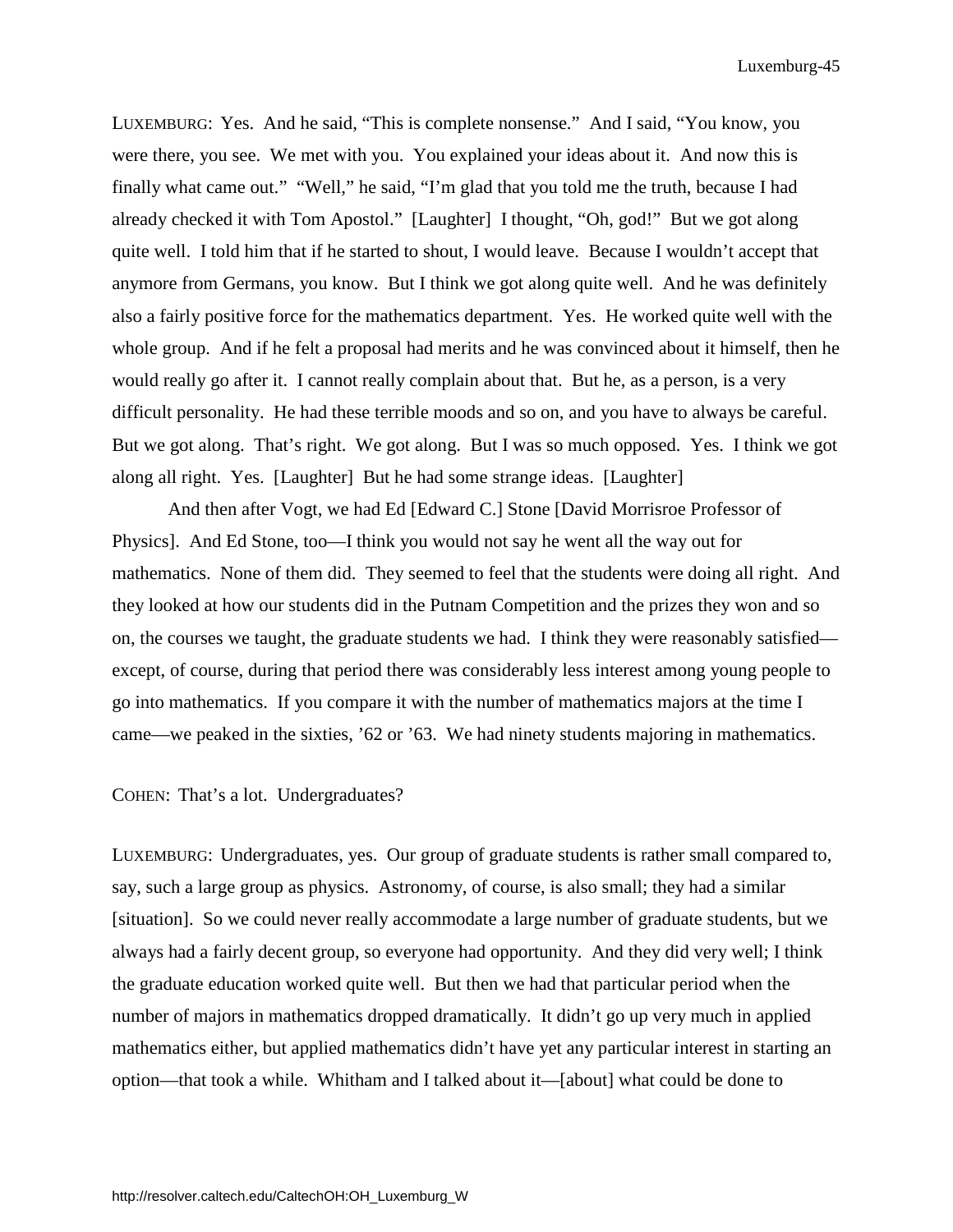support the group. You see, in our group, because of Jack Todd and Kreiss and some other young people, we had a strong group in numerical mathematics. And Jack always taught courses also for our undergraduates—the first-year and second-year students. [He taught] two sequences for calculus. We always set aside a certain amount of time in the second year so that they could do some numerical work, to see really what computing means for solving equations and linear equations and systems of equations and so on. And for that we had a lab, because in those days we didn't yet have Sloan, you see. And that was also, in a certain way, a little bit funny. Because the students, of course, had to use these terminals. We had to pay for that, you see; we got a budget every year for taking care of that. But some of the students were not so terribly careful. They would fall asleep and let the whole thing run for the whole night. And then I would get an angry memo from the provost saying, "What is going on here?" You see, we had overspent the budget. Nevertheless, it was a very interesting laboratory that we ran for the students. But that was not necessarily for the math majors, you see; this was for the whole group, so that they could get a touch of what it means to do computing. And that worked very well. But then, of course, when the PCs came, that all started to disappear. And when they started an option in applied mathematics, the emphasis in the applied mathematics group was also directed more toward numerical work, particularly with Keller, and they took over the courses. But just the other day, when I talked to Herb again, he said, "It's a pity that in applied mathematics we never actually take any role anymore in teaching numerical mathematics and numerical computing"—particularly even nowadays, you see—"to all our undergraduates. That disappeared when we took it over. And that's a pity." Because, as I said before, [these courses were] not really meant for the math majors, who had better courses in numerical analysis, but for the [other] undergraduates, particularly in statistical analysis. We had a little bit of statistics as well—Gary Lorden had his own statistics course and that was quite a popular course. So that was a little bit of a pity. But it was part, I think, of this splitting up of mathematical efforts between our division and the mathematics in the engineering division.

COHEN: Could you speak a little more about when Goldberger came in? He appreciated a strong math department.

LUXEMBURG: Yes.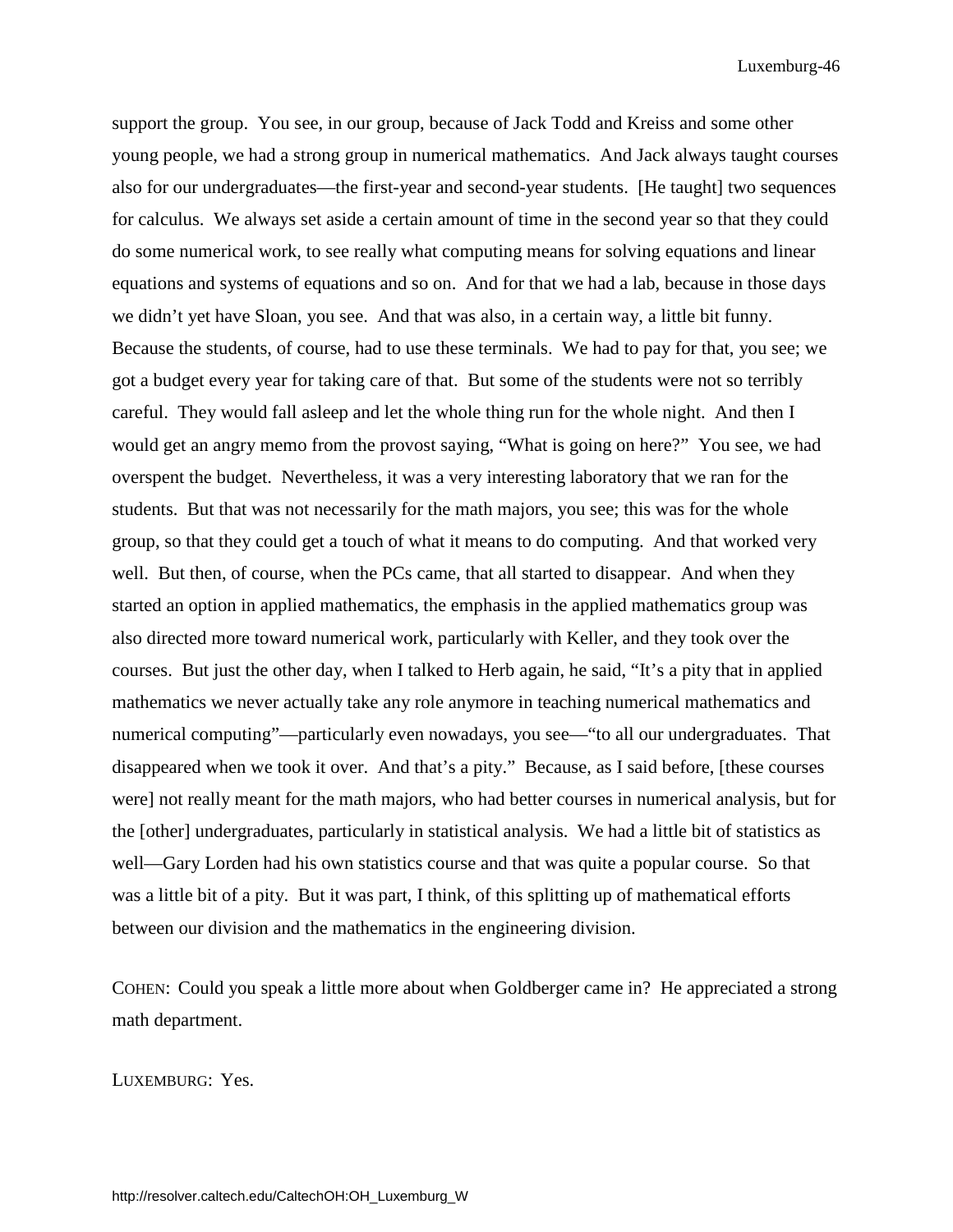COHEN: What was his contribution?

LUXEMBURG: When Goldberger came, he was of course very familiar with a strong math department, and he had particularly cooperated a lot also with Barry Simon [International Business Machines Professor of Mathematics and Theoretical Physics]. So he talked to us about certain things we could do, having also in those days still the Fairchild visiting professorship. And he got, among others, Barry Simon [to come here]. He said, "Well, why don't you check with your colleagues about whether they would be happy to have him come first as a Fairchild [scholar] to see whether he likes it here?" I think at that time he more or less knew that Barry was interested, because he mentioned later on that Barry particularly liked the group of Orthodox Jews living here on the Westside of Los Angeles; it seems that Barry felt very comfortable in that particular environment. And so, "I will check," I told him. He said, "But you don't have to worry about it. I think everybody will be very happy with the decision." I said to him, "But you have to check. Everyone has to know." And so I did. So that thing got rolling. And then we had other efforts.

COHEN: So Barry Simon came as a Fairchild [scholar] and then he stayed?

LUXEMBURG: Yes, he stayed.

COHEN: And he had an appointment in both physics and mathematics?

LUXEMBURG: What was important, of course—and that is why I start with him—was that that was the first link we had with physics. They had, in the past—but I of course never had any experience with that—when, you see, [Harry] Bateman was still here. Bateman was, so to speak, the mathematical physicist who at that time—before the war and so on—had that sort of function, as well as [H. P.] Robertson and—

COHEN: These are mathematical physicists?

LUXEMBURG: They were mathematical physicists, yes. Robertson was, I think, a particularly strong man in relativity theory, but he had a great interest in mathematics—and there was that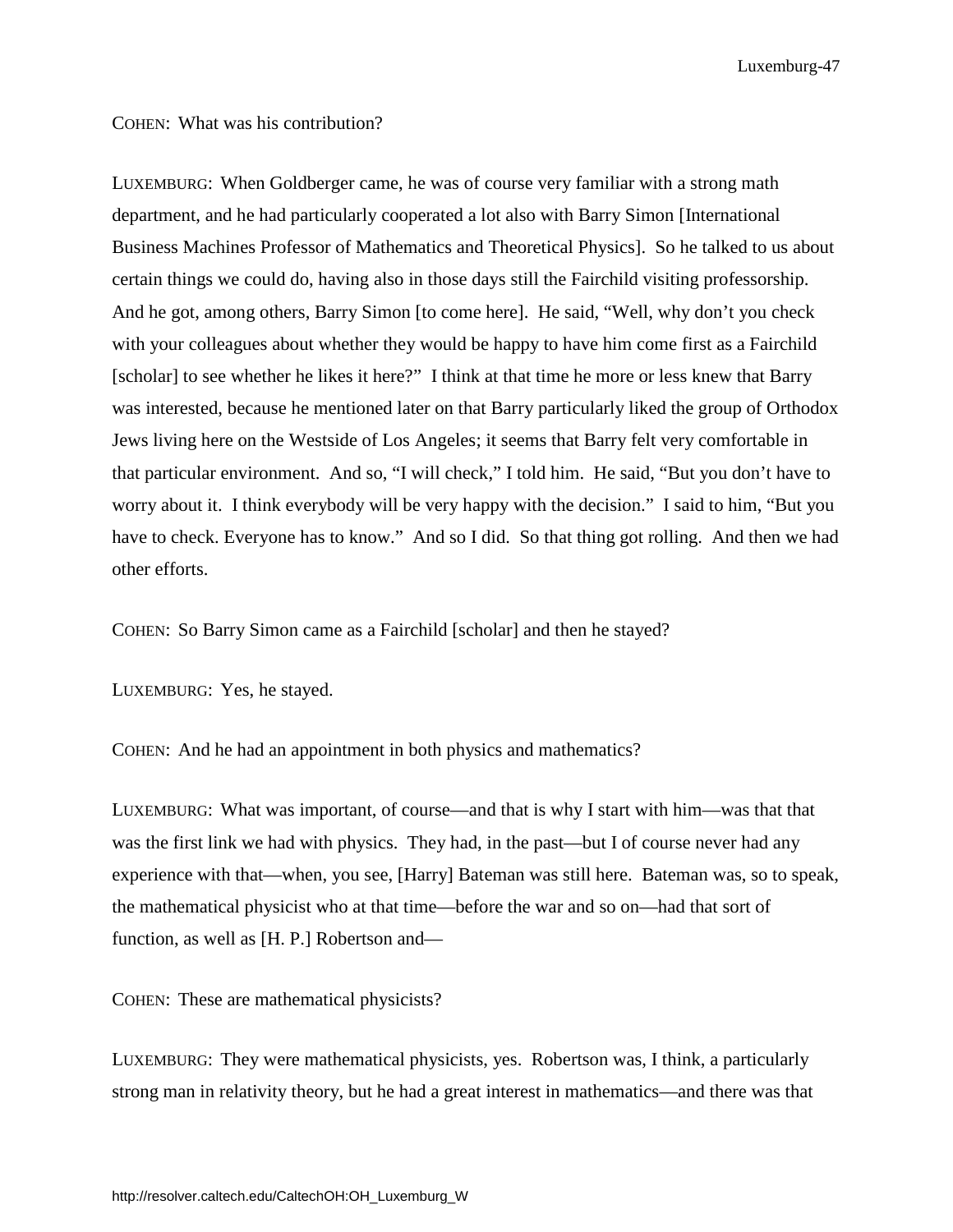particular link again. He had an accident later [H. P. Robertson was killed in an auto accident in 1961—ed.]. So there were [these connections] in the past. Also with Mathews, Jon Mathews [professor of physics; d. 1978], there were all these sorts of relations, you see. But now that somehow had evaporated, more or less.

COHEN: You know, this is interesting. You have all these disasters among these young mathematicians.

LUXEMBURG: Yes. Mathews, too, you know. He had this terrible—

COHEN: Yes. That's what suddenly occurred to me. [Jon Mathews was lost at sea while sailing around the world—ed.]

LUXEMBURG: Yes, that's true. That was a pity. But our fundamental course—a course called 108, for our advanced majors—was always a course that was attractive to a fair number of undergraduates in physics. And the interesting part is also that the students who took this—who had this sort of mathematical interest—were doing extremely well. The physics students were always extremely good, and still are. And they also did very well on the Putnam, because some of them thought it was fun to do that, so they joined the Putnam group. So it worked out actually quite well, and it still is, to some extent, happening. They take that particular analysis course as the basis for going from there into new, more sophisticated work. And the physics students sometimes are the best in the class, I have to tell you. [Laughter] I've taught the course many times.

COHEN: And they wouldn't mind telling you, either. [Laughter]

LUXEMBURG: No, no. I've taught the course many, many times, and often some of the physics students are by far the best. That happens—but not always. I find that sometimes also very silly, because you cannot really compare them. But you can see some differences. Also you can see the effort or the interest. And that is always interesting, of course, to see the students who, you can tell, when you ask a question already know the answer. [It's] the way the face looks. But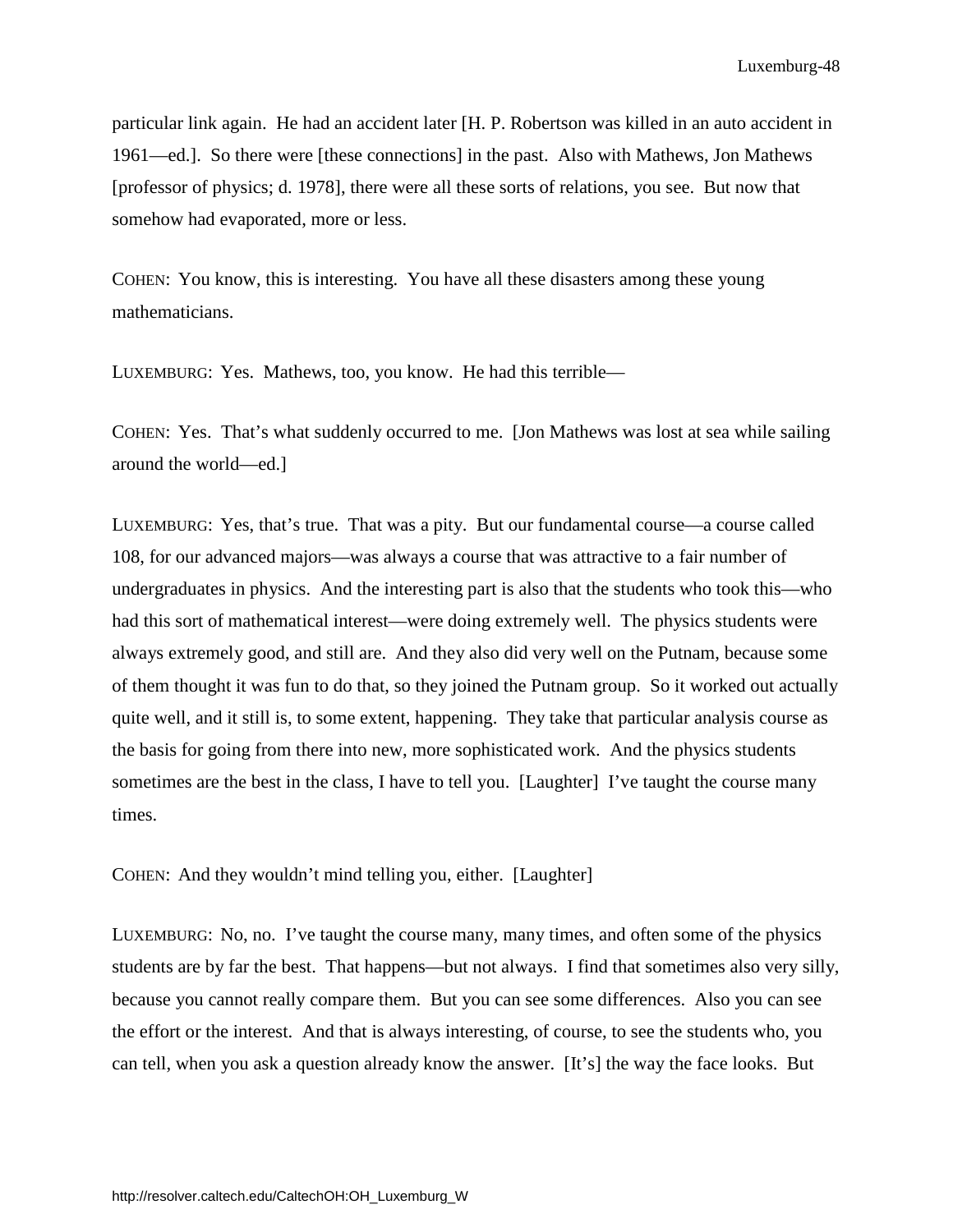you also have those students who are maybe not too terribly interested. Probably they don't even register the question, you see. That you may have as well.

But anyway, with the backing of Vogt we brought a former undergraduate here—Hugh Woodin. He was very good; he went to Berkeley for his PhD work. We had brought in at that time—or a little bit earlier, say in the middle seventies—Alex [Alexander S.] Kechris [professor of mathematics]. You see, we gave regularly—practically every year—a course in mathematical logic, but we didn't actually have on the staff anyone that people would call a mathematical logician. But the algebraists, particularly Dick [Richard A.] Dean and some of the others—they liked to give such a course, and it always attracted the best students in our group who were majoring in mathematics. And some of the best mathematical logicians actually came out of Caltech. [Laughter] So the department was very much interested in getting some logicians. We didn't have to have necessarily a whole group, but we wanted to make an effort. And after a couple of attempts that didn't [work out], we finally got Alex Kechris to join us. And he was just the right kind of person for us. He was not originally trained as a logician. He went to the National Technological University in Athens. He had a good overall mathematical background. He was of course at that time still a young man, and he was very much interested [in coming here] and had done beautiful work. So we brought him here as an assistant professor [1974] and he stayed on for this whole period. So we filled that particular gap. And that led to us to see whether we could try to get Woodin. He had already an interest in mathematical logic, and he did his work at Berkeley with a famous logician [Robert M. Solovay]. So we thought we would see whether we could get him here, and Robbie Vogt thought that was a good idea. And I would say that Robbie Vogt did very much his best. And Woodin came here, and that all worked out very well. Vogt supported him later also, in his promotions and so on. But unfortunately Woodin left. He returned to Berkeley after a number of years. But, yes, that happens. It was also something about his wife. She was a chemist, and she wasn't happy in the sort of job she had in this neighborhood. And she got a nice offer from up north, and he could go back to Berkeley anytime he wanted to. But we did very well, despite the fact that we didn't really have a whole group of people who were known as making up the best school in mathematical logic. But Kechris has a decent group, with postdocs and so on. So everything in that particular area is still running very well. But that was a field that you could say for Robbie Vogt—being a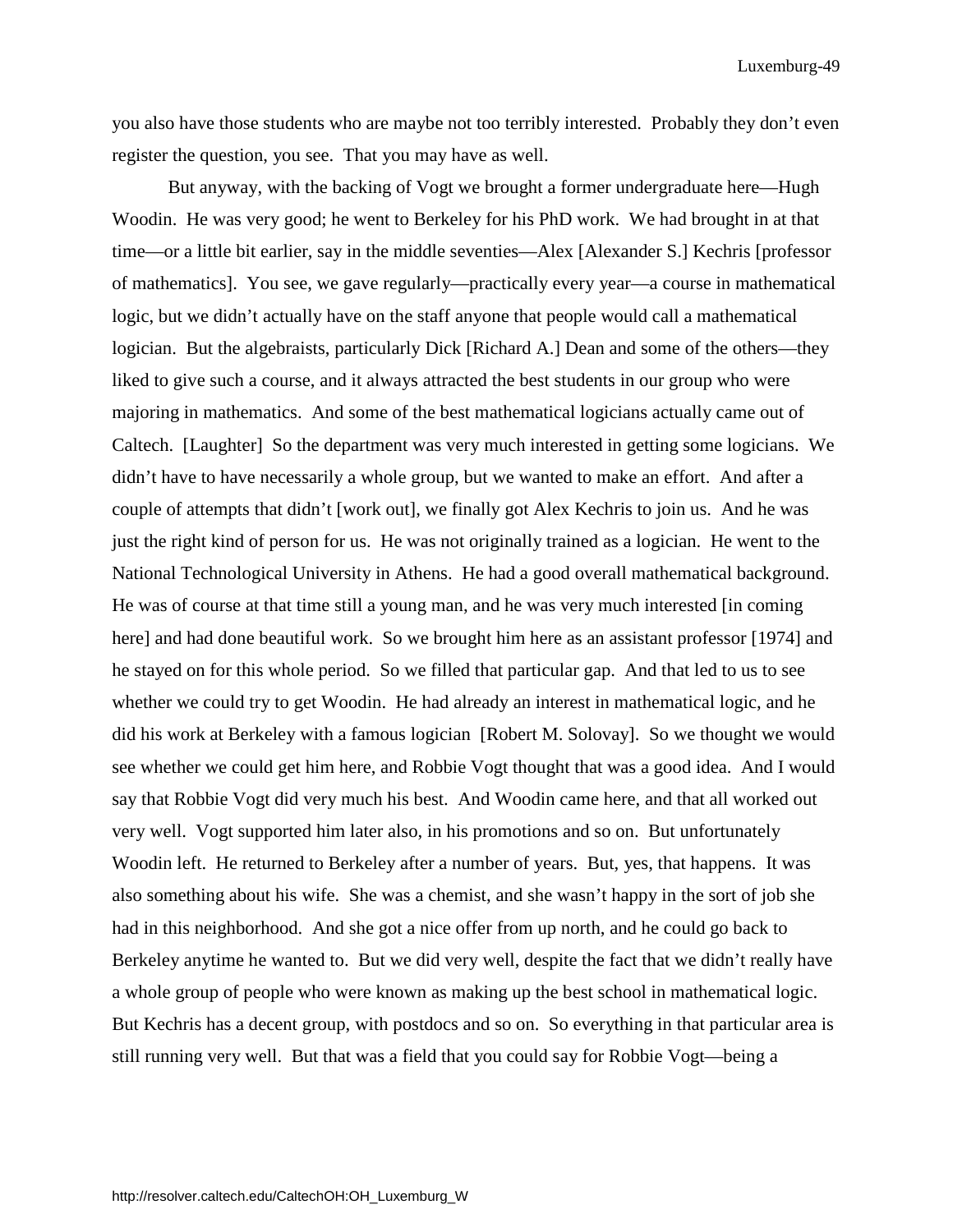physicist—you could say, "Well, he could have objected—" But, no, that didn't happen. He did see very clearly that this was something worthwhile.

COHEN: He was a positive factor.

LUXEMBURG: Oh, yes, no question about it.

COHEN: Give him his due?

LUXEMBURG: We didn't really collide so much. But the personalities perhaps were a little bit we were different personalities. But it was OK.

COHEN: You are not alone in that.

LUXEMBURG: Yes, I know. [Laughter] But here I have to admit immediately, you see, that when he finally did become the chairman of the division, he definitely was a constructive force for mathematics. And also at the time, with Goldberger, that worked out very well. We were able to bring in younger people in fields in topology and algebraic number theory. And all through that whole period, we had been steering the department into, again, new directions in mathematics which are now mainstream directions of mathematics. You have to do that; you have to renew. The mathematics also develops and it takes different directions. After the World War, of course, but also in the fifties, the mathematics groups started to bring in people to see whether they remained in some mainstream areas in mathematics. And we had to do this, too. At the moment, we have a good department—there's no question about it. But we lost, in that whole process, some of our best people. Unfortunately, [Anatole] Katok left. He was a Russian mathematician. His wife [Svetlana Katok] is also a mathematician. But we didn't have room. With the restrictions we had in size, we could never make a decent arrangement for her. She taught in the neighborhood, but that never really worked well. Both got an offer from Penn State and they decided to go there. That was a pity, because he is a *very* good man, and a very nice man also—a very good mathematician. But that happens. And [Alexander B.] Givental [professor of mathematics] we brought in. That was a couple of years ago—a very gifted young topologist. I hear from Barry that Givental is going back to Berkeley. But that is a process that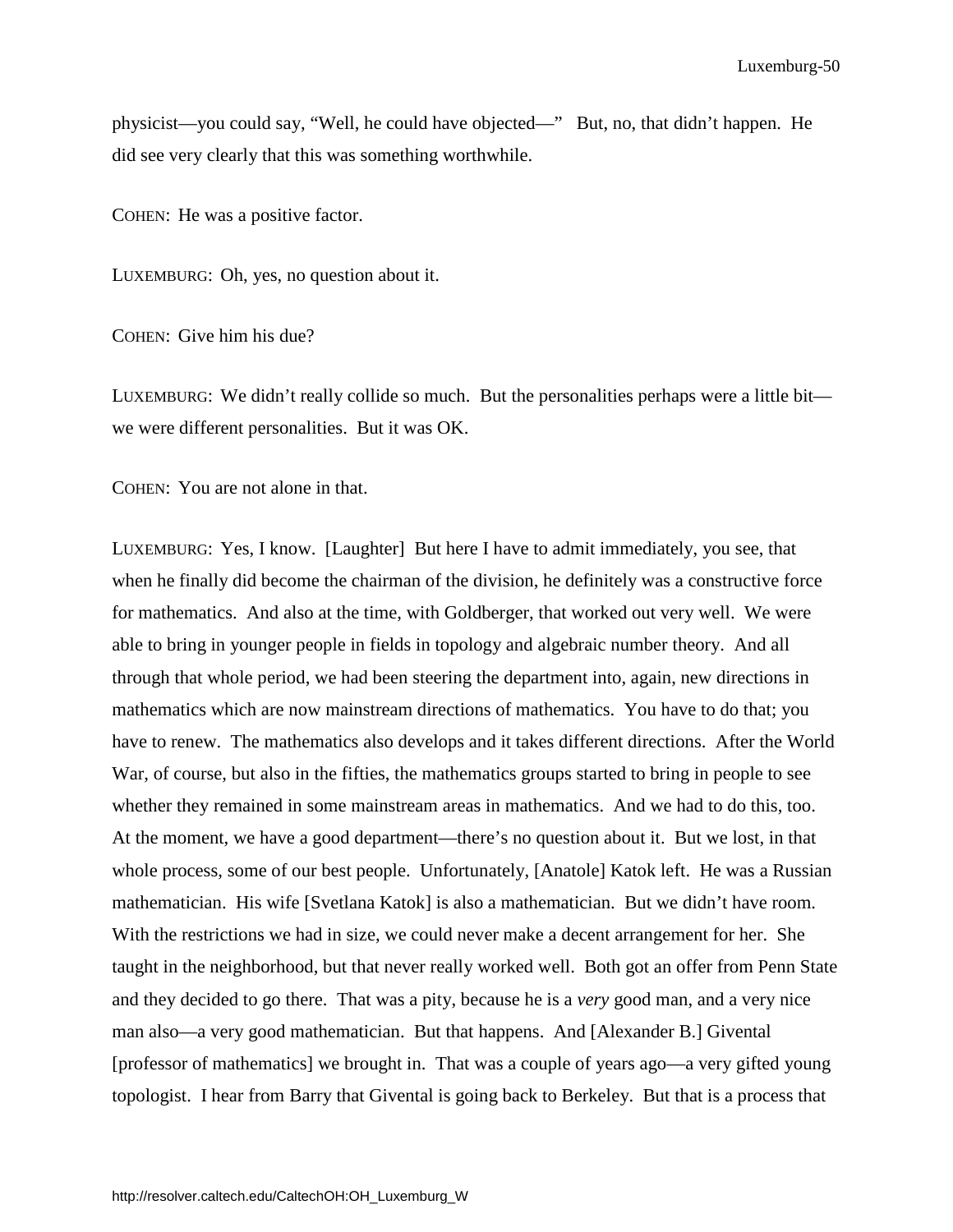happens, of course, in every group, and it doesn't necessarily reflect that the group is not right, or whatever, or that the administration is not handling the situation correctly. It's just that that's the way it goes. But that means, of course, that we have to continue and try to see whether or not we can get other, say, good [people].

COHEN: Now, when did Wolff come?

LUXEMBURG: I've forgotten the year, but it was in the seventies [Thomas Wolff came to Caltech in 1982 as an assistant professor—ed.]. We learned about Tom through UCLA, and it was obvious to us that if we wanted to get a bright, young, gifted analyst that Tom would certainly be number one on our list. So we made him an offer and he accepted. During [his time here,] he took leaves. He went to New York University, to the Courant Institute [1986-1989]. And then he went to Berkeley [1992-1996]. But [each time] he came back to Caltech. And this was a remarkable sort of situation, because the administration backed us up in this particular situation. They wouldn't say, "He cannot continue doing this." I think maybe the last time he came back, they probably said, "Well, let's hope he will stay now, because it's getting a little monotonous every time he goes and then returns." [Laughter] But that was a very successful appointment. He was certainly one of the gifted mathematicians. And [in the early 1990s] he brought in [Nikolai G.] Makarov [professor of mathematics]. He's still with us.

COHEN: This was a period when you were getting a lot of Russian mathematicians.

LUXEMBURG: Yes. No question about it. And that worked out very well.

COHEN: When was Wolff killed?

LUXEMBURG: That was last year—an automobile accident [near Bakersfield].

COHEN: I know the story. He was passing in a blind spot or something.

LUXEMBURG: Yes. I think he passed a truck. Probably he thought it was a [four-lane highway], but it wasn't. There is a piece of [Highway] 15 there, or a little bit up [Highway] 395, where for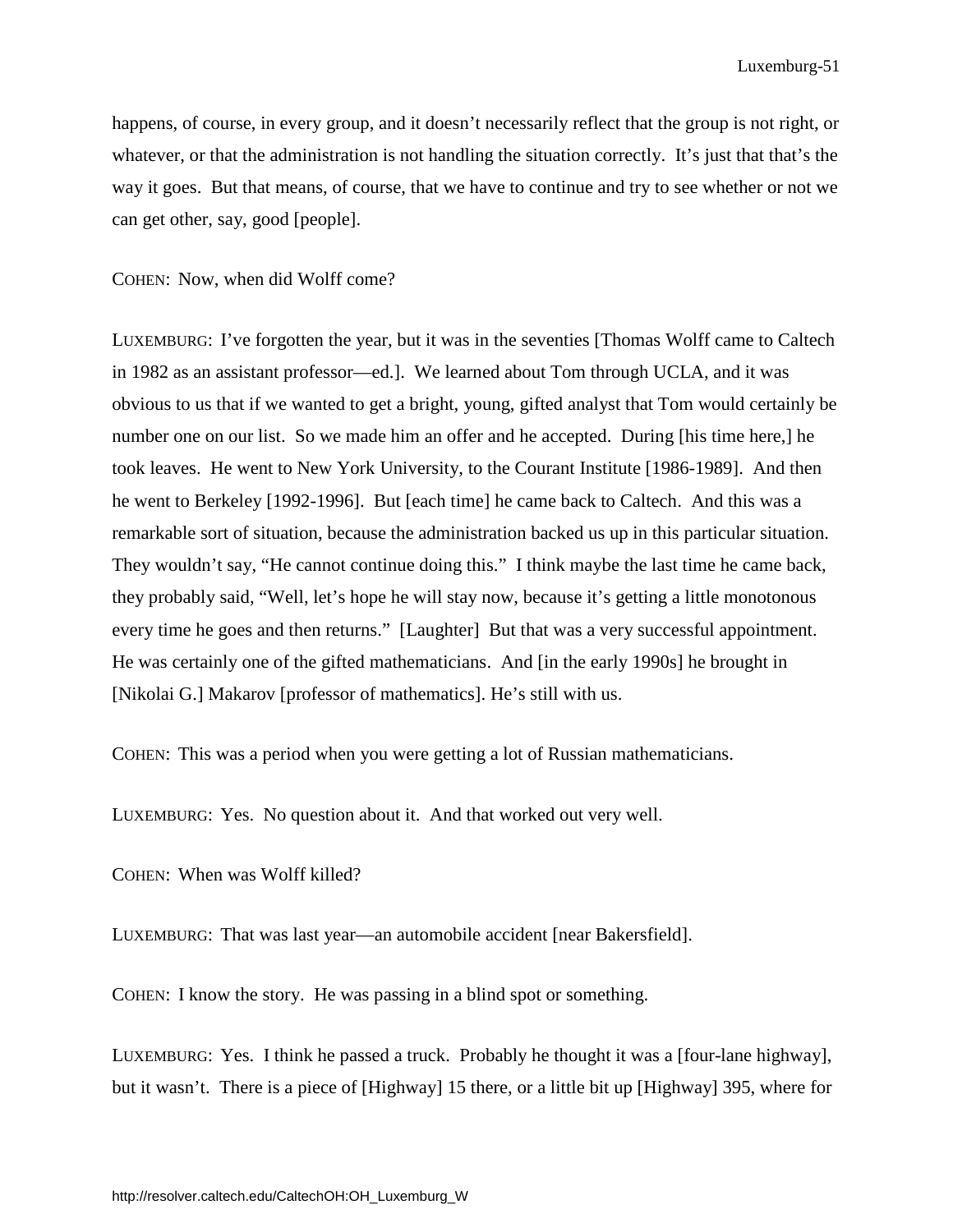a certain time there is one lane in each direction and then all of a sudden it becomes two again. And he was confused. It was terrible.

COHEN: Yes. So we go on.

LUXEMBURG: Yes.

COHEN: And Goldberger was very good for the department?

LUXEMBURG: Goldberger was very good. He helped us. And when Goldberger left, I think we were in pretty good shape. Then [Thomas E.] Everhart [Caltech president 1987-1997]—I don't think he had any particular interest in mathematics. He didn't obstruct [the development of mathematics], but I don't think he had any real interest [in it]. He'd vote for things if they were not too expensive. [Laughter] But he never really came over to talk to us. I think he was more interested in the engineering division. Now, I think [David] Baltimore [Caltech president 1997- 2006] is different. I think he is supporting mathematics. He is more someone—just as Goldberger did, he has a feel for— Although he tells us, of course, that he is not a mathematician. But I think he has a feel for what mathematics means in a school and also at Caltech. And when good proposals come up, and when he can make for himself a good decision on it and get a feel for what it means, then he will support it. I think he is going to be very constructive—certainly for mathematics. Sure, there are infinitely many other areas in the school where his attention is needed, but he definitely doesn't close his eyes regarding mathematics.

COHEN: So he has come around and talked to you?

LUXEMBURG: Oh, yes. You know, when Jack Todd became ninety, we had a little birthday party for him and a conference for a couple of days [May 16-18, 2001]. And Baltimore came to give a little introductory speech, and it was very nice. I think he feels comfortable among mathematicians. I have always had the feeling—but of course I had, at that time, not much to do with it—in particular, that DuBridge was never comfortable among mathematicians.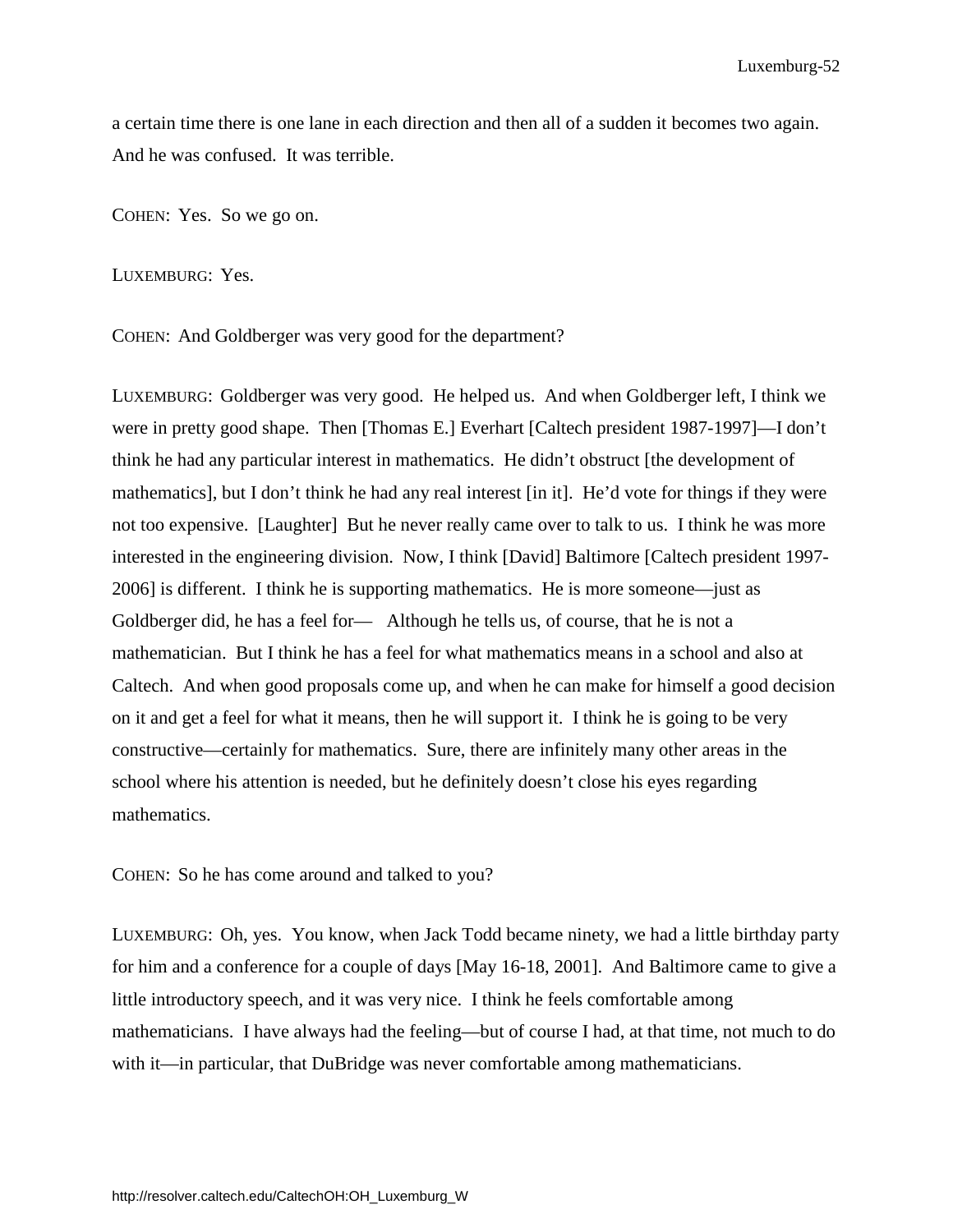COHEN: You could sense that?

LUXEMBURG: Oh, yes, no question about it. Jack Todd once asked me, "Have you ever observed that in every official statement that DuBridge makes about the future of Caltech and about what is going on, he has never ever uttered the word 'mathematics'?" I'm sure Todd's recollection must be correct. DuBridge was not *anti*-mathematics, but I don't think he was very comfortable with mathematics and mathematicians as a whole, as a group.

COHEN: Well, maybe it was that Goldberger, coming from a more academic background at Princeton and being with mathematicians and stuff like that—

LUXEMBURG: Yes.

COHEN: And Baltimore certainly seems to be comfortable wherever he is.

LUXEMBURG: That is correct, yes. And Goldberger had also been head of the physics department at Princeton—and he had, of course, around him in the mathematics department a large group of very good analysts and other people.

COHEN: So he felt at home.

LUXEMBURG: He felt at home, yes. He knew what they were doing. I think he felt that definitely we needed some support. He felt that for a school like Caltech, mathematics should have an opportunity to develop, but of course not beyond bounds, because we are much smaller than any other sort of effort in the Institute.

COHEN: OK. Let me take a different tack now. During all these years, when you were very involved with the department and department doings, did you go on any leaves or anything? Did you leave Caltech and go visit anywhere?

LUXEMBURG: For my own work?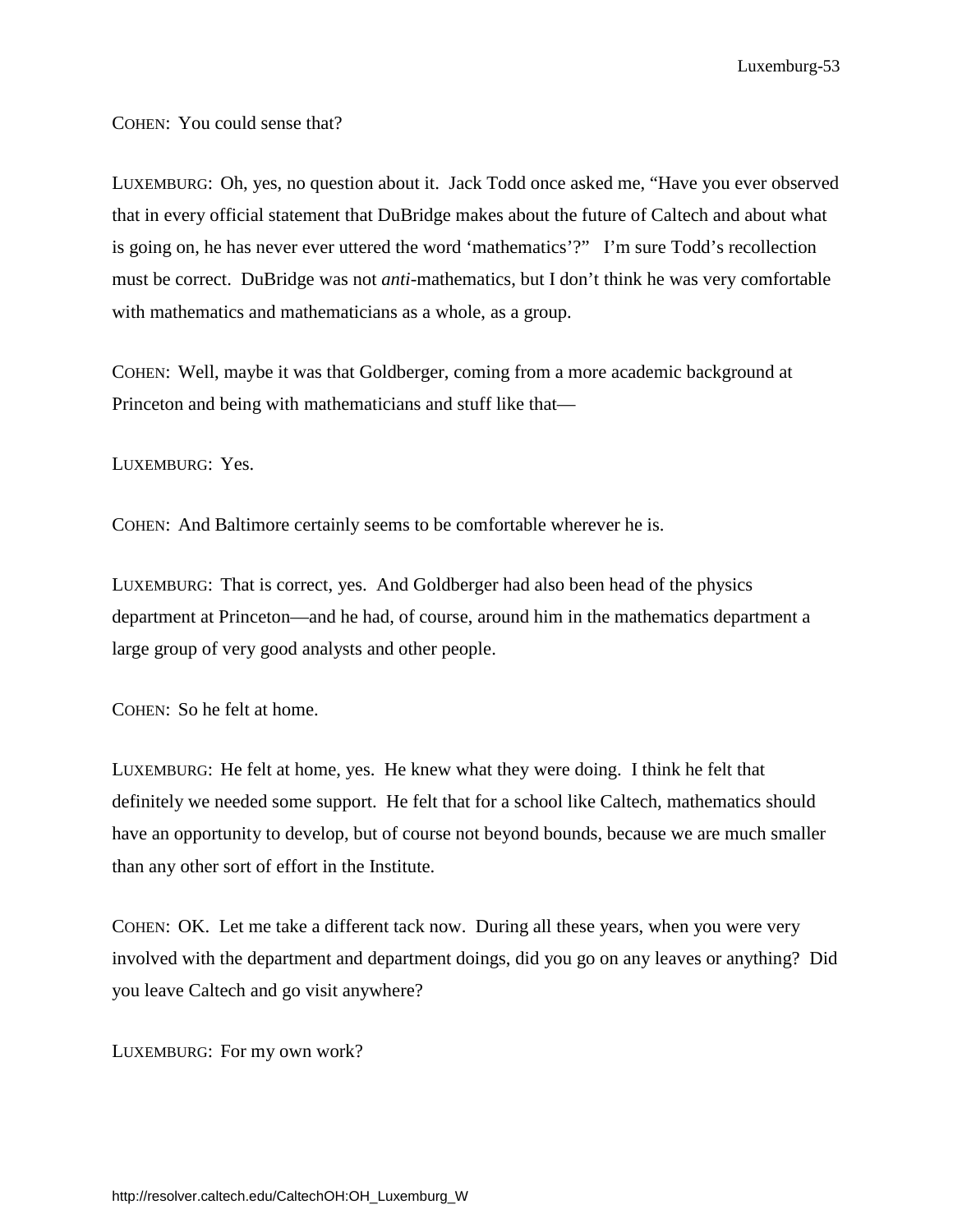COHEN: For your own work.

LUXEMBURG: Oh, yes. Well, practically every summer there were meetings all over the rest of the world, so to speak. And there were international congresses for mathematicians that I went to. I went very frequently and organized meetings with other colleagues for, say, certain areas of mathematics.

COHEN: That was the mathematicians' Aspen, I gather. [Laughter]

LUXEMBURG: Yes, I think you could probably call it that. Yes, definitely it's a wonderful institution. I'm particularly thinking about Jack Todd as being very instrumental in that, you see. It's a beautiful environment, a beautiful library they have there. So that is something I would attend regularly. I also had a couple of colleagues, and we would organize, every so many years, a particular group to, say, have a meeting on a certain area of functional analysis or what have you. So that I did. And then there were, of course, also particular schools that would invite you to give lectures.

COHEN: That was always during the summer that you did that?

LUXEMBURG: Yes. But sometimes also at Carnegie Mellon. I went often to Carnegie Mellon in the earlier years, because I had some colleagues there whom I worked with. I would go there, and they would come here to give talks. And in England and particularly also in Germany I had a group of friends. In fact, they—yes, that came out of the blue. I had no idea, but they must have proposed my name for one of these Humboldt Research Awards. In 1980 I got a Humboldt Award, so for a half year I went to Tübingen. That was very enjoyable.

COHEN: So you took a sabbatic leave?

LUXEMBURG: Yes. Of course, since we don't have sabbaticals, every time, you have to ask to leave. But that means also that if you have a leave this year and in a couple of years something else comes up that is important, you can still ask. I see this from some of my colleagues as well, and particularly also, of course, among the physicists and astronomers. If there is a great need,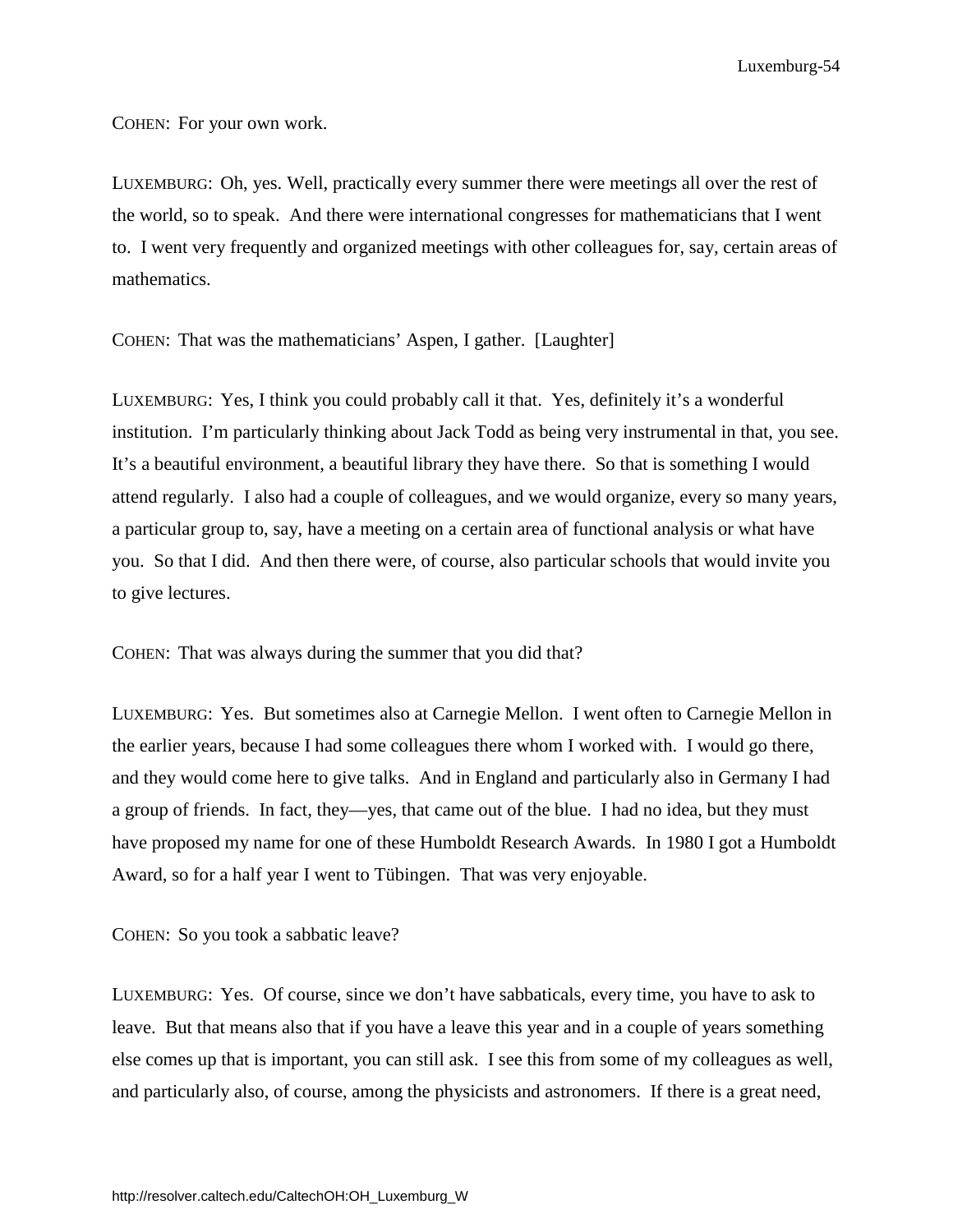and it has to be done this year, not the next or the one after that, well, then, if we can accommodate things, the Institute is going to go for it. It's a little different system, actually. Probably—although I don't know, it's just a guess—it's also because of the fact that the summer we have free.

COHEN: You mean because you are on a twelve-month salary. That's true.

LUXEMBURG: That's right. So things are a little [differently organized.] And I always enjoy that possibility. I mean, if you want to leave for a couple of months and go somewhere else, if that works out, you see, you can apply for that. I've never actually heard, if it's a reasonable case, that they would turn you down. So I went [to Tübingen] for about half a year.

COHEN: You moved your family, or your wife and family?

LUXEMBURG: Well, the kids were in school, of course. I took part of the summer. We could do that, because it was on the Humboldt, not from the university. So they came over in the summer. And I had left a couple, three months before—yes, I took off the spring term and then stayed all the way until the beginning of the fall term. And in 1974 I was appointed a corresponding member of the Royal Academy of Arts and Sciences in the Netherlands, and that was a good opportunity to go over to Holland. With my former thesis advisor, I was writing a book.

COHEN: What does that mean—a corresponding member?

LUXEMBURG: If you are of Dutch nationality and you are not living in the Netherlands—you are working abroad. In the old days, of course, you couldn't go by plane; [everything] was done, of course, by corresponding. So they made you then a corresponding member. They felt, you see—because of the fact that you were so far away—that you could not take an active role in the daily operations of the academy.

The Royal Academy in the Netherlands has an interesting history. It was actually instituted by Napoleon. In Holland, you had all these little clusters, these societies in the cities. We had them in Haarlem. We had them in Amsterdam, in Rotterdam, in Leiden, and in some other places. But when Napoleon's brother came as king [Louis Napoleon, 1806-1810], I think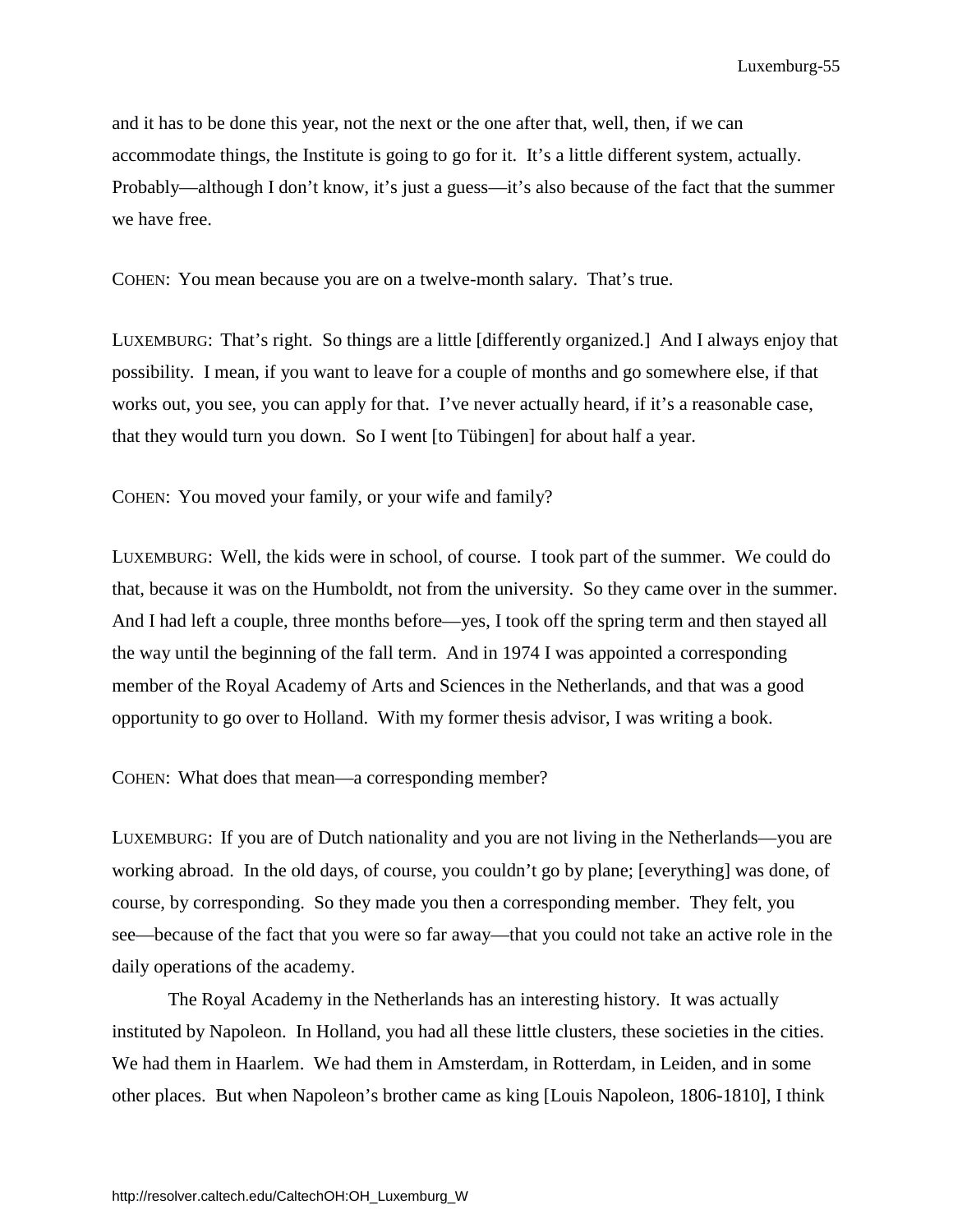he—you know, from what you read about him, he was not actually that bad really, in many ways. You see, Napoleon had a completely different view. He wanted all the Netherlands—and that included, of course, Belgium, the whole thing—to make that all part of France and incorporate completely with France. The Dutch language had to be abolished. But his brother didn't like that at all. And put in all kinds of new things which were not at all, say, at that time common in the Netherlands. For instance, when people were born, they had to be registered. They had to [be given] a name, you know, and there were whole lists of names that were acceptable and other names that you couldn't give to your children and so on. He made a whole new civil administration. And he started that academy, you see—the others he left as they were. Some of them still exist.

COHEN: Now, you've retained your Dutch citizenship?

LUXEMBURG: No. I am an American citizen.

COHEN: Oh. But that didn't matter to the academy?

LUXEMBURG: No. Holland is a funny country, too. It is a singularity in all of Western Europe, because of the immigration laws, which they enacted after the Second World War to get as many people out of the country [as they could]. When you would take on the citizenship of the country you had emigrated to, you would automatically lose your Dutch citizenship. So when we became Americans, you see, we lost our Dutch citizenship.

COHEN: But that's the case in most countries.

LUXEMBURG: No. In Germany you can keep it. And the French are extremely attached to their so-called citizens. Robbie Vogt once told me—you see, he's married to—

COHEN: A Frenchwoman?

LUXEMBURG: Yes. His children are French. They also have French citizenship. And he said he was surprised at the French Consulate. You see, they should be registered such that [when]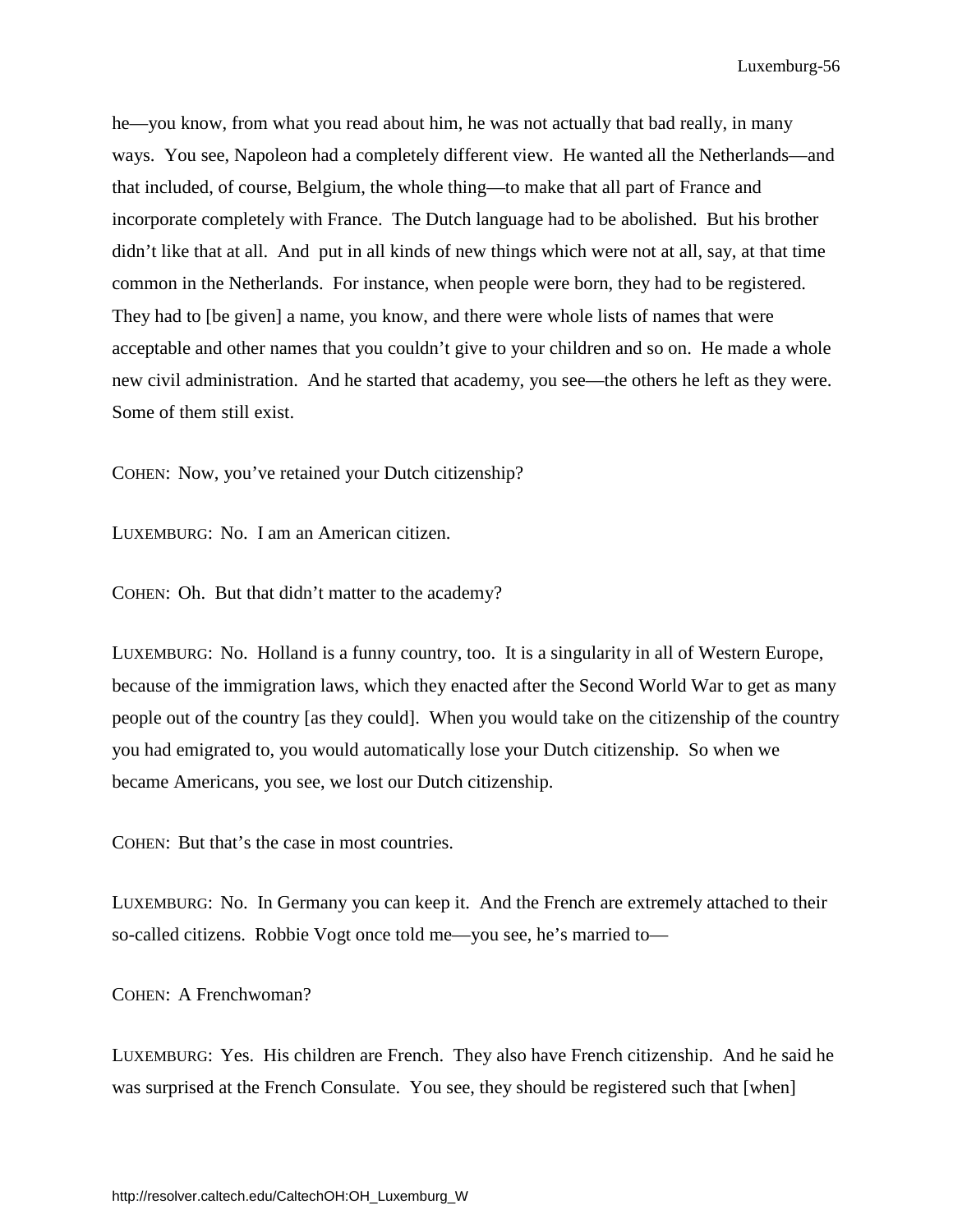children are born [they] get passports. In the Netherlands it's quite different, but that doesn't affect the membership in the academy. Nowadays at the academy, of course, I'm not involved at all; I'm already a retired member. Because in most European countries, particularly Holland, everyone in government service or in academic service retires at sixty-five.

COHEN: And that's it? There are no exceptions?

LUXEMBURG: No. Let's see, what else. And then of course there were some visiting professorships. The last one was in 1985, when I went to the University of New South Wales, in Australia. And at that time I also was invited to lecture throughout New Zealand; at all the universities, I gave lectures. That was very interesting. It's a beautiful country.

COHEN: New Zealand. I've not been there.

LUXEMBURG: Oh, it's so beautiful. Australia is also very beautiful. Many Dutch people emigrated to New Zealand and Australia. I looked up in the telephone book "V," for "Van." There was a *long* list of people. I think they did reasonably well in the early days. Australia is an interesting country. One of my brightest students is Australian. They're still coming in. Particularly in the field of mathematics, they come to the United States for graduate work. He married one of my other students when they were here.

COHEN: What was his name?

LUXEMBURG: His name is Peter Dodds. And I had a student from Taiwan, Theresa Chow. And they married. Theresa was very good.

#### **[Tape ends]**

## **Begin Tape 3, Side 2**

LUXEMBURG: They were both very successful. They went to Adelaide [to Flinders University]. And he is there at the university.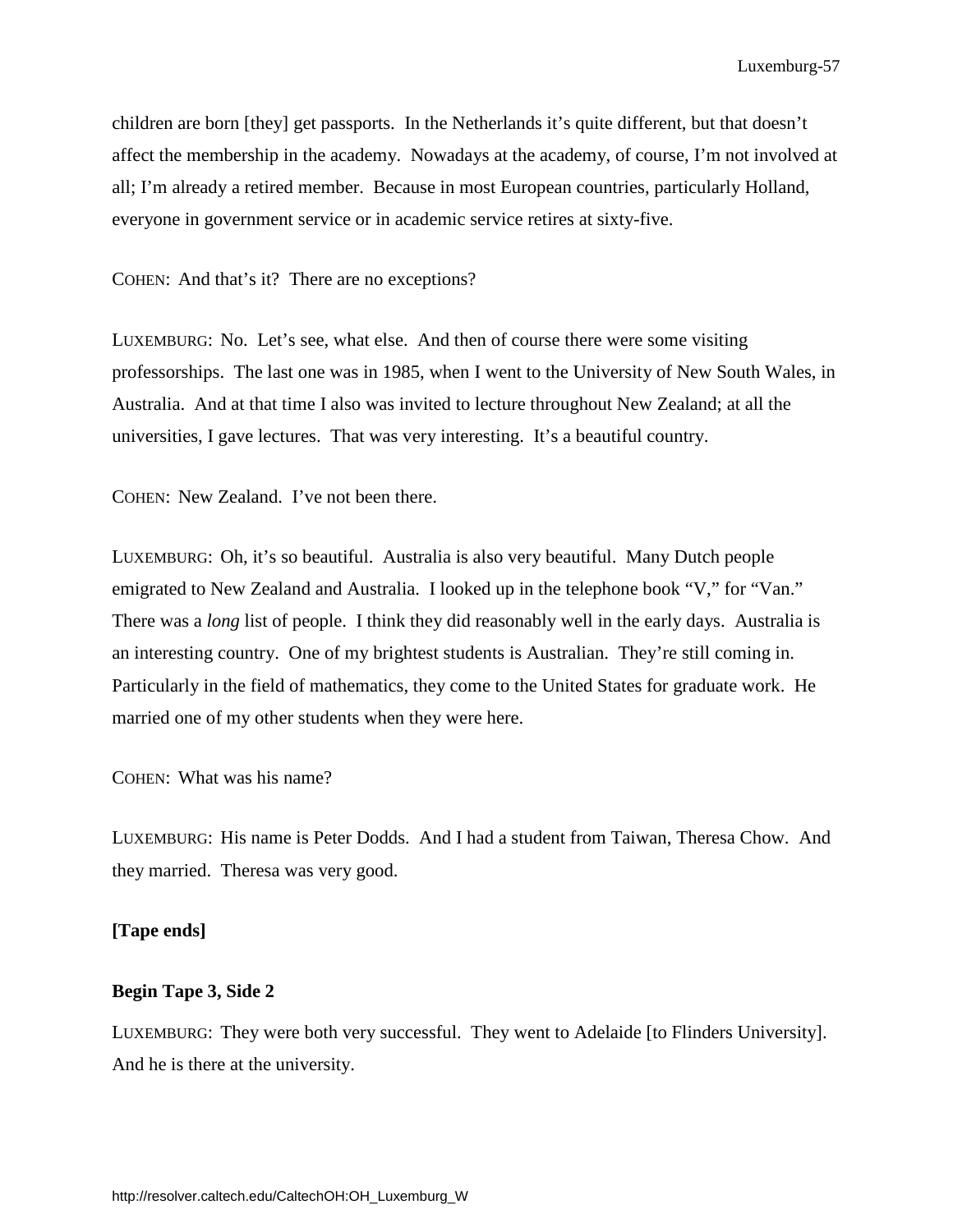COHEN: So you've traveled a great deal, always in the summer.

LUXEMBURG: Most of the time in the summer, yes. I've also been to South Africa. That came about because I knew a number of young South African mathematicians when I was a student in Holland; they came over after the war to do their graduate work in the Netherlands, instead of going to Germany or England. They speak Afrikaans; it's Dutch, you see. They were, of course, not terribly popular, but some of them I knew. Fortunately, everything finally—well, it's a completely different world now. I haven't been there since the time, you know, the country actually changed.

COHEN: So the English-speaking people from South Africa would have gone to England.

LUXEMBURG: Oh, yes.

COHEN: And you got the Afrikaans-speaking people.

LUXEMBURG: The Afrikaans-speaking people came, yes. But it's interesting that in mathematics—because that was not a field in South Africa which was very advanced—it was dominated before the war particularly by the English universities and by English mathematicians. But development must have taken place which brought on more Afrikaners to come to mathematics, and so afterward they came. But I understand that there aren't that many [in Holland] anymore; they go to the United States nowadays. One of the best at Princeton, [Peter] Sarnak—he is originally from South Africa. And they usually stay here. That's the way these things go.

COHEN: Right. So now, when actually did you retire officially?

LUXEMBURG: I retired last year at the end of September. But I do the same things I've always been doing.

COHEN: I was going to ask how is your life different, but it isn't.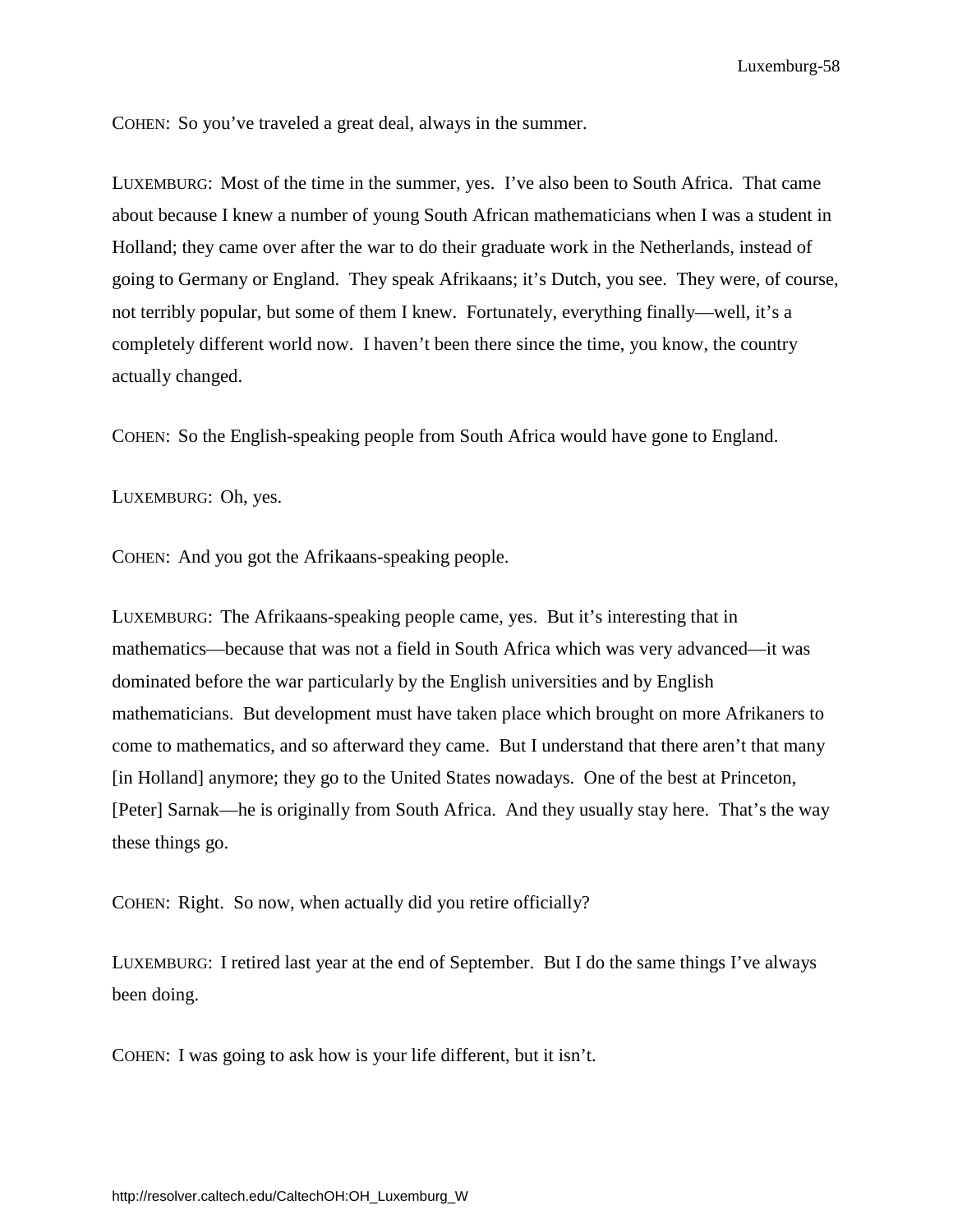LUXEMBURG: Yes. The only thing I probably do not miss, you see, is cleaning blackboards. But the rest, of course, I miss. [Laughter]

COHEN: So you haven't taught again? I mean, would you teach if you were asked?

LUXEMBURG: No, no. I haven't taught since September. [I give] seminars. I do not teach regular courses, of course, but I give the analysis seminar with Barry Simon.

COHEN: No responsibilities.

LUXEMBURG: No, no responsibilities. I've become an irresponsible person. [Laughter]

COHEN: An irresponsible person, yes. [Laughter] So I usually ask this question toward the end of an interview: Have you been happy here at Caltech?

LUXEMBURG: Oh, yes.

COHEN: Of course, you have, or you wouldn't have stayed.

LUXEMBURG: Oh, I've been extremely happy. I've always felt that I've been very lucky. I don't think I would have, in those days in the late fifties, even dreamed of applying for a position here at Caltech, you see. But when they approached me we thought, "Well, that is wonderful!" As I told you, I knew a little bit about the Institute. And I liked it right away from the beginning. It was a very nice environment.

COHEN: You were not disappointed.

LUXEMBURG: Oh, no. No, no. Of course, Caltech is a unique institution. I don't think there's anything that compares with it in the dedication to the fields that I represented here and what the school is doing. It's not, of course, a huge place like Berkeley, and so on, so you know everyone, more or less. Of course, when you get older, you don't know as many people